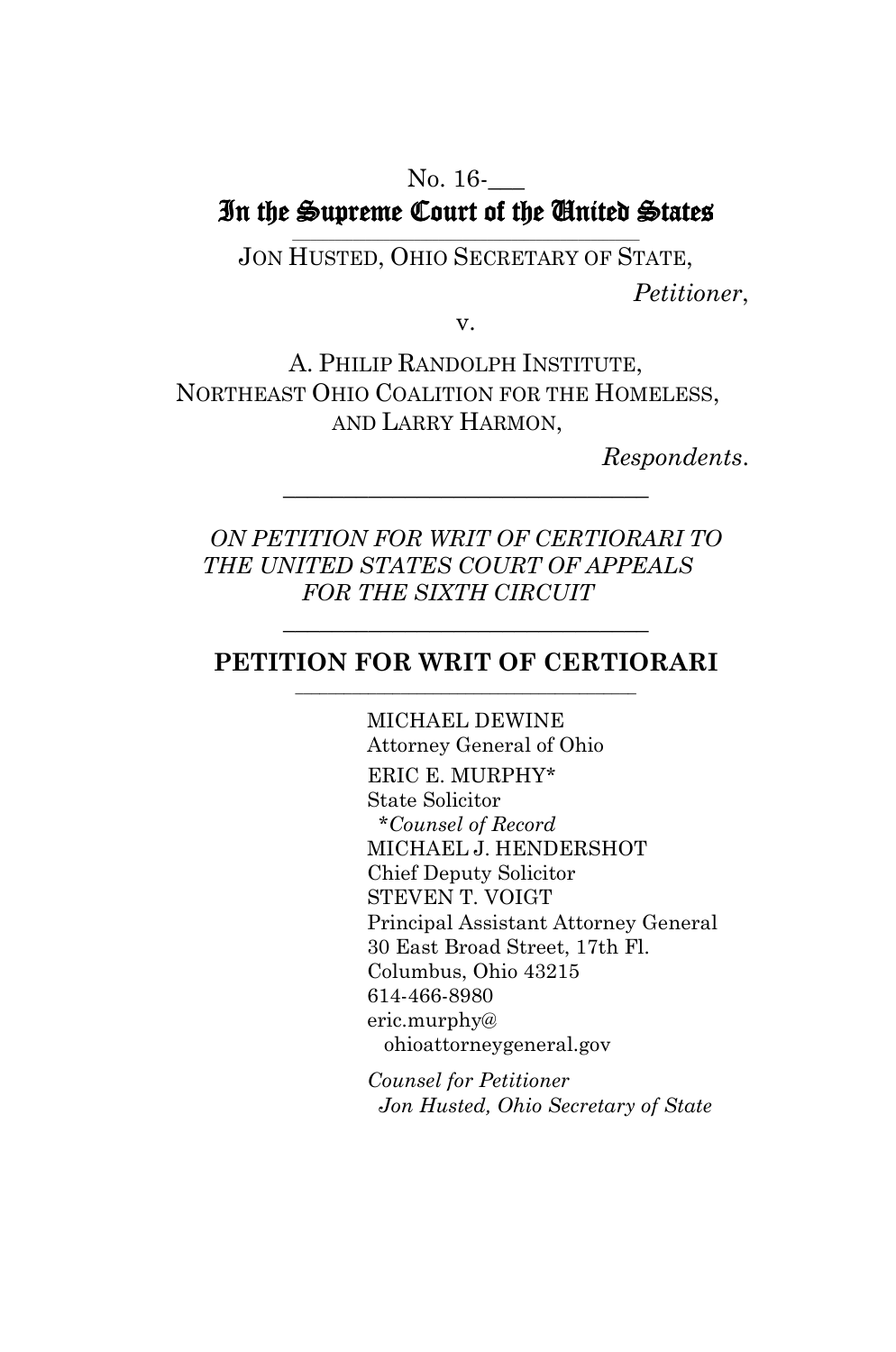#### **QUESTION PRESENTED**

This case considers the steps that States may take to maintain accurate voter-registration lists under the National Voter Registration Act of 1993 (NVRA) and the Help America Vote Act of 2002 (HAVA). These laws bar States from removing "the name of any person from the official list of voters registered to vote in an election for Federal office by reason of the person's failure to vote," but clarify that a State must remove a voter if the voter does not respond to a confirmation notice sent by the State and does not vote in the next two general federal elections. 52 U.S.C. §§ 20507(b)(2), 21083(a)(4)(A).

Since 1994, as part of its general list-maintenance program, Ohio has sent voters who lack voter activity over a two-year period the confirmation notice that the NVRA and HAVA both reference. If these voters do not respond to that notice and do not engage in any additional voter activity over the next four years (including two more federal elections), Ohio removes them from the list of registered voters and requires them to reregister if they otherwise remain eligible to vote. The Sixth Circuit held that this decades-old process violates § 20507(b)(2) because Ohio uses a voter's failure to vote as the "trigger" for sending a confirmation notice to that voter.

The question presented is:

Does 52 U.S.C. § 20507 permit Ohio's listmaintenance process, which uses a registered voter's voter inactivity as a reason to send a confirmation notice to that voter under the NVRA and HAVA?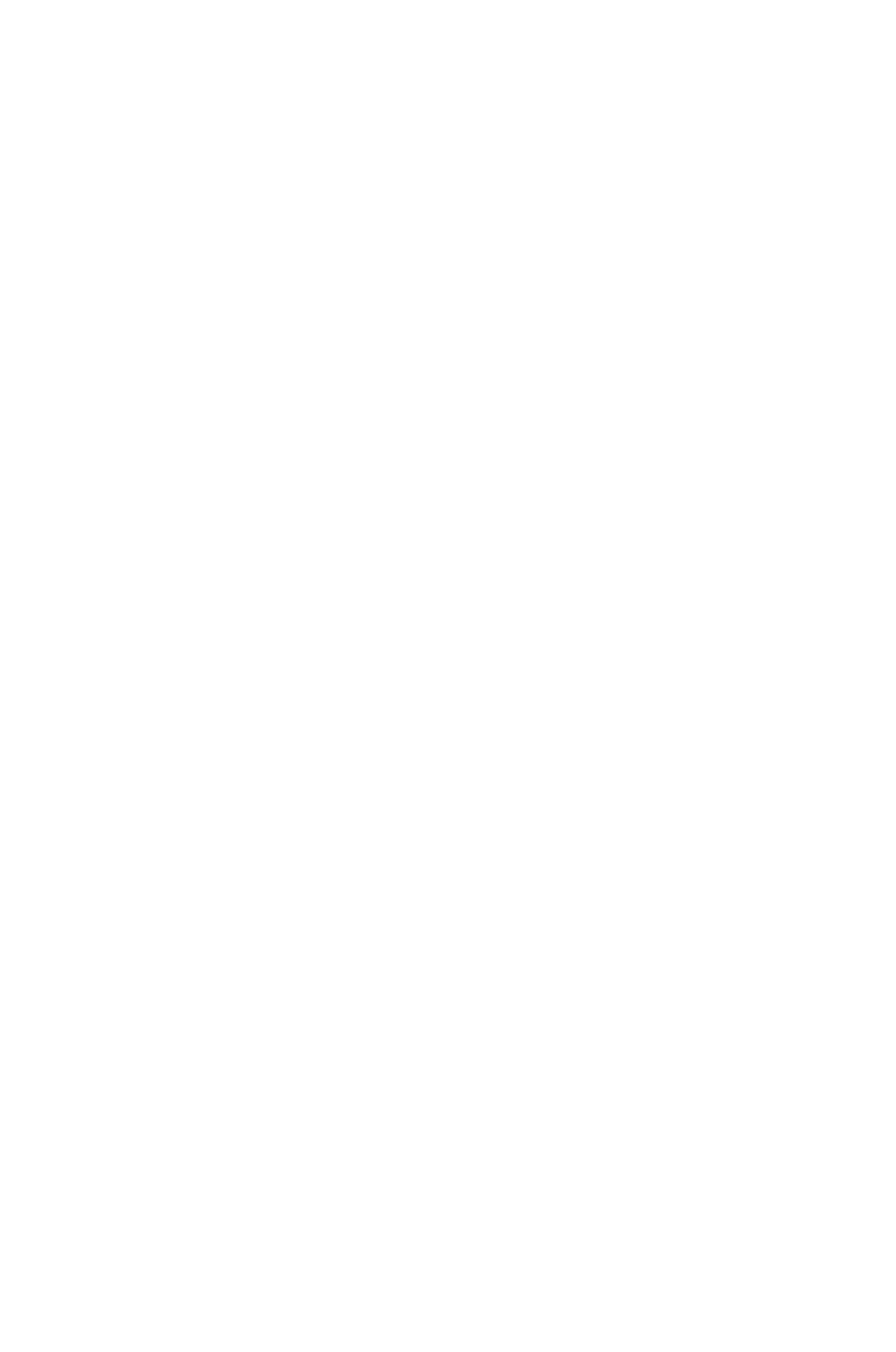### **PARTIES TO THE PROCEEDINGS**

Plaintiffs-Appellants below (and Respondents here) are Ohio A. Philip Randolph Institute, Northeast Ohio Coalition for the Homeless, and Larry Harmon.

Defendant-Appellee below (and Petitioner here) is Ohio Secretary of State Jon Husted.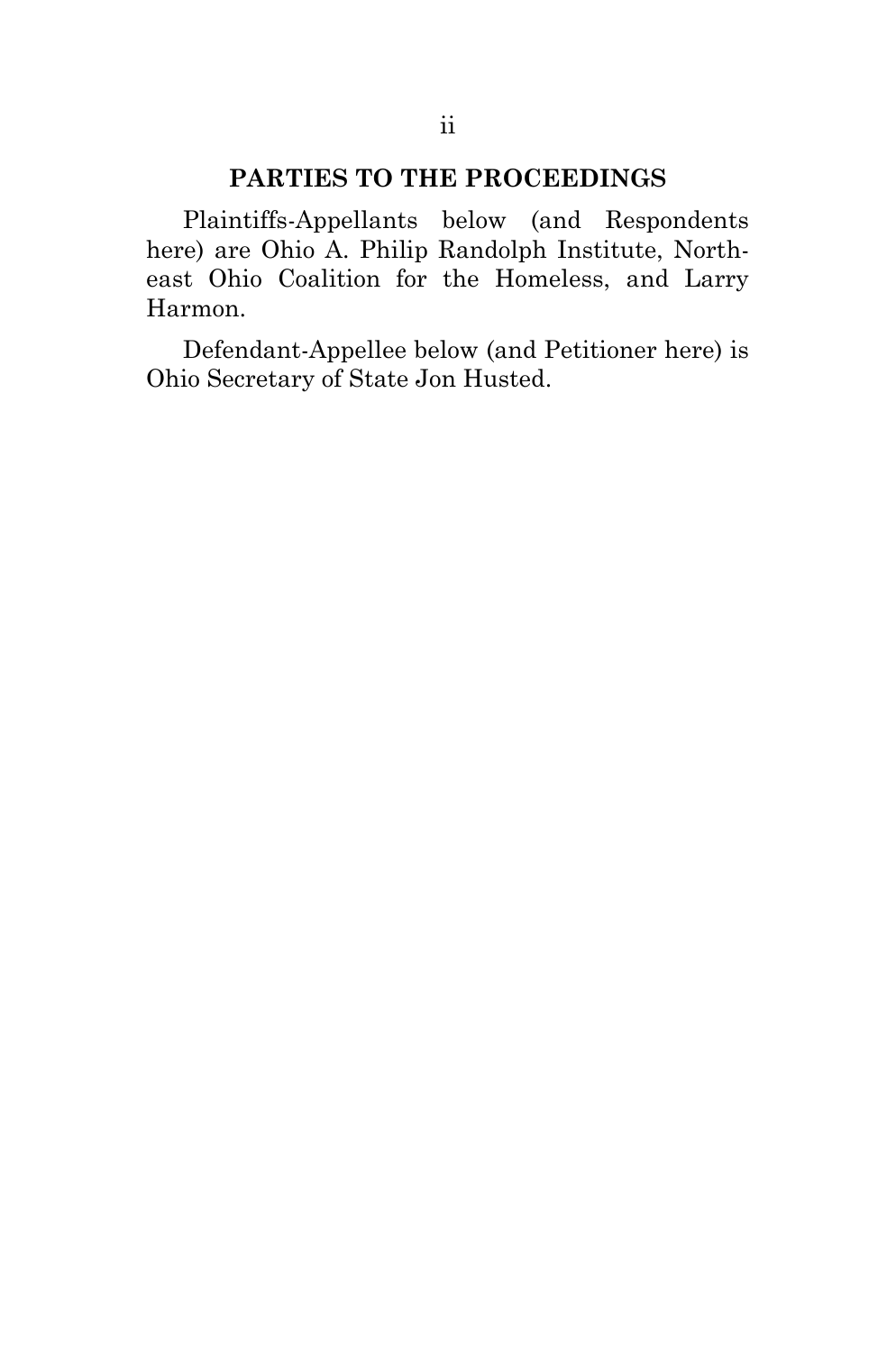# **TABLE OF CONTENTS**

| PARTIES TO THE PROCEEDINGS ii                                                                                            |
|--------------------------------------------------------------------------------------------------------------------------|
|                                                                                                                          |
|                                                                                                                          |
|                                                                                                                          |
|                                                                                                                          |
| STATUTORY PROVISIONS INVOLVED1                                                                                           |
|                                                                                                                          |
| A. Historically, Most States Relied On Voter<br>Inactivity To Help Maintain Accurate                                     |
| B. Congress Passed The NVRA And HAVA<br>To Increase Total Registration But<br>Decrease Inaccuracies In The Rolls5        |
| C. Since 1994, Ohio Has Conducted Two<br>General List-Maintenance Processes9                                             |
| D. A District Court Dismissed Plaintiffs' Suit<br>Against The Supplemental Process, But<br>The Sixth Circuit Reversed 11 |
| REASONS FOR GRANTING THE PETITION  14                                                                                    |
| THE QUESTION PRESENTED RAISES AN<br>I.<br>IMPORTANT ISSUE THAT REQUIRES THE<br>COURT'S IMMEDIATE ATTENTION  14           |
| A. The Question Presented Addresses An<br><b>Important Election-Integrity Matter 14</b>                                  |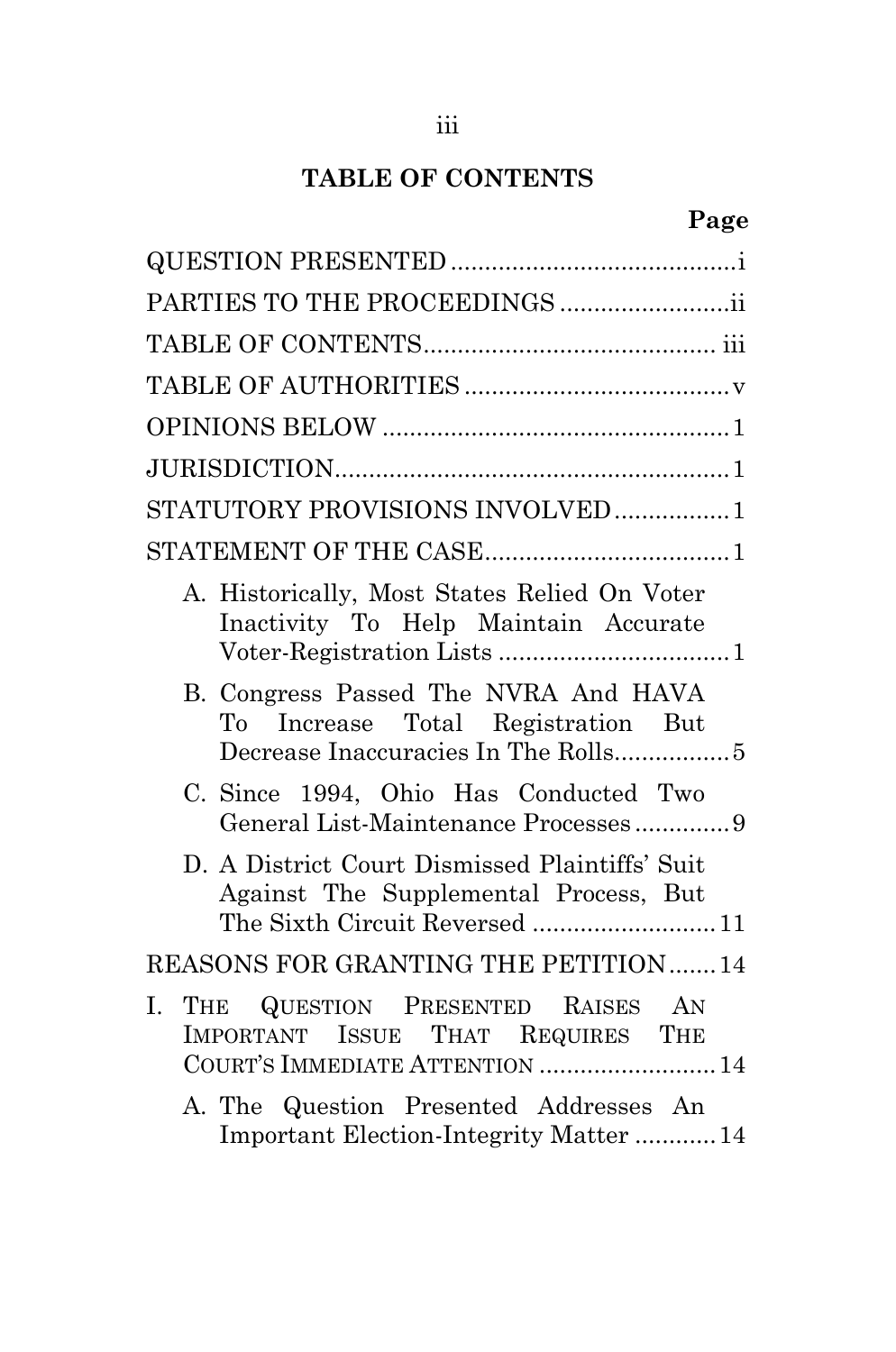| B. The Question Presented Affects Many                                                                                      |
|-----------------------------------------------------------------------------------------------------------------------------|
| C. The Question Presented Requires The<br>Court's Attention Now, And This Case<br>Offers A Good Vehicle To Answer It 19     |
| II. THE SIXTH CIRCUIT'S DECISION CONFLICTS                                                                                  |
| A. The Sixth Circuit's Textual Analysis<br>Violated Two Interpretive Principles22                                           |
| B. The Sixth Circuit Wrongly Favored An<br>Oft-Criticized Canon Over The Canon Of                                           |
| C. The Sixth Circuit's Reading Conflicts With<br>The Presumption That Congress Does Not<br>"Hide Elephants In Mouseholes"30 |
|                                                                                                                             |
| <b>APPENDIX:</b>                                                                                                            |
| Appendix A: Opinion and Judgment, Sixth<br>Circuit Court of Appeals, Sept. 23, 20161a                                       |
| Appendix B: Order, United States District<br>Court, Southern District of Ohio, Eastern                                      |
| Appendix C: Opinion and Order, United States<br>District Court, Southern District of Ohio,                                  |
|                                                                                                                             |
|                                                                                                                             |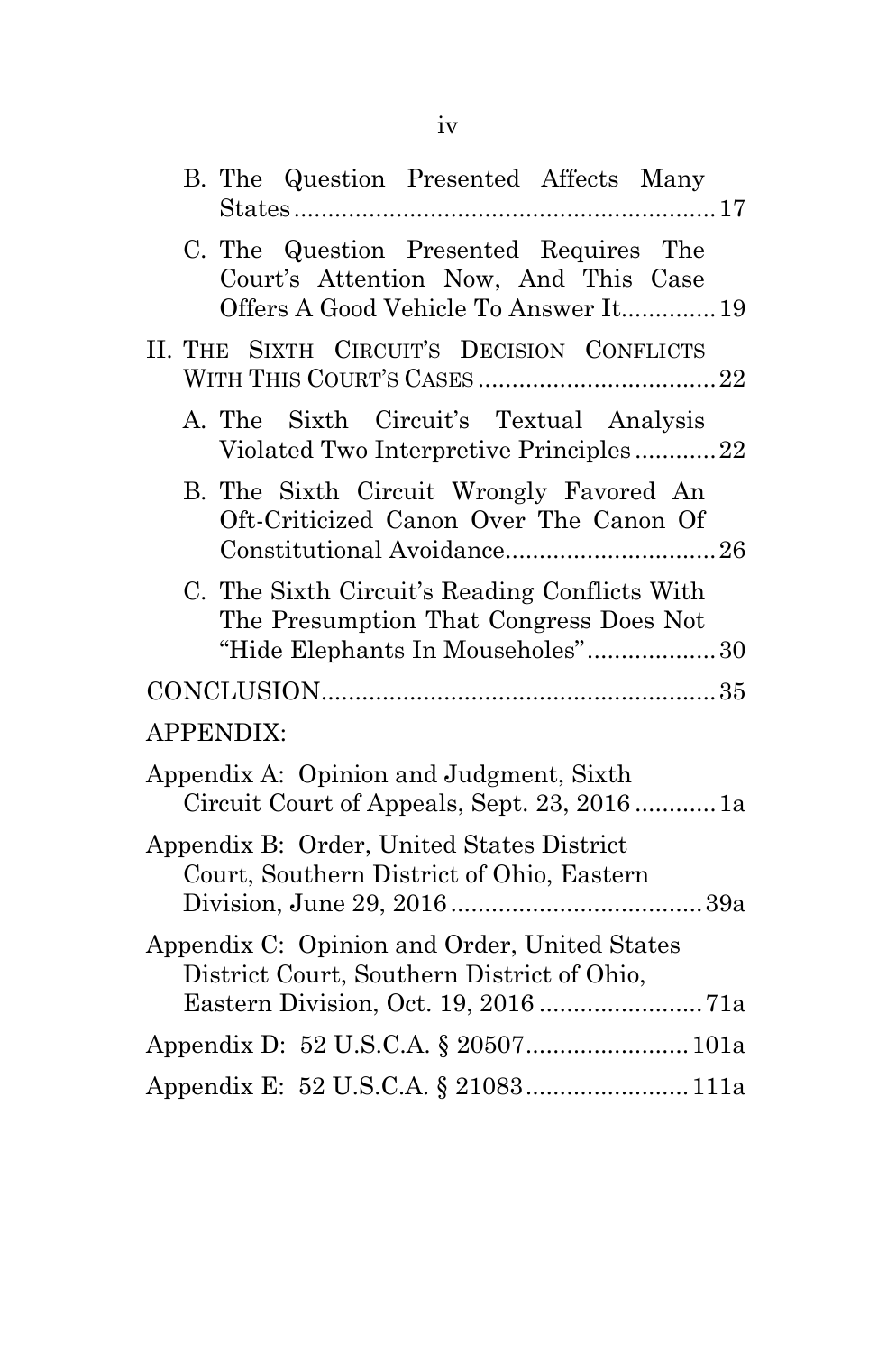## **TABLE OF AUTHORITIES**

| Cases                                                                             | Page(s) |  |
|-----------------------------------------------------------------------------------|---------|--|
| Alexander v. Sandoval,                                                            |         |  |
| Arcia v. Fla. Sec'y of State,                                                     |         |  |
| Ariz. State Legislature v. Ariz. Indep.<br>Redistricting Comm'n,                  |         |  |
| Arizona v. Inter Tribal Council of Ariz., Inc.,                                   |         |  |
| Arnold v. Ben Kanowsky, Inc.,                                                     |         |  |
| Ass'n of Cmty. Orgs. for Reform Now v.<br>Edgar,                                  |         |  |
| Associated Gen. Contractors of Cal., Inc. v.<br>Cal. State Council of Carpenters, |         |  |
| Bond v. United States,                                                            |         |  |
| Clark v. Martinez,                                                                |         |  |
| Crawford v. Marion Cnty. Election Bd.,                                            |         |  |
| Daggett v. Hudson,                                                                |         |  |
| Duprey v. Anderson,                                                               |         |  |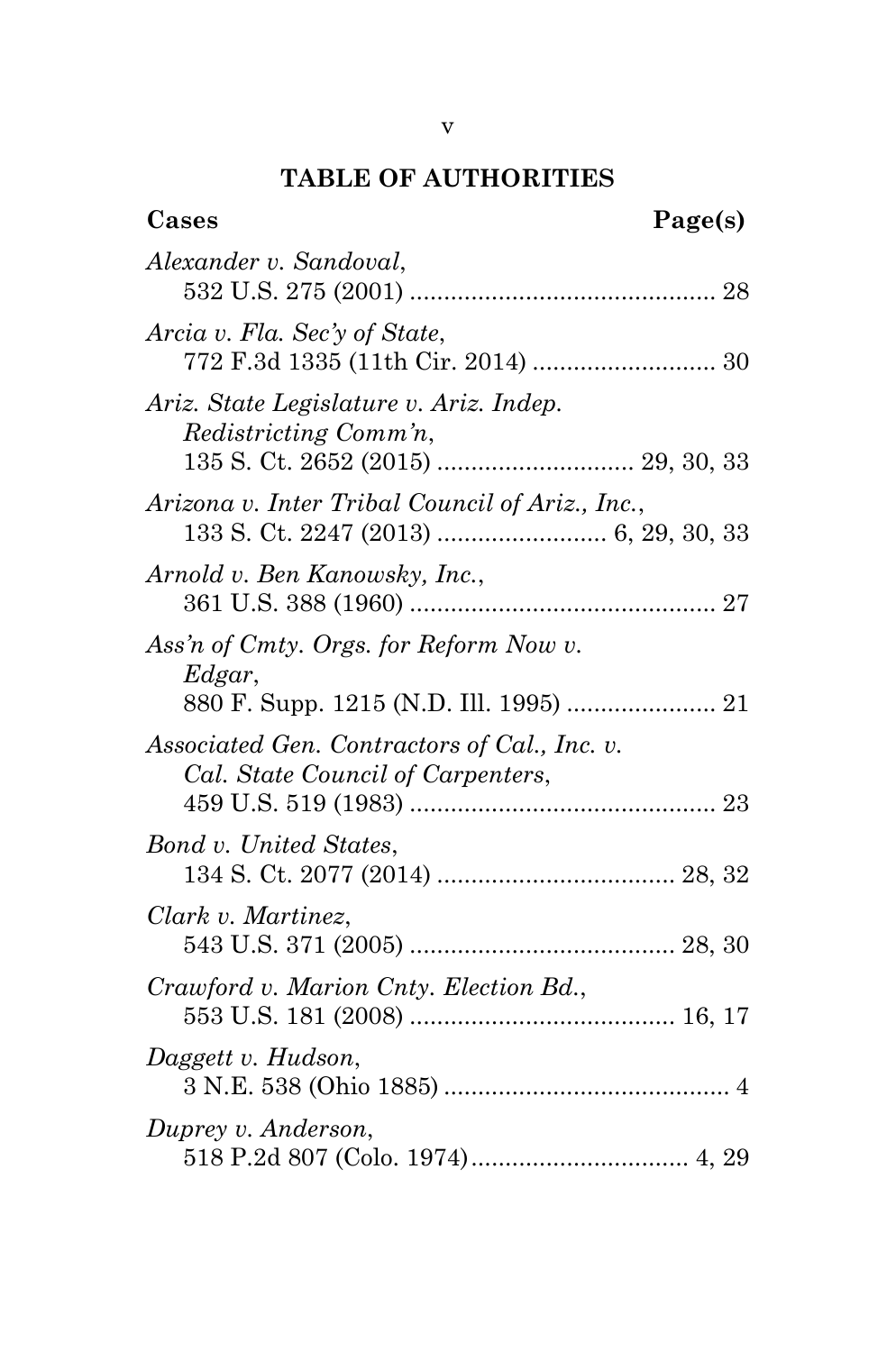| Encino Motorcars, LLC v. Navarro,                          |  |
|------------------------------------------------------------|--|
| Gonzalez v. Oregon,                                        |  |
| Gregory v. Ashcroft,                                       |  |
| Hemi Grp., LLC v. City of New York,                        |  |
| Hoffman v. Maryland,                                       |  |
| Holmes v. Sec. Investor Prot. Corp.,                       |  |
| Husky Int'l Elecs., Inc. v. Ritz,                          |  |
| J.I. Case Co. v. Borak,                                    |  |
| Maracich v. Spears,                                        |  |
| Marston v. Lewis,                                          |  |
| Md. Green Party v. Md. Bd. of Elections,                   |  |
| Mich. State UAW Cmty. Action Program<br>Council v. Austin, |  |
| Milner v. Dep't of Navy,                                   |  |
| Morris v. Powell,                                          |  |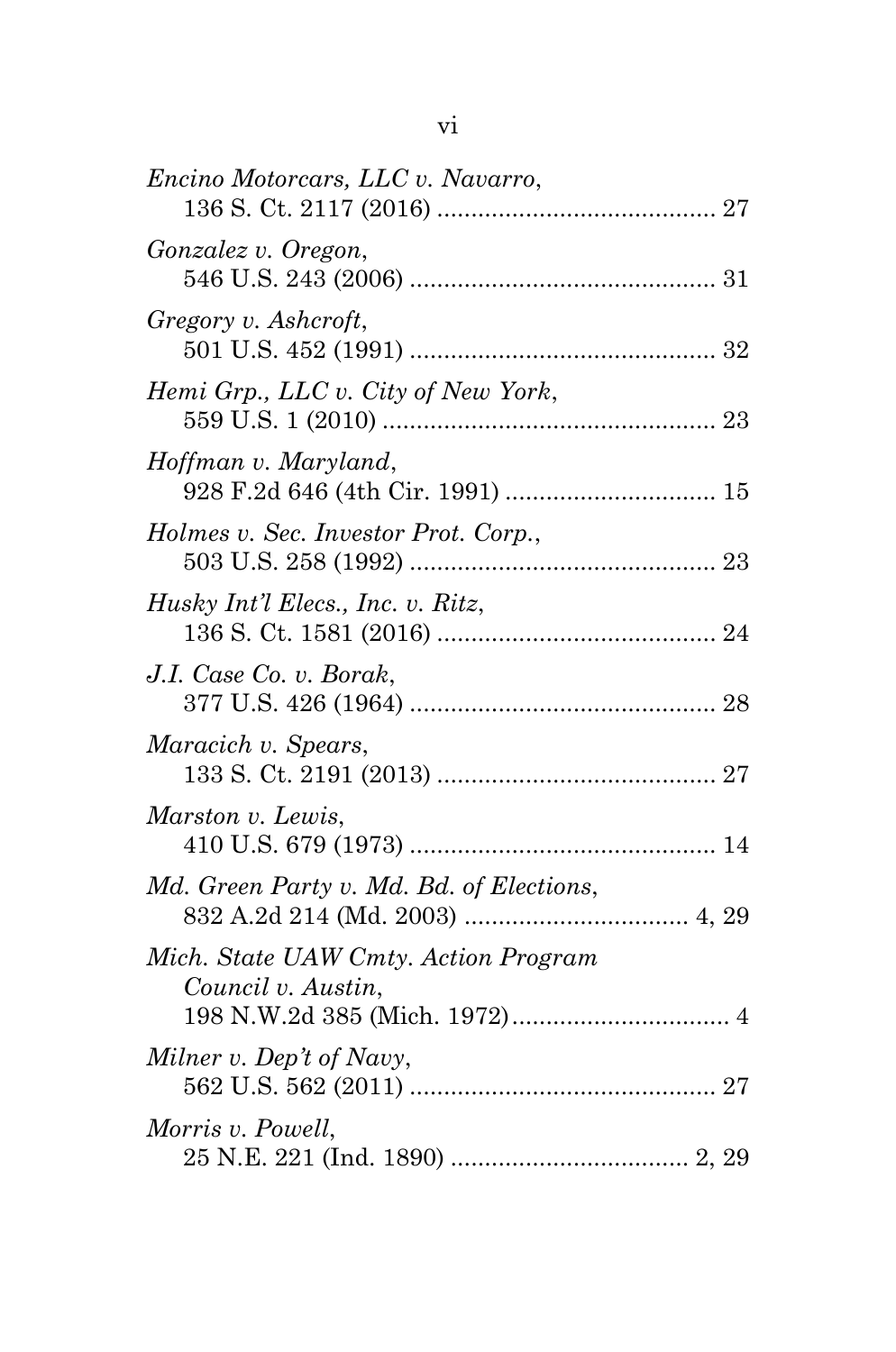| NLRB v. Catholic Bishops of Chicago,                                           |  |
|--------------------------------------------------------------------------------|--|
| Ortiz v. City of Phila. Office of the City<br>Comm'rs Voter Registration Div., |  |
| Pac. Operators Offshore, LLP v. Valladolid,                                    |  |
| Paroline v. United States,                                                     |  |
| Purcell v. Gonzalez,                                                           |  |
| Rumsfeld v. Forum for Academic & Inst'l<br>Rights, Inc.,                       |  |
| Shelby Cnty. v. Holder,                                                        |  |
| Sheriff v. Gillie,                                                             |  |
| Simms v. Cnty. Ct. of Kanawha Cty.,                                            |  |
| State v. Butts,                                                                |  |
| United States v. Gradwell,                                                     |  |
| United States v. Lopez,                                                        |  |
| United States v. Missouri,<br>535 F.3d 844 (8th Cir. 2008)  17                 |  |
| Util. Air Regulatory Grp. v. EPA,                                              |  |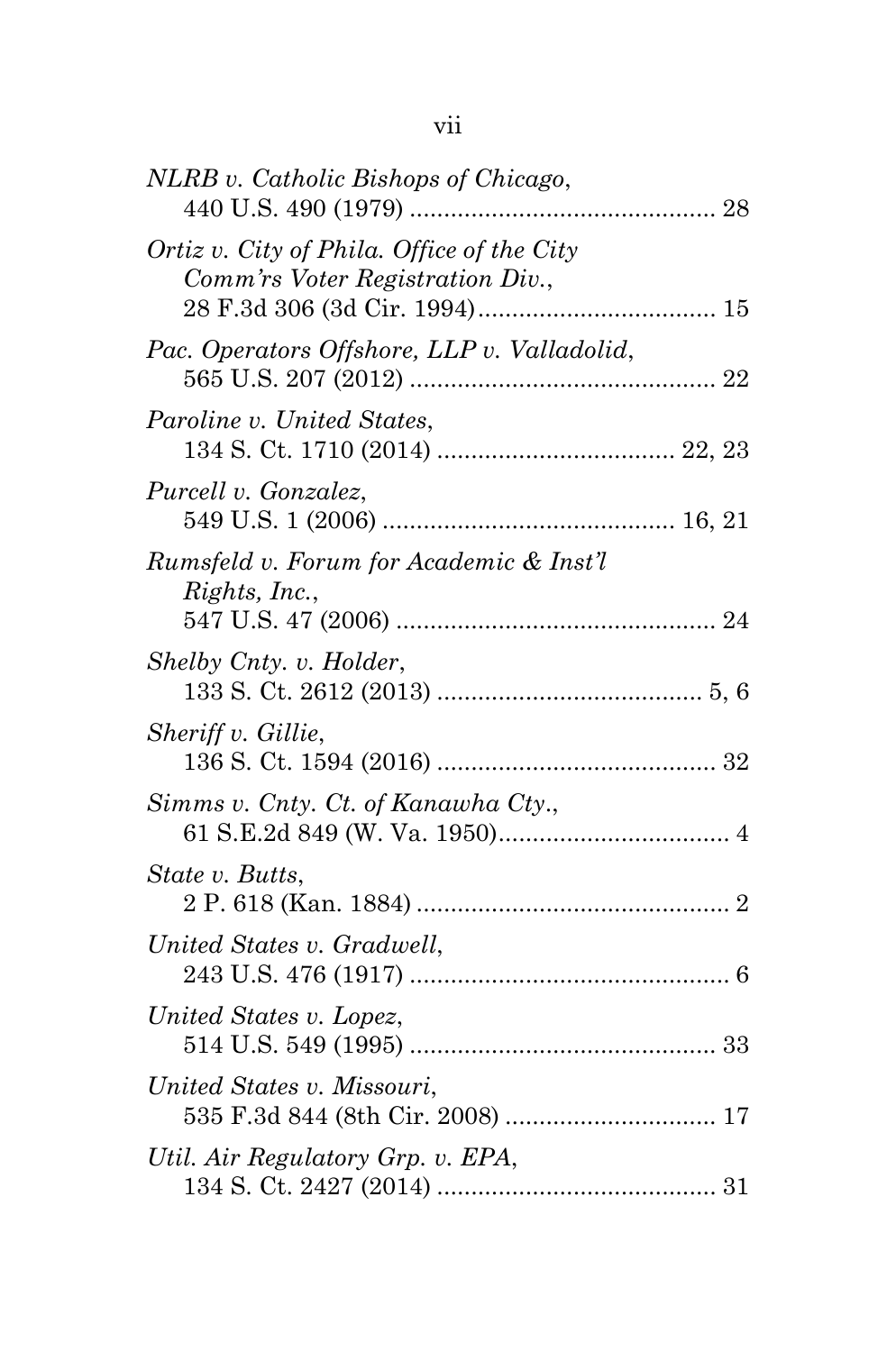| Whitman v. Am. Trucking Ass'ns, |  |
|---------------------------------|--|
| Williams v. Osser,              |  |
| Young v. Fordice,               |  |
| <b>Federal Law</b>              |  |
|                                 |  |
|                                 |  |
|                                 |  |
|                                 |  |
|                                 |  |
|                                 |  |
|                                 |  |
|                                 |  |
|                                 |  |
|                                 |  |
|                                 |  |
|                                 |  |
|                                 |  |
|                                 |  |
|                                 |  |
|                                 |  |
|                                 |  |
|                                 |  |
|                                 |  |

# viii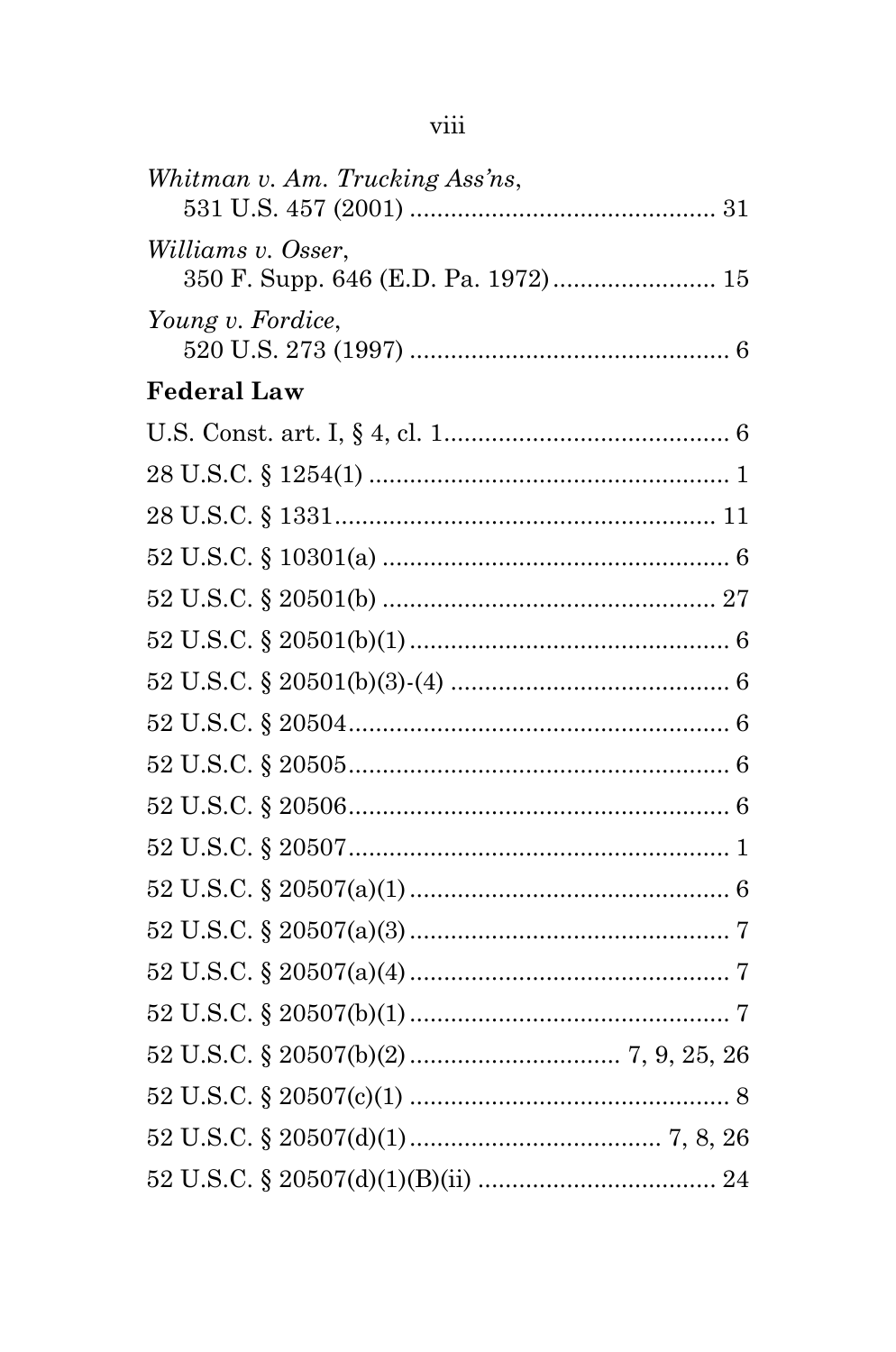| Help America Vote Act of 2002, Pub. L. 107-<br>252, 116 Stat. 1666, originally codified at<br>42 U.S.C. §§ 15301-15545, now codified                                      |  |
|---------------------------------------------------------------------------------------------------------------------------------------------------------------------------|--|
| National Voter Registration Act of 1993,<br>Pub. L. 103-31, 107 Stat. 77, originally<br>codified at $42$ U.S.C. $\S$ 1973gg to<br>1973gg-10, now codified at 52 U.S.C. §§ |  |
| <b>State Law</b>                                                                                                                                                          |  |
|                                                                                                                                                                           |  |
| Alaska Stat. Ann. § 15.07.130(a)-(b) 18                                                                                                                                   |  |
|                                                                                                                                                                           |  |
|                                                                                                                                                                           |  |
| Ark. Const. amend. 51 § 11(a)(1) (1991)  3, 18                                                                                                                            |  |
|                                                                                                                                                                           |  |
| Colo. Rev. Stat. Ann. § 1-2-224 (Westlaw<br>through 1993 First Regular Sess.) 3                                                                                           |  |
|                                                                                                                                                                           |  |
|                                                                                                                                                                           |  |
|                                                                                                                                                                           |  |
| Fla. Stat. Ann. § 98.081 (Westlaw through                                                                                                                                 |  |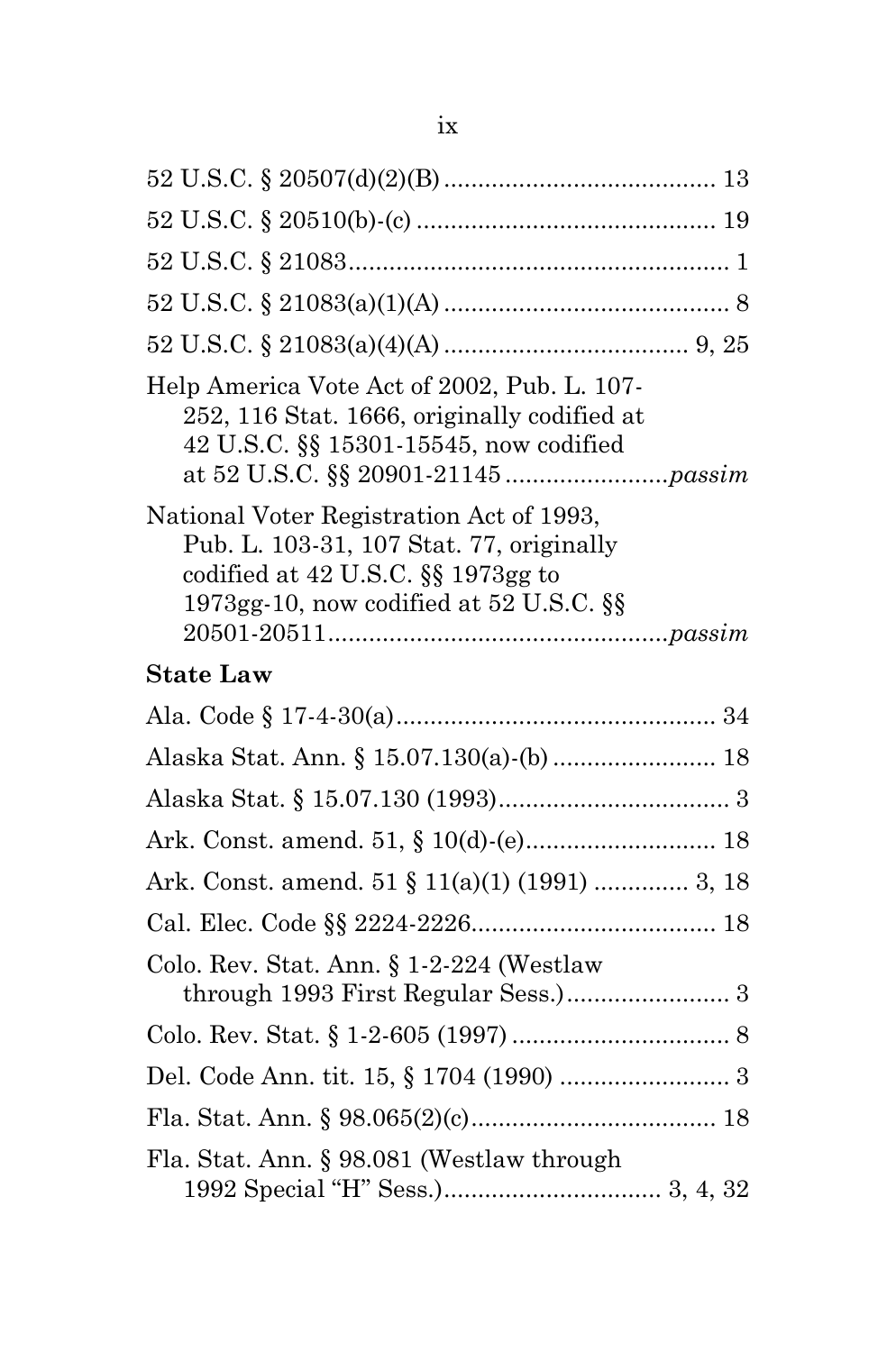| 10 Ill. Comp. Stat. Ann. 5/4-17, 5/5-24, 5/6-<br>58 (Westlaw through 1993 Regular   |  |
|-------------------------------------------------------------------------------------|--|
| Ind. Code Ann. §§ 3-7-9-1, 3-7-9-2, 3-7-9-3,<br>3-7-9-5 (Westlaw through 1993 First |  |
| Iowa Code Ann. § 48.31 (Westlaw through<br>1992 Regular Sess. and First and Second  |  |
|                                                                                     |  |
|                                                                                     |  |
|                                                                                     |  |
|                                                                                     |  |
|                                                                                     |  |
| Mich. Comp. Laws Ann. § 168.509 (Westlaw                                            |  |
| Mich. Comp. Laws Ann. § 168.513 (Westlaw                                            |  |
| Minn. Stat. Ann. § 201.171 (Westlaw                                                 |  |
|                                                                                     |  |
| Miss. Code Ann. $\S 23-15-159$ (Westlaw                                             |  |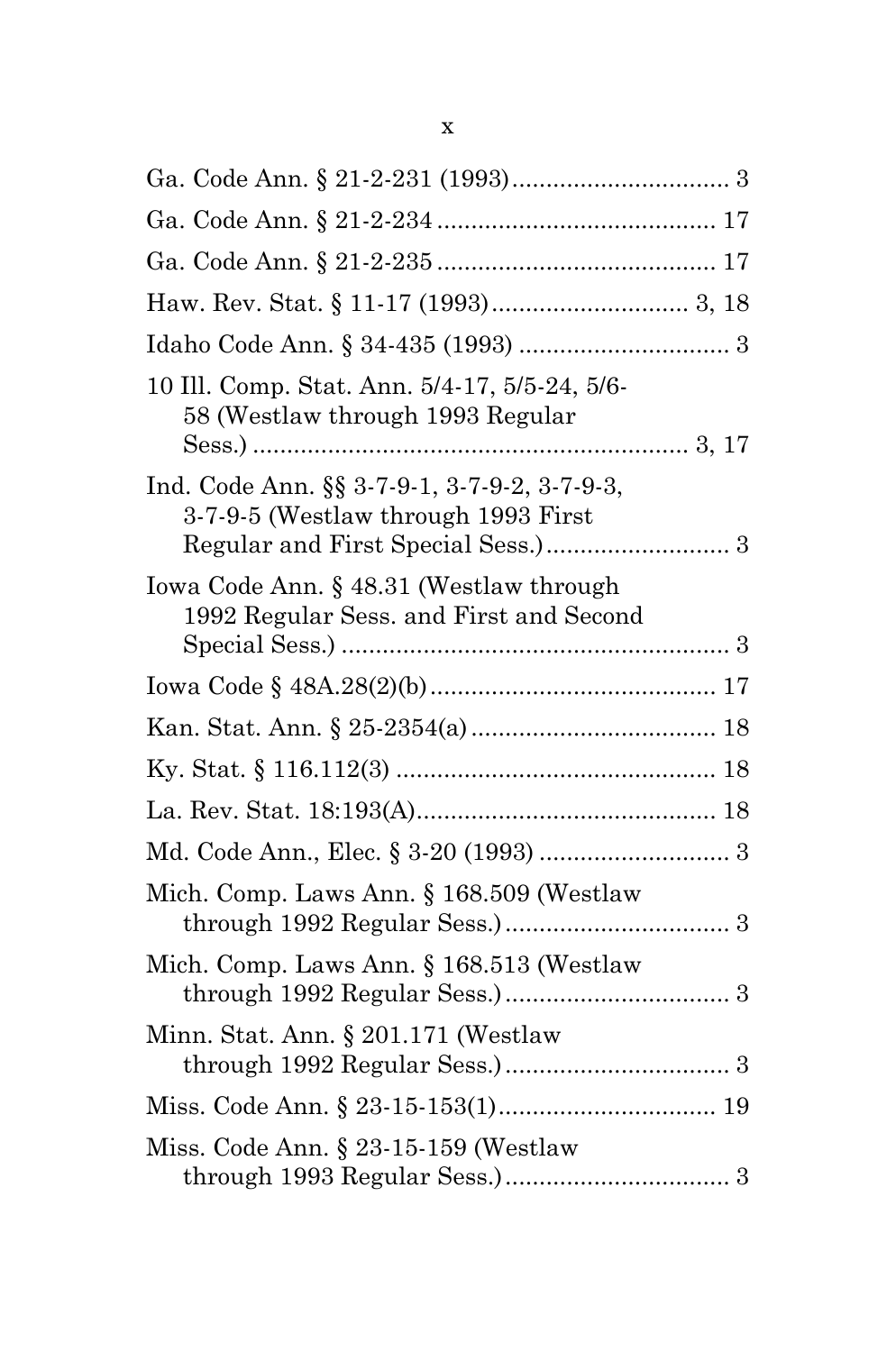| Mont. Code Ann. § 13-2-220(1)(c)(iii)  17  |  |
|--------------------------------------------|--|
| Mont. Code Ann. § 13-2-401 (Westlaw        |  |
|                                            |  |
| N.C. Gen. Stat. Ann. § 163-82.14(a) 18     |  |
|                                            |  |
| N.J. Stat. Ann. § 19:31-5 (Westlaw through |  |
|                                            |  |
|                                            |  |
| N.Y. Elec. Law $\S$ 5-406 (Westlaw through |  |
|                                            |  |
| Nev. Rev. Stat. Ann. § 293.540 (Westlaw    |  |
|                                            |  |
|                                            |  |
|                                            |  |
|                                            |  |
|                                            |  |
|                                            |  |
|                                            |  |
|                                            |  |
|                                            |  |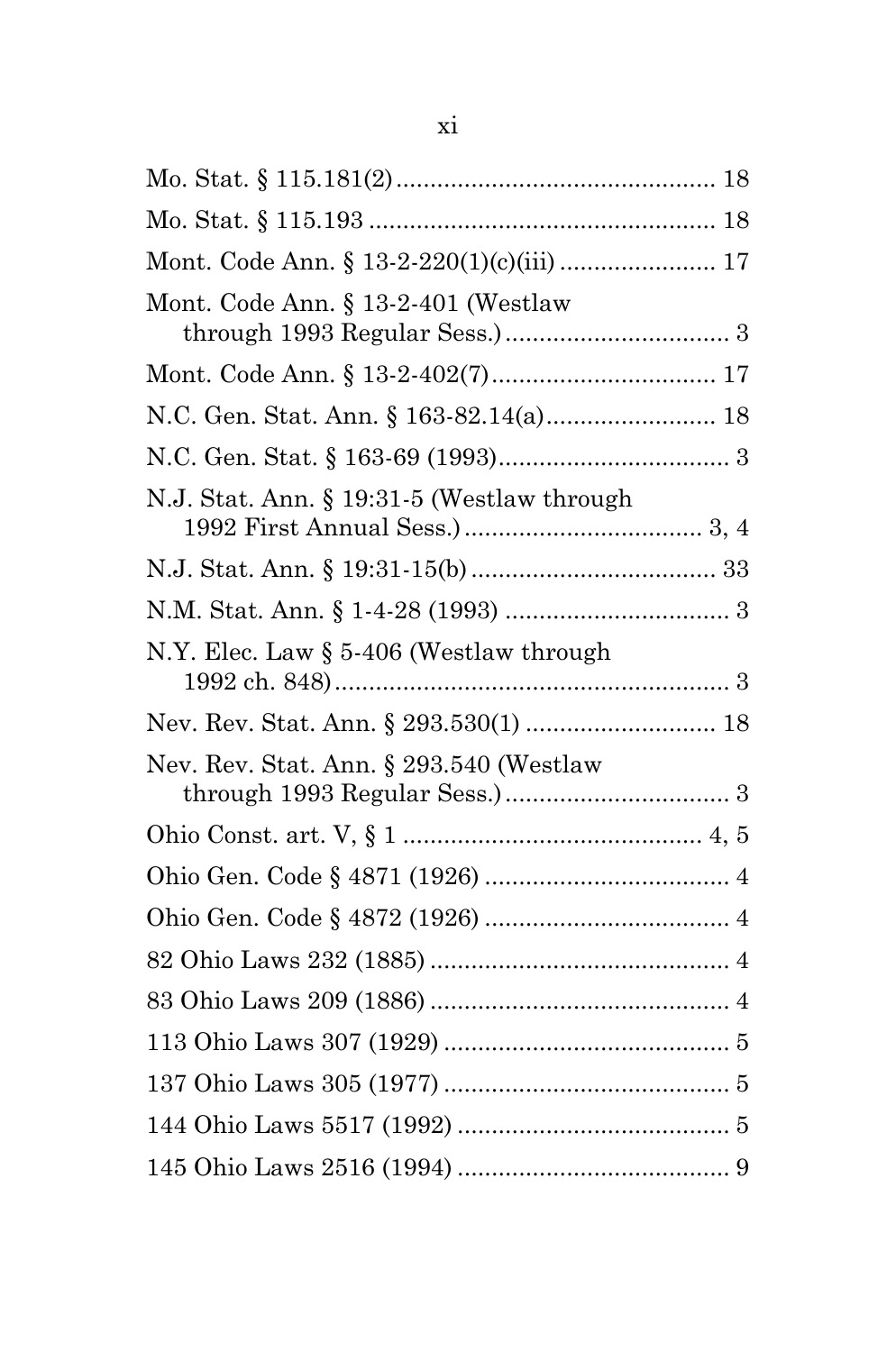| Ohio Rev. Code Ann. § 3503.21 (Westlaw                                                |  |
|---------------------------------------------------------------------------------------|--|
|                                                                                       |  |
|                                                                                       |  |
|                                                                                       |  |
| Okla. Stat. Ann. tit. 26, § 4-120.2 (Westlaw<br>through 1992 Second Regular Sess.)  3 |  |
| Okla. Stat. Ann. tit. 26, § 4-120.2(A)(6), (B)  18                                    |  |
| 25 Pa. Cons. Stat. Ann. § 1901(b)(3), (d) 18                                          |  |
| 25 Pa. Stat. Ann. § 623-40 (Westlaw                                                   |  |
| 25 Pa. Stat. Ann. § 951-38 (Westlaw                                                   |  |
| 17 R.I. Gen. Laws Ann. § 17-9.1-27(b)  18                                             |  |
|                                                                                       |  |
| S.C. Code Ann. § 7-3-20 (Westlaw through                                              |  |
|                                                                                       |  |
| S.D. Codified Laws § 12-4-19 (1993)  3, 18                                            |  |
|                                                                                       |  |
|                                                                                       |  |
|                                                                                       |  |
|                                                                                       |  |
|                                                                                       |  |
| Vt. Stat. Ann. tit. 17, § 2150 (Westlaw)                                              |  |
|                                                                                       |  |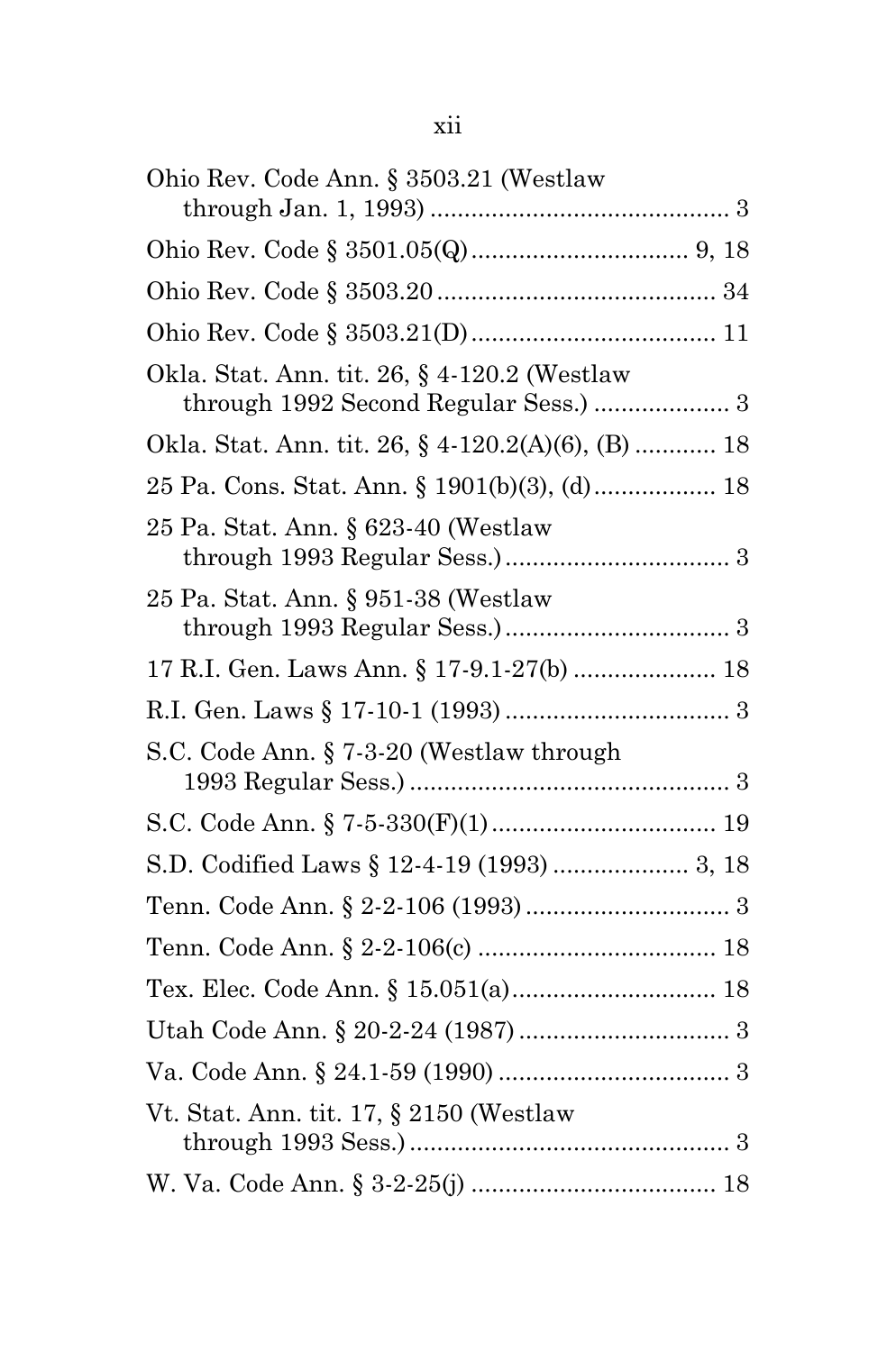| Wash. Rev. Code Ann. § 29.10.080 (Westlaw                                             |  |
|---------------------------------------------------------------------------------------|--|
| Wis. Stat. Ann. § 6.50 (Westlaw through                                               |  |
|                                                                                       |  |
| <b>Other Authorities</b>                                                              |  |
| Antonin Scalia and Bryan A. Garner,<br>Reading Law: The Interpretation of             |  |
| Comm'n on Fed. Election Reform, Building<br>Confidence in U.S. Elections 10 (Sept.    |  |
|                                                                                       |  |
|                                                                                       |  |
|                                                                                       |  |
| Joseph P. Harris, Nat'l Mun. League, A<br><i>Model Registration System 11 (2d ed.</i> |  |
| Joseph P. Harris, Registration of Voters in                                           |  |
| Nat'l Comm'n on Fed. Election Reform, To<br>Assure Pride and Confidence in the        |  |
| Electoral Process 28 (Aug. 2001) 2, 15                                                |  |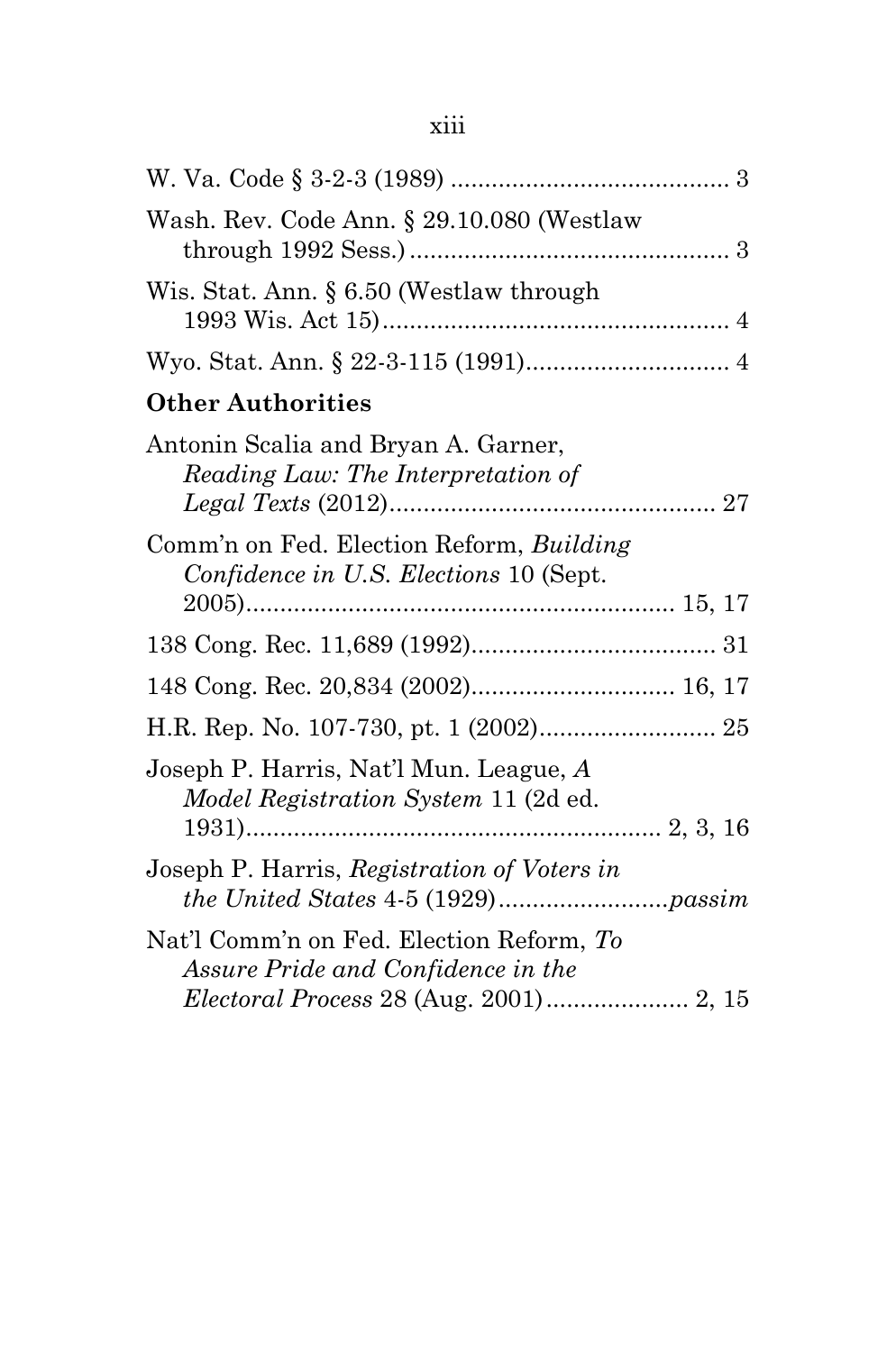| The Need for Further Federal Action in the<br>Area of Criminal Vote Fraud: Hearing<br>Before the Subcomm. on the Constitution<br>of the S. Comm. on the Judiciary, 98th<br>Cong. 6 (1983) (Statement of Daniel<br>Webb, U.S. Attorney for the Northern |
|--------------------------------------------------------------------------------------------------------------------------------------------------------------------------------------------------------------------------------------------------------|
| Nev. Sec'y of State, Election Frequently                                                                                                                                                                                                               |
| Office of Election Admin., FEC,<br><b>Implementing the National Voter</b><br>Registration Act: A Report to State and<br>Local Election Officials on Problems and<br>Solutions Discovered 1995-1996 (Mar.                                               |
| Ohio Sec'y of State, Provisional<br>Supplemental Report for Nov. 2016                                                                                                                                                                                  |
| The Pew Center on the States, <i>Inaccurate</i> ,<br>Costly, and Inefficient: Evidence That<br>America's Voter Registration System<br>Needs an Upgrade (Feb. 2012) 17                                                                                  |
| S.C. State Elections Comm'n, SEC Sends<br><i>Notice to Inactive Voters</i> (May 6, 2009)  19                                                                                                                                                           |
| Voter Registration: Hearing Before the<br>Subcomm. on Elections of the H. Comm.<br>on H. Admin., 103d Cong. 173 (Jan. 26,<br>1993) (Statement of Jim Smith, Fla.                                                                                       |
|                                                                                                                                                                                                                                                        |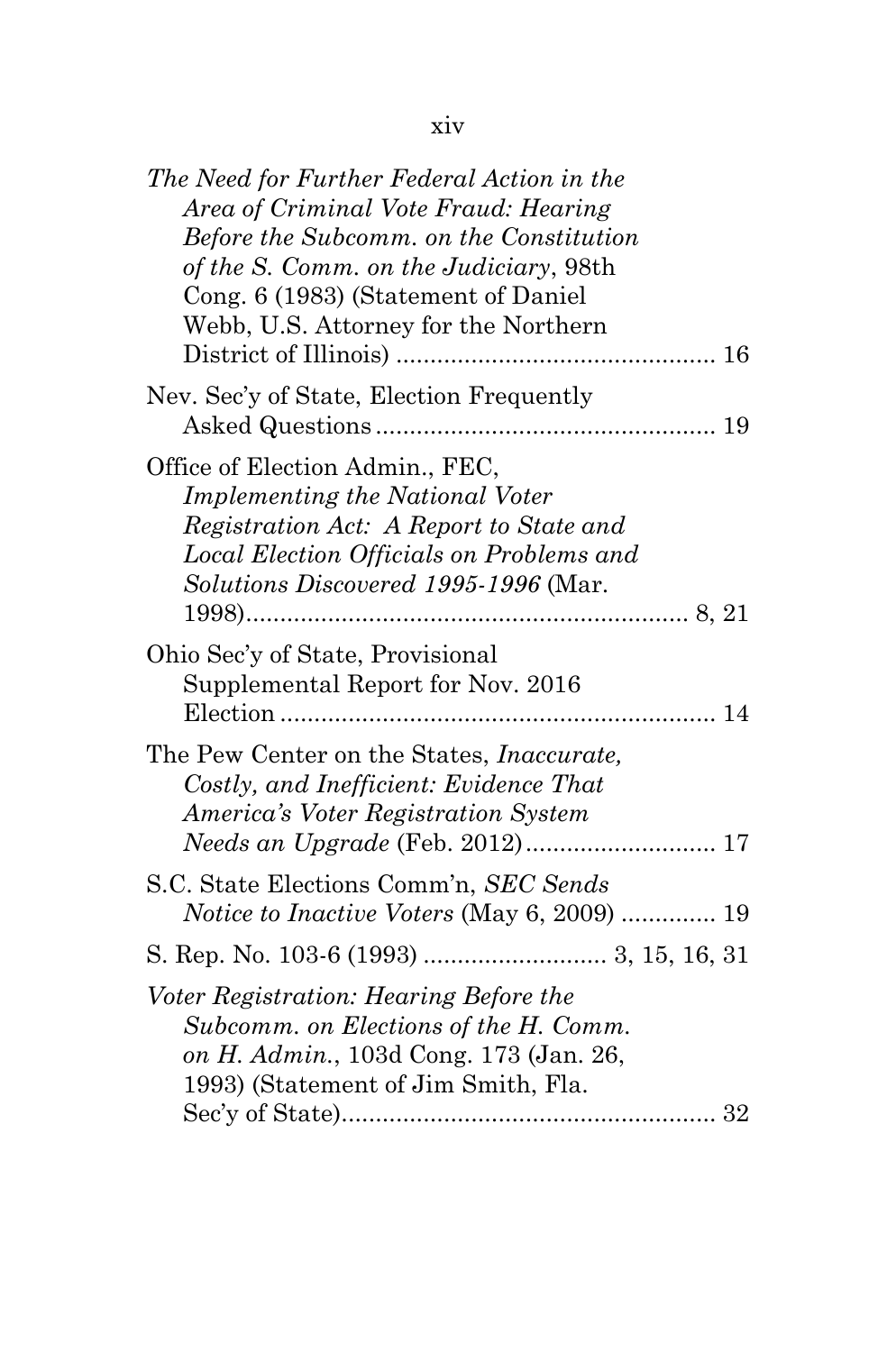### **OPINIONS BELOW**

The Sixth Circuit's decision, Pet. App. 1a-37a, is reported at 838 F.3d 699. The district court's decision, Pet. App. 39a-70a, is unreported, but available at 2016 WL 3542450. Its decision on remand, Pet. App. 71a-100a, is also unreported, but available at 2016 WL 6093371.

### **JURISDICTION**

On September 23, 2016, the Sixth Circuit issued its decision. Justice Kagan granted a 45-day extension to file this petition until February 6, 2017. The petition timely invokes the Court's jurisdiction under 28 U.S.C. § 1254(1).

### <span id="page-16-3"></span><span id="page-16-0"></span>**STATUTORY PROVISIONS INVOLVED**

The National Voter Registration Act of 1993 (NVRA) was codified at 42 U.S.C. §§ 1973gg to 1973gg-10, but is now codified at 52 U.S.C. §§ 20501- 20511. The Help America Vote Act of 2002 (HAVA) was codified at 42 U.S.C. §§ 15301-15545, but is now codified at 52 U.S.C. §§ 20901-21145. This petition's appendix includes 52 U.S.C. §§ 20507 and 21083.

### <span id="page-16-2"></span><span id="page-16-1"></span>**STATEMENT OF THE CASE**

### **A. Historically, Most States Relied On Voter Inactivity To Help Maintain Accurate Voter-Registration Lists**

1. At the founding, States did not require voters to register. "In the early days, when the bulk of the population lived in rural communities, when almost every voter was personally known to his neighbors, and when there was comparatively little movement of population from one locality to another, the problem of determining those who were entitled to vote in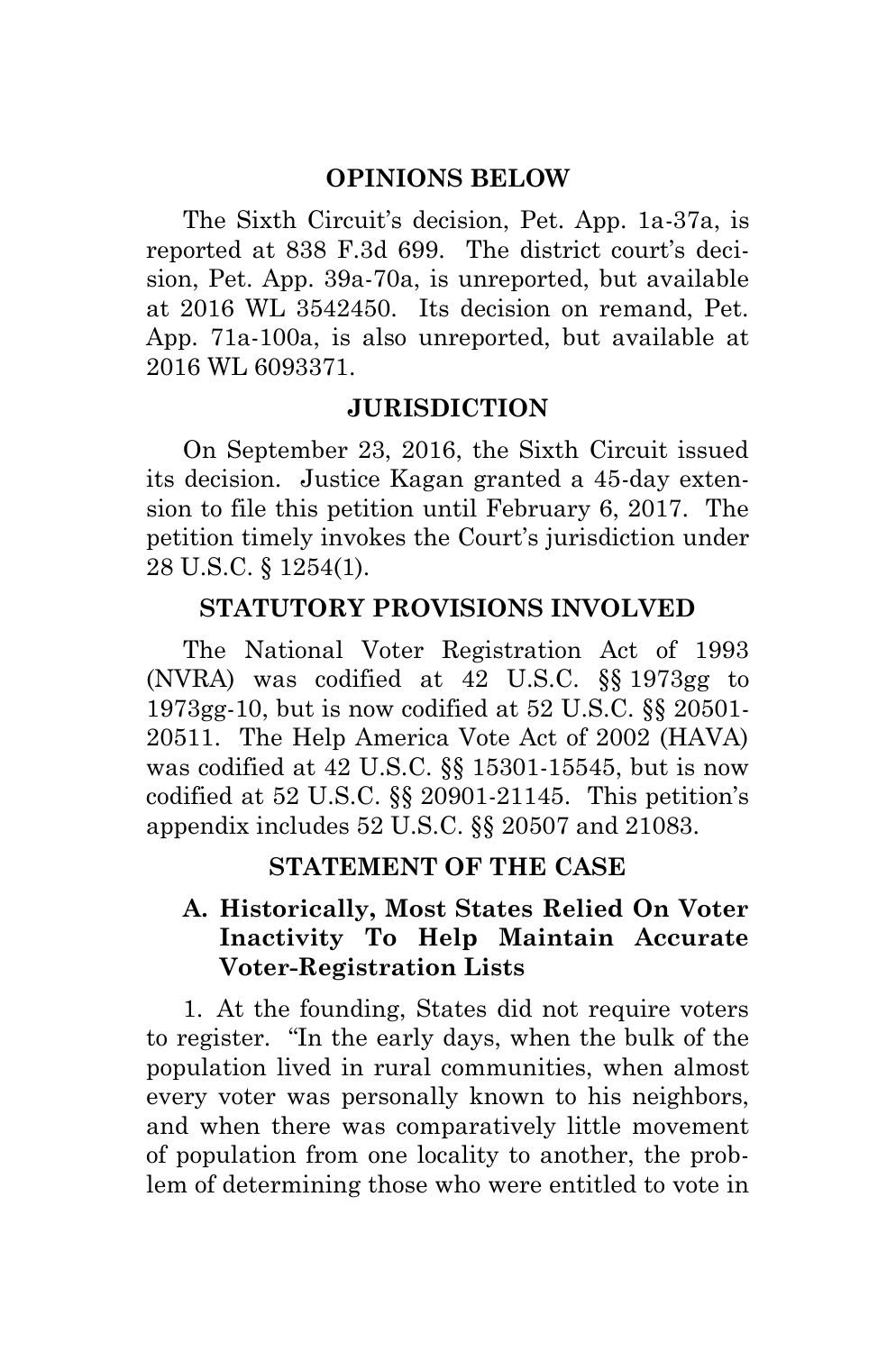<span id="page-17-3"></span>a given election district was comparatively simple." Joseph P. Harris, *Registration of Voters in the United States* 4-5 (1929) ("Harris"). Registration was "a more modern innovation, adopted in most states as a good government reform, especially for the growing cities, in the years after the Civil War." Nat'l Comm'n on Fed. Election Reform, *To Assure Pride and Confidence in the Electoral Process* 28 (Aug. 2001), *available at* goo.gl/CjONlS.

<span id="page-17-4"></span><span id="page-17-2"></span>Early registration laws shared common traits. They often did not apply throughout the State, instead centering on populated cities. Joseph P. Harris, Nat'l Mun. League, *A Model Registration System* 11 (2d ed. 1931) ("Nat'l Mun. League"). They often did not create permanent lists, instead requiring voters to *reregister* regularly. Nat'l Comm'n on Fed. Election Reform, *supra*, at 28. And they often were challenged as improperly adding a "registration" qualification to the exclusive list of voting qualifications in state constitutions. Courts split over that constitutional question. *Compare Morris v. Powell*, 25 N.E. 221 (Ind. 1890), *with State v. Butts*, 2 P. 618 (Kan. 1884). But many States ultimately passed amendments allowing registration, Harris, *supra*, at 305, and this constitutional debate "largely closed" by the 1930s, Nat'l Mun. League, *supra*, at 9.

<span id="page-17-1"></span><span id="page-17-0"></span>About that time, "[t]he next wave of reform in voter registration concentrated on replacing periodic registration with permanent registration, to reduce costs and the opportunity for fraud." Nat'l Comm'n on Fed. Election Reform, *supra*, at 28. When switching to *permanent* registration, States simultaneously passed laws requiring the removal of voters who had not voted over a certain time in order to help main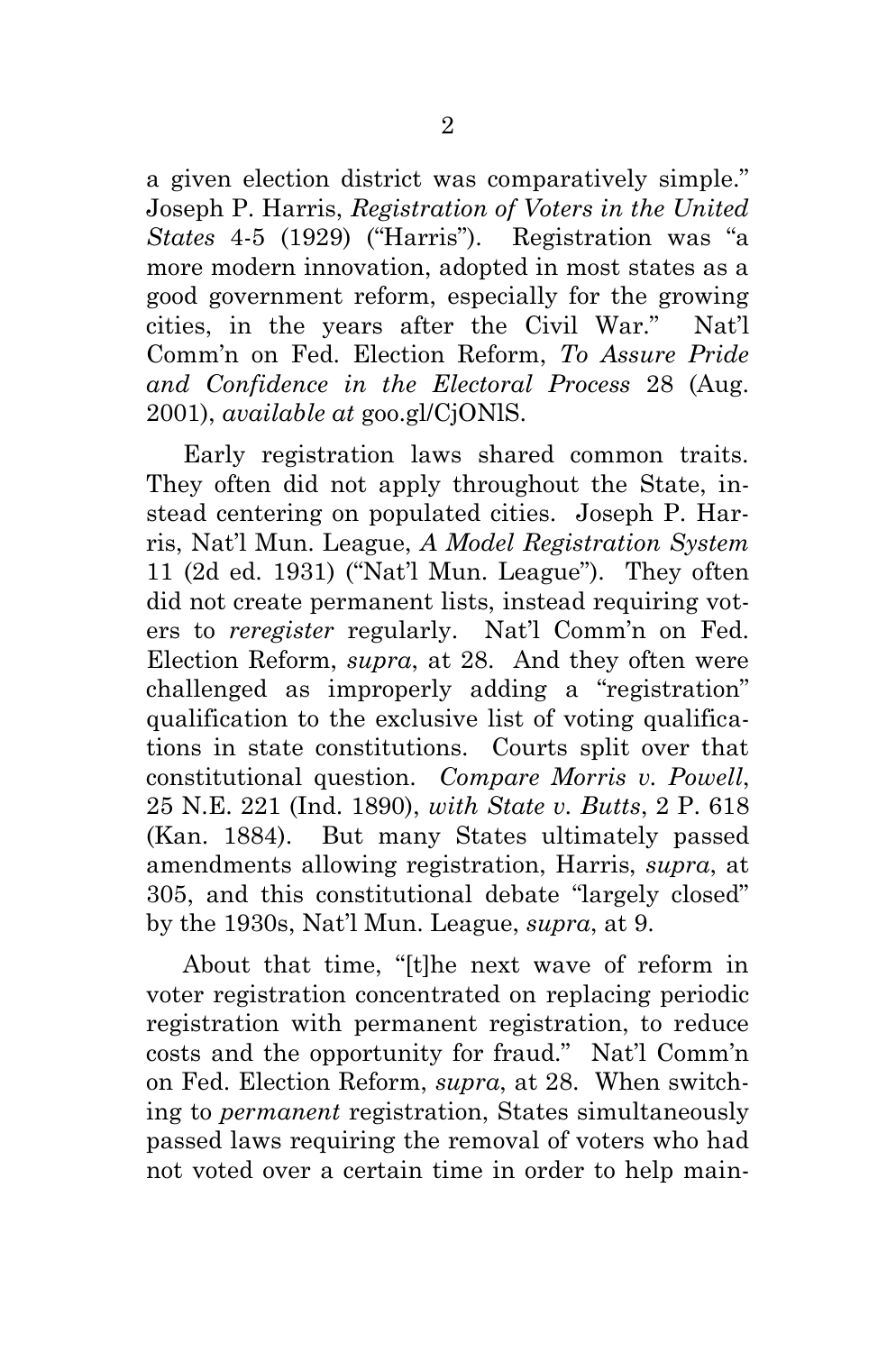<span id="page-18-33"></span>tain accurate voter lists. Harris, *supra*, at 224-27. The National Municipal League also recommended using nonvoting as part of its model system. Nat'l Mun. League, *supra*, at 38-39.

By the time Congress passed the NVRA, most States required or permitted officials to remove voters if they had not voted over a certain time. S. Rep. No. 103-6, at 46 (1993).<sup>1</sup> A few removed voters for

<span id="page-18-34"></span><span id="page-18-24"></span><span id="page-18-19"></span><span id="page-18-16"></span><span id="page-18-15"></span><span id="page-18-14"></span><span id="page-18-13"></span><span id="page-18-11"></span><span id="page-18-8"></span><span id="page-18-7"></span><span id="page-18-6"></span><span id="page-18-5"></span><span id="page-18-4"></span><span id="page-18-3"></span><span id="page-18-2"></span><span id="page-18-1"></span><span id="page-18-0"></span>l

<span id="page-18-32"></span><span id="page-18-31"></span><span id="page-18-30"></span><span id="page-18-29"></span><span id="page-18-28"></span><span id="page-18-27"></span><span id="page-18-26"></span><span id="page-18-25"></span><span id="page-18-23"></span><span id="page-18-22"></span><span id="page-18-21"></span><span id="page-18-20"></span><span id="page-18-18"></span><span id="page-18-17"></span><span id="page-18-12"></span><span id="page-18-10"></span><span id="page-18-9"></span><sup>1</sup> Alaska Stat. § 15.07.130 (1993); Ark. Const. amend. 51 § 11(a)(1) (1991); Colo. Rev. Stat. Ann. § 1-2-224 (Westlaw through 1993 First Regular Sess.); Del. Code Ann. tit. 15, § 1704 (1990); Fla. Stat. Ann. § 98.081 (Westlaw through 1992 Special "H" Sess.); Ga. Code Ann. § 21-2-231 (1993); Haw. Rev. Stat. § 11-17 (1993); Idaho Code Ann. § 34-435 (1993); 10 Ill. Comp. Stat. Ann. 5/4-17, 5/5-24, 5/6-58 (Westlaw through 1993 Regular Sess.); Ind. Code Ann. §§ 3-7-9-1, 3-7-9-2, 3-7-9-3, 3-7-9- 5 (Westlaw through 1993 First Regular and First Special Sess.); Iowa Code Ann. § 48.31 (Westlaw through 1992 Regular Sess. and First and Second Special Sess.); Md. Code Ann., Elec. § 3- 20 (1993); Mich. Comp. Laws Ann. §§ 168.509, 168.513 (Westlaw through 1992 Regular Sess.); Minn. Stat. Ann. § 201.171 (Westlaw through 1992 Regular Sess.); Miss. Code Ann. § 23-15-159 (Westlaw through 1993 Regular Sess.); Mont. Code Ann. § 13-2-401 (Westlaw through 1993 Regular Sess.); Nev. Rev. Stat. Ann. § 293.540 (Westlaw through 1993 Regular Sess.); N.J. Stat. Ann. § 19:31-5 (Westlaw through 1992 First Annual Sess.); N.M. Stat. Ann. § 1-4-28 (1993); N.Y. Elec. Law § 5-406 (Westlaw through 1992 ch. 848); N.C. Gen. Stat. § 163- 69 (1993); Ohio Rev. Code Ann. § 3503.21 (Westlaw through Jan. 1, 1993); Okla. Stat. Ann. tit. 26, § 4-120.2 (Westlaw through 1992 Second Regular Sess.); 25 Pa. Stat. Ann. §§ 623- 40, 951-38 (Westlaw through 1993 Regular Sess.); R.I. Gen. Laws § 17-10-1 (1993); S.C. Code Ann. § 7-3-20 (Westlaw through 1993 Regular Sess.); S.D. Codified Laws § 12-4-19 (1993); Tenn. Code Ann. § 2-2-106 (1993); Utah Code Ann. § 20- 2-24 (1987); Vt. Stat. Ann. tit. 17, § 2150 (Westlaw through 1993 Sess.); Va. Code Ann. § 24.1-59 (1990); Wash. Rev. Code Ann. § 29.10.080 (Westlaw through 1992 Sess.); W. Va. Code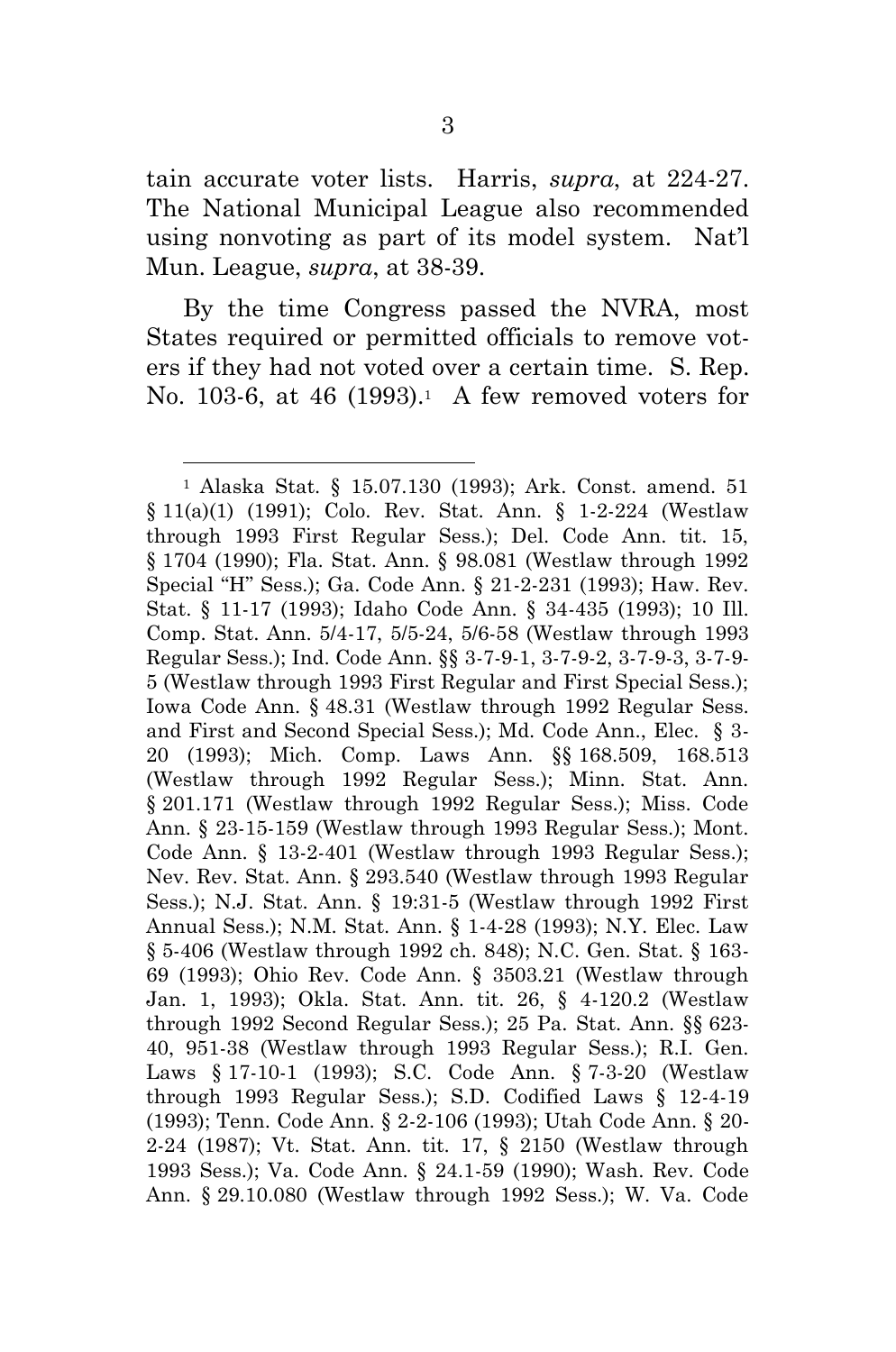<span id="page-19-6"></span>nonvoting *alone*. *E.g.*, N.J. Stat. Ann. § 19:31-5 (Westlaw through 1992 First Annual Sess.). Most required officials to *notify* voters and give them a chance to remain registered. *E.g.*, Fla. Stat. Ann. § 98.081 (Westlaw through 1992 Special "H" Sess.).

<span id="page-19-5"></span><span id="page-19-4"></span><span id="page-19-1"></span>These failure-to-vote laws, too, were challenged as adding a "voting" qualification to the list of constitutional qualifications. Courts divided on that question as well. *Compare Duprey v. Anderson*, 518 P.2d 807 (Colo. 1974); *Simms v. Cnty. Ct. of Kanawha Cty*., 61 S.E.2d 849 (W. Va. 1950), *with Md. Green Party v. Md. Bd. of Elections*, 832 A.2d 214 (Md. 2003); *Mich. State UAW Cmty. Action Program Council v. Austin*, 198 N.W.2d 385 (Mich. 1972).

<span id="page-19-9"></span><span id="page-19-7"></span><span id="page-19-3"></span><span id="page-19-2"></span><span id="page-19-0"></span>2. Ohio's history followed these trends. An 1885 law required *all voters* in *certain cities* to register before *every* election, with registration open seven days. 82 Ohio Laws 232, 232-34 (1885). Challengers attacked the law as violating Article V, Section 1 of the Ohio Constitution, which sets voting qualifications. *Daggett v. Hudson*, 3 N.E. 538, 539 (Ohio 1885). The Ohio Supreme Court upheld the legislature's power to pass registration laws, recognizing registration as "efficacious to prevent fraud." *Id.* at 540-41. But the court concluded that the narrow registration window violated Article V, Section 1. *Id.* at 545-46. After expanding registration options, 83 Ohio Laws 209, 216 (1886), Ohio later required voters in large cities to register annually, and voters in small cities to register every four years, Ohio Gen. Code §§ 4871-72 (1926).

<span id="page-19-12"></span><span id="page-19-11"></span><span id="page-19-10"></span><span id="page-19-8"></span> $\overline{a}$ 

<sup>§</sup> 3-2-3 (1989); Wis. Stat. Ann. § 6.50 (Westlaw through 1993 Wis. Act 15); Wyo. Stat. Ann. § 22-3-115 (1991).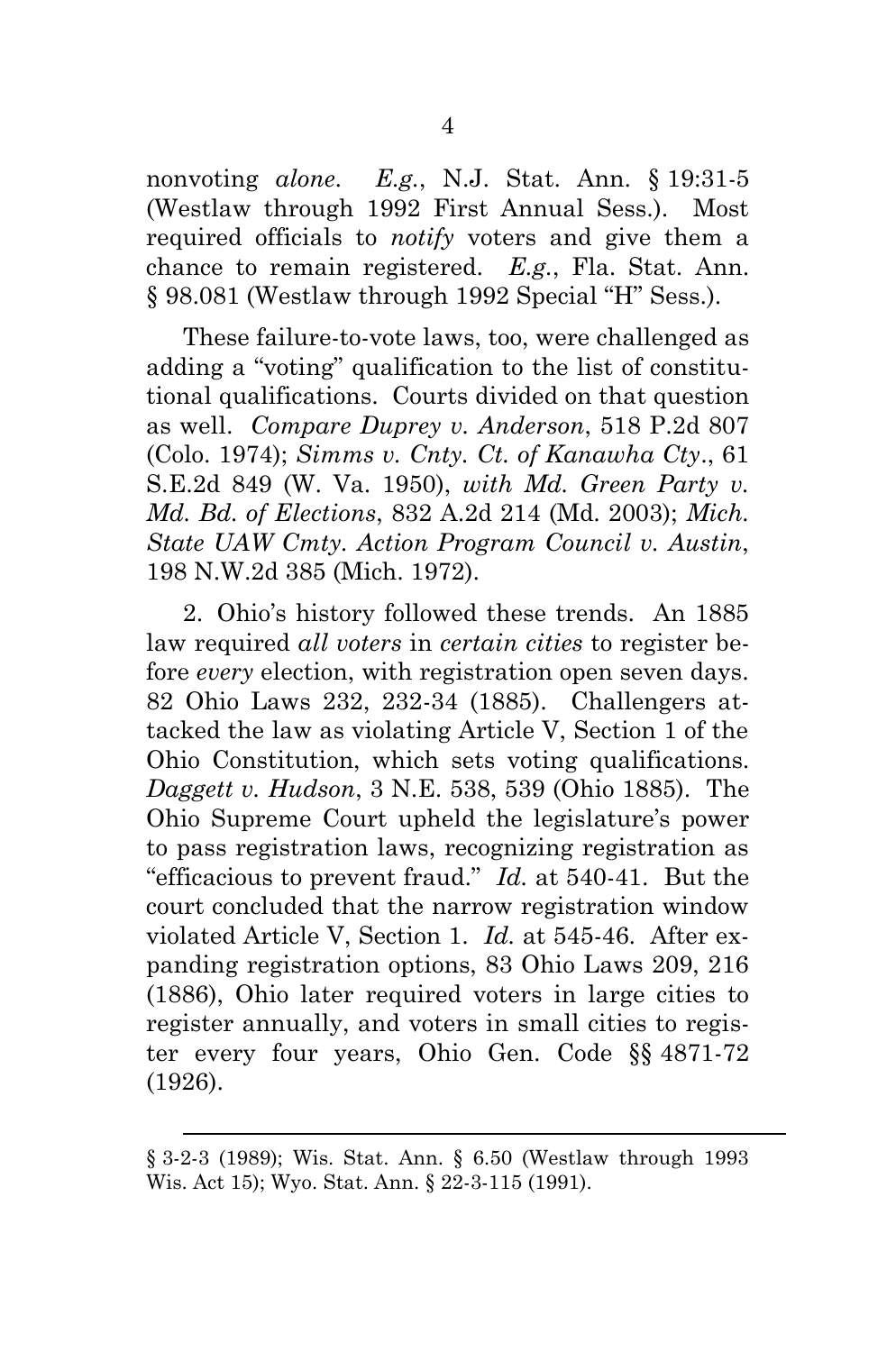<span id="page-20-2"></span>In 1929, Ohio adopted its first *permanent* registration system for cities. 113 Ohio Laws 307, 322 (1929). This law cancelled the registration of voters who did not vote during any two-year period. *Id.* at 332. Boards of elections would send voters "a printed postcard notice of that fact," instructing them that they must reregister. *Id.* By 1977, Ohio mandated this permanent system statewide. 137 Ohio Laws 305, 314 (1977).

<span id="page-20-3"></span><span id="page-20-1"></span>That year, Ohio's legislature eliminated the rule removing voters for nonvoting. *Id.* at 305. In response, Ohio's citizens amended their constitution to require that "[a]ny elector who fails to vote in at least one election during any period of four consecutive years shall cease to be an elector unless he again registers to vote." Ohio Const. art. V, § 1. Before the NVRA, therefore, boards would "cancel the registration" of voters who had neither "voted at least once in the four" prior years nor updated their registration during that time. 144 Ohio Laws 5517, 5526 (1992). Thirty days before, they sent notices to voters about the impending cancellation. *Id.*

### <span id="page-20-4"></span>**B. Congress Passed The NVRA And HAVA To Increase Total Registration But Decrease Inaccuracies In The Rolls**

In recent decades, Congress has regulated elections under two constitutional provisions—the first applicable to all elections, the second to federal ones.

<span id="page-20-0"></span>The first provision, the Fifteenth Amendment, permits Congress to enforce its command against racial voting discrimination. *Shelby Cnty. v. Holder*, 133 S. Ct. 2612, 2619 (2013). It is a tragic fact of history that, before 1965, some States enacted registra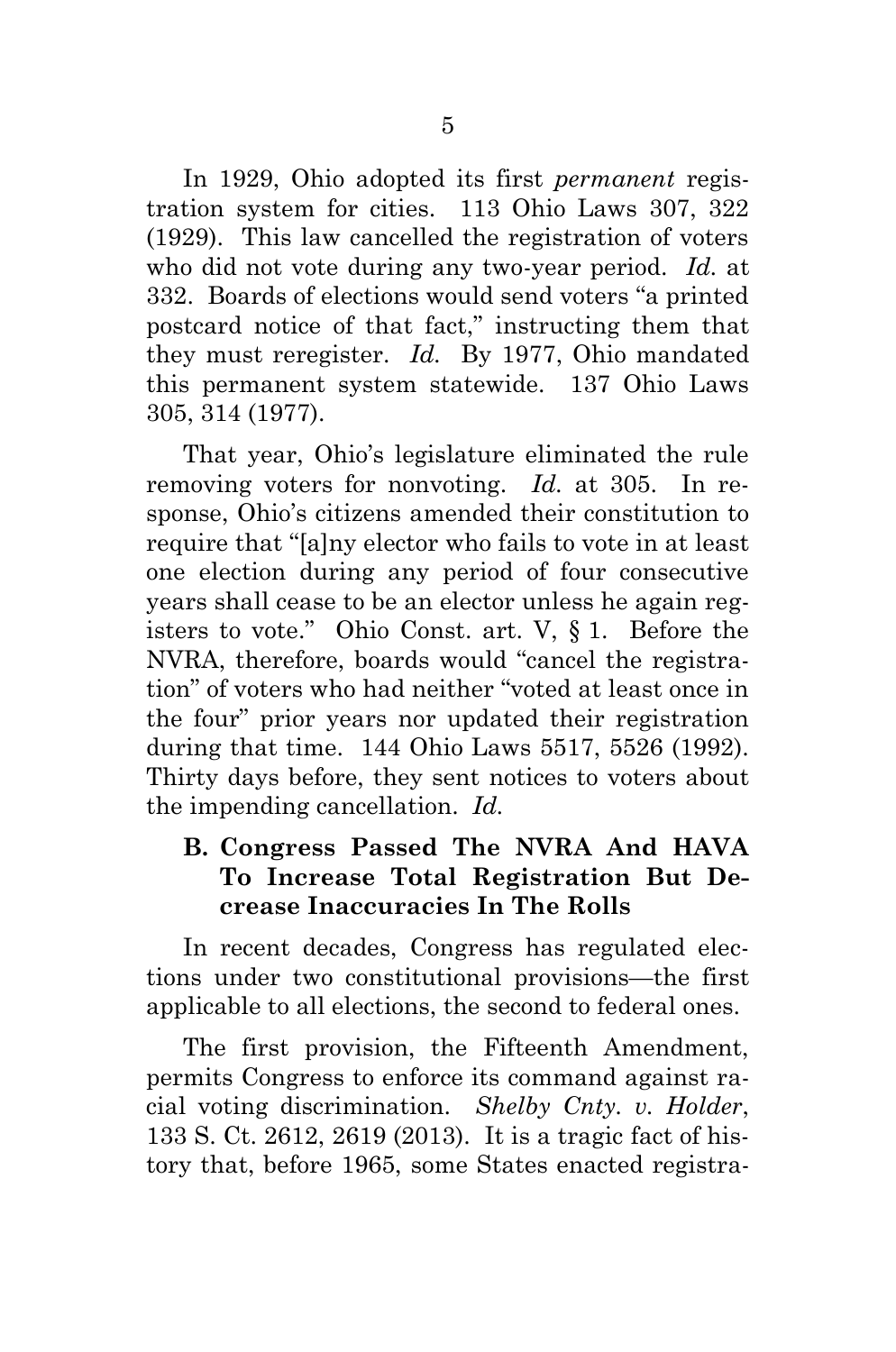<span id="page-21-1"></span>tion rules to "deny registration" to African Americans rather than ensure fair elections. Harris, *supra*, at 157. Congress passed the Voting Rights Act to remedy this "extraordinary" problem. *Shelby Cnty.*, 133 S. Ct. at 2618. Section 2 bars States from using any practice in any election that "results in a denial or abridgement of the right of any citizen of the United States to vote on account of race or color." 52 U.S.C. § 10301(a).

<span id="page-21-5"></span><span id="page-21-4"></span><span id="page-21-2"></span>The second provision, the "Elections Clause," directs state "Legislature[s]" to set the "Times, Places and Manner of holding" *federal* congressional elections, but allows Congress to "make or alter such Regulations." U.S. Const. art. I, § 4, cl. 1. Historically, Congress left these regulations to States. *United States v. Gradwell*, 243 U.S. 476, 485 (1917). With the NVRA and HAVA, however, it "erected a complex superstructure of federal regulation atop state voterregistration systems." *Arizona v. Inter Tribal Council of Ariz., Inc.*, 133 S. Ct. 2247, 2251 (2013).

<span id="page-21-6"></span><span id="page-21-0"></span>1. *NVRA*. The NVRA served competing goals. It sought to "increase the number of eligible citizens who register to vote" in federal elections. 52 U.S.C. § 20501(b)(1). But it also sought to "protect the integrity of the electoral process" by ensuring "accurate" registration lists. *Id.* § 20501(b)(3)-(4).

<span id="page-21-9"></span><span id="page-21-8"></span><span id="page-21-7"></span><span id="page-21-3"></span>To advance its first purpose, the NVRA required "States to provide simplified systems for registering" in federal elections. *Young v. Fordice*, 520 U.S. 273, 275 (1997). It compelled States to allow registration through motor-vehicle departments, the mail, and various public offices. 52 U.S.C. §§ 20504-20506. It also required States to leave registration open up to 30 days before federal elections, *id.* § 20507(a)(1),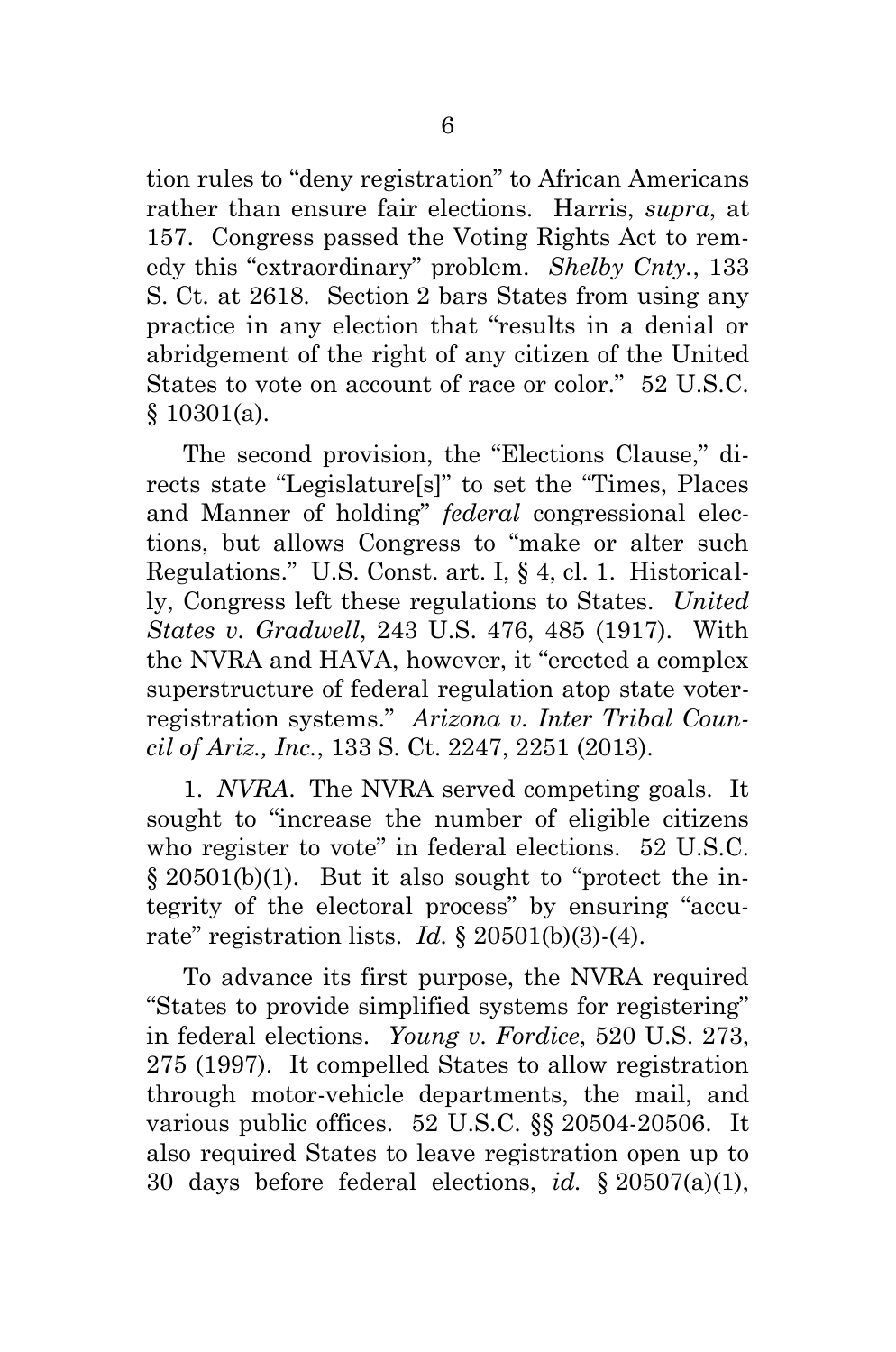<span id="page-22-0"></span>and limited their ability to remove names from the registration lists for those elections, *id.* § 20507(a)(3).

<span id="page-22-1"></span>To advance its second purpose, the NVRA required States to keep accurate voter lists. Four provisions are especially relevant. *First*, § 20507(a)(4) the "Maintenance Duty"—directed States to "conduct a general program that makes a reasonable effort to remove the names of ineligible voters from the official lists of eligible voters by reason of" a voter's death or change of residence.

<span id="page-22-3"></span><span id="page-22-2"></span>*Second*, § 20507(b) imposed two limits on maintenance efforts. Section 20507(b)(1) required a program to "be uniform, nondiscriminatory, and in compliance with the Voting Rights Act." Section 20507(b)(2)—the "Failure-To-Vote Clause"—limited the removal of individuals for nonvoting. It originally indicated that a program could "not result in the removal of the name of any person from the official list of voters registered to vote in an election for Federal office by reason of the person's failure to vote." National Voter Registration Act of 1993, Pub. L. 103- 31, 107 Stat. 77, 83.

<span id="page-22-4"></span>*Third*, § 20507(d)—the "Confirmation Procedure"—outlined a process by which States could cancel a registration because a voter may have moved. It provided: "A State shall not remove the name of a registrant" from a registration list "on the ground that the registrant has changed residence unless the registrant" *both* (1) "has failed to respond to a notice" sent by the State, *and* (2) has not thereafter "voted or appeared to vote" in two general federal elections. 52 U.S.C.  $\S 20507(d)(1)$ . The notice must be "a postage" prepaid and pre-addressed return card, sent by forwardable mail, on which the registrant may state his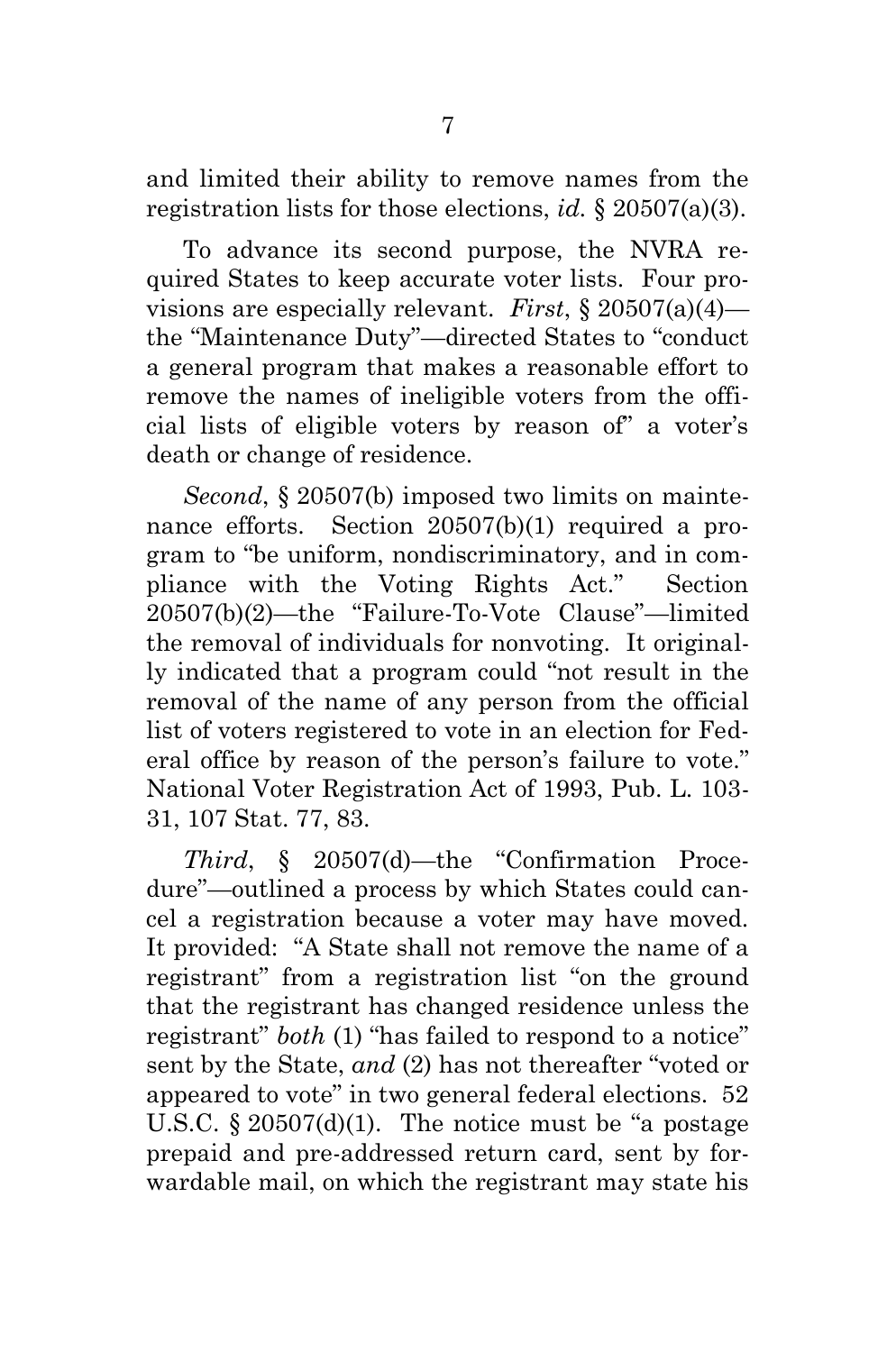<span id="page-23-1"></span>or her current address." *Id.* § 20507(d)(2). It also must include certain information. *Id.*

<span id="page-23-0"></span>*Fourth*, the NVRA neither expressly required nor expressly barred States from sending these notices to particular voters. Yet § 20507(c)(1)—the "Safe-Harbor Provision"—identified a group to whom States could send the notices to meet their Maintenance Duty. This provision noted that a State "may meet" its Maintenance Duty by using "change-ofaddress information supplied by the Postal Service" to identify voters who have moved. *Id.*  $§ 20507(c)(1)(A)$ . The State should send notices to these voters and remove them through the Confirmation Procedure. *Id.* § 20507(c)(1)(B)(ii).

<span id="page-23-3"></span>2. *HAVA*. After the NVRA, some States sent notices, under the Confirmation Procedure, to those lacking voter activity. *E.g.*, Colo. Rev. Stat. § 1-2-605 (1997). In the 1990s, the United States asserted that this process violated the Failure-To-Vote Clause, but conceded that "[t]he issue of whether or not election officials may target the forwardable confirmation notices *solely* for failure to vote . . . remains a question of the legal interpretation of NVRA provisions." Office of Election Admin., FEC, *Implementing the National Voter Registration Act: A Report to State and Local Election Officials on Problems and Solutions Discovered 1995-1996*, 5-22 (Mar. 1998). HAVA made two changes affecting that legal question.

<span id="page-23-4"></span><span id="page-23-2"></span>Change One: HAVA required States to keep a "single, uniform, official, centralized, interactive computerized statewide voter registration list." 52 U.S.C. § 21083(a)(1)(A). It *mandated* that voters "who have not responded to a notice *and* who have not voted in 2 consecutive general elections for Fed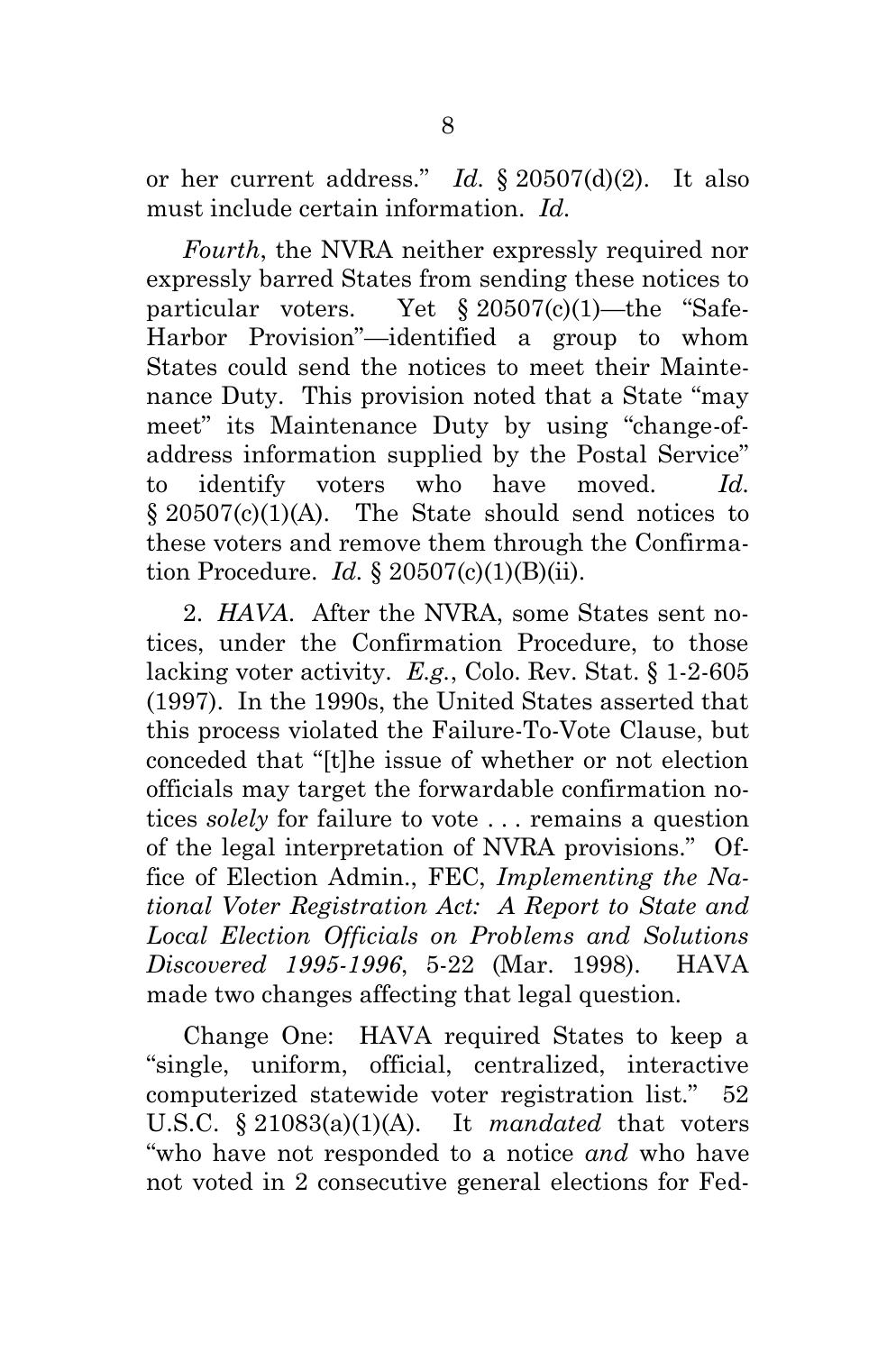<span id="page-24-1"></span>eral office" be removed from this list. *Id.* § 21083(a)(4)(A) (emphasis added). But it clarified that "no registrant may be removed *solely* by reason of a failure to vote." *Id.* (emphasis added).

Change Two: HAVA included a section entitled "clarification of ability of election officials to remove registrations from official list of voters on grounds of change of residence." Help America Vote Act of 2002, Pub. L. 107-252, 116 Stat. 1666, 1728 (capitalizations omitted). This provision added a disclaimer to the Failure-To-Vote Clause, 52 U.S.C. § 20507(b)(2):

<span id="page-24-0"></span>except that nothing in this paragraph may be construed to prohibit a State from using the procedures described in subsections (c) and (d) to remove an individual from the official list of eligible voters if the individual—

(A) has not either notified the applicable registrar (in person or in writing) or responded during the period described in subparagraph (B) to the notice sent by the applicable registrar; and then

(B) has not voted or appeared to vote in 2 or more consecutive general elections for Federal office.

116 Stat. at 1728.

### <span id="page-24-2"></span>**C. Since 1994, Ohio Has Conducted Two General List-Maintenance Processes**

<span id="page-24-3"></span>In 1994, Ohio's legislature directed the Secretary of State to "prescribe a general program to remove ineligible voters." 145 Ohio Laws 2516, 2521 (1994) (amending Ohio Rev. Code § 3501.05(Q)). The Secretary adopted two processes that have been in place ever since, spanning Secretaries from both political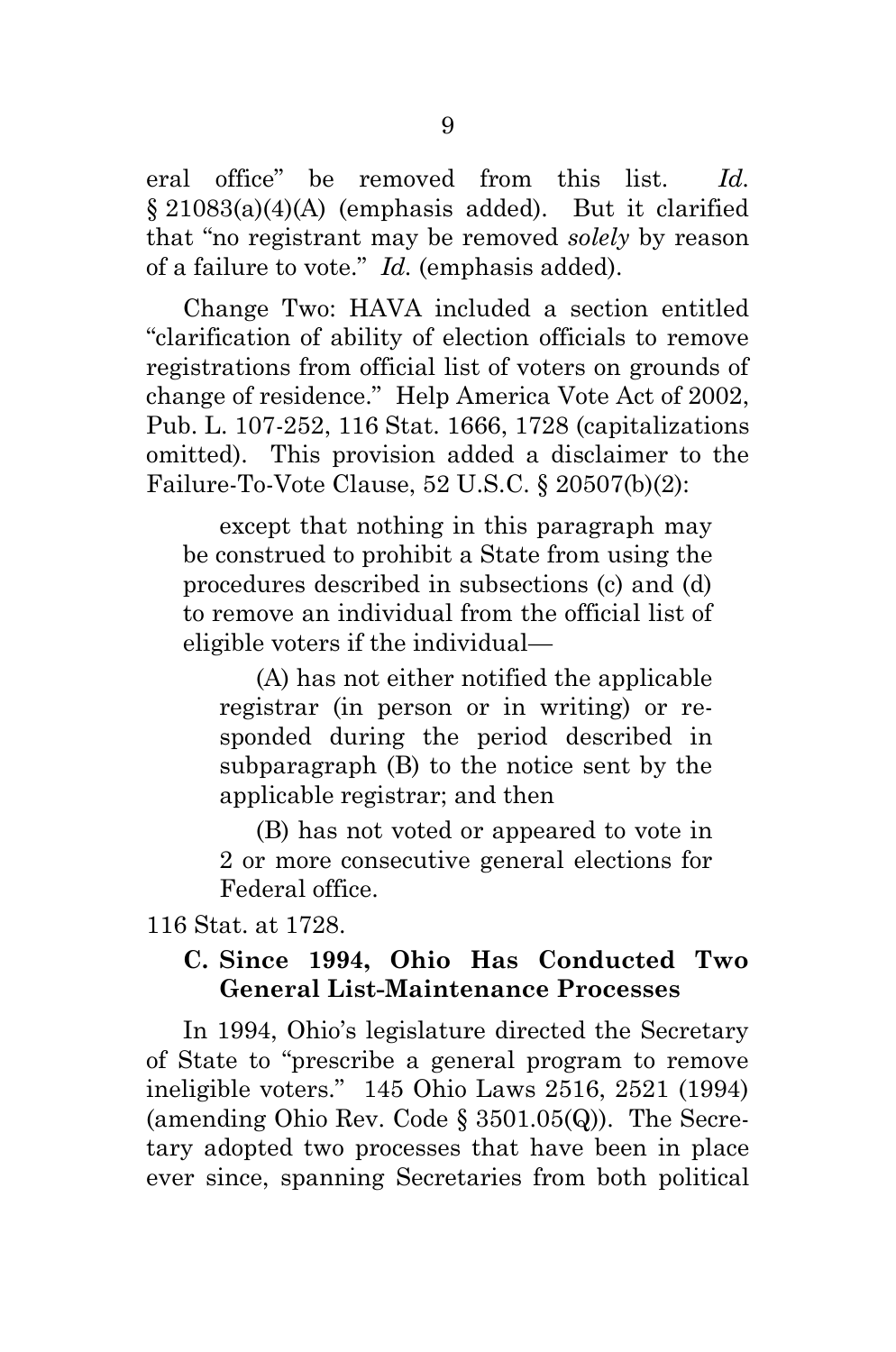parties. Damschroder Decl., R.38-2, PageID#294; Taft Directive 94-36, R.38-1, PageID#286.

The first process, contemplated by the Safe-Harbor Provision, uses the postal service's change-ofaddress data. The postal service's database "contains the names and addresses of individuals who have filed changes of address with the United States Postal Service." Damschroder Decl., R. 38-2, Page-ID#294. The Secretary compares that database with Ohio's registration database to identify individuals who may have moved. It sends matches to boards of elections so that they may mail confirmation notices to these voters. *Id.* If a voter does not respond to this notice or engage in voter activity for four years from the date the board mails it, the board cancels the registration. Yet this process misses voters who move *without* telling the postal service. *Id.*

Ohio thus uses a "Supplemental Process." *Id.* It "seeks to identify electors whose *lack of voter activity* indicates they may have moved, even though their names did not appear" in the change-of-address database. Brunner Directive 2009-05, R.38-7, Page-ID#401. Boards send confirmation notices to voters who have not engaged in voter activity for two years. Damschroder Decl., R.38-2, PageID#295. If a voter returns the notice through prepaid mail or responds through the internet, a board updates the voter's information. *Id.*, PageID#295-96. If a voter ignores the notice and then fails to vote or update a registration over the next four years, the board cancels the registration. *Id.* All told, this process removes individuals who *both* fail to respond to a notice *and* fail to engage in voter activity for six years.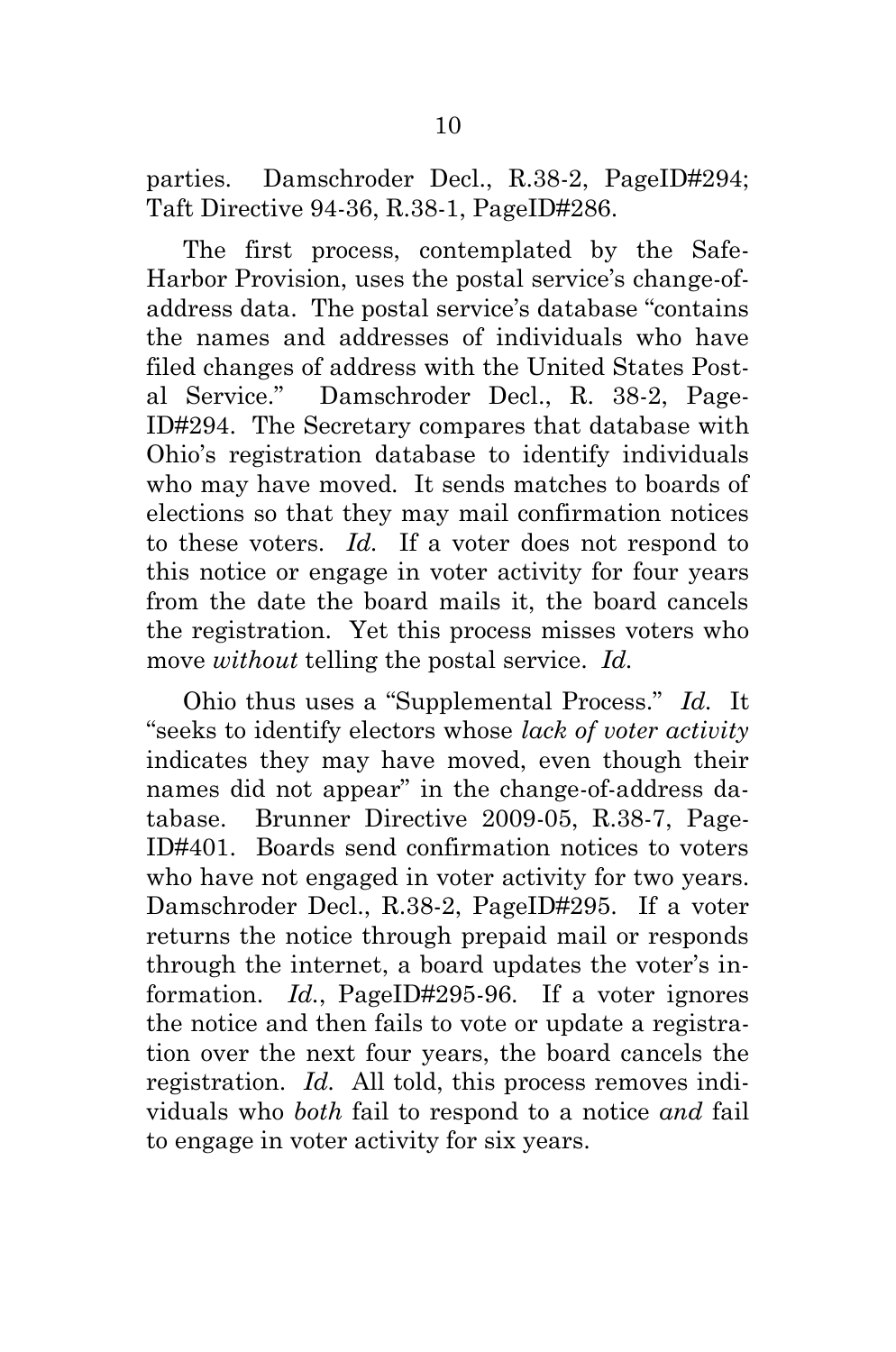Until 2014, Ohio conducted these processes biennially. It now conducts them annually after a legislative change and a lawsuit challenging Ohio's maintenance efforts. Ohio Rev. Code § 3503.21(D); Settlement Agreement in *Judicial Watch v. Husted*, No. 2:12-cv-792 (S.D. Ohio), R.38-4, PageID#370.

### <span id="page-26-1"></span><span id="page-26-0"></span>**D. A District Court Dismissed Plaintiffs' Suit Against The Supplemental Process, But The Sixth Circuit Reversed**

1. In 2016, Ohio A. Philip Randolph Institute, the Northeast Ohio Coalition for the Homeless, and Larry Harmon ("Plaintiffs") sued the Secretary under 28 U.S.C. § 1331. They asserted that: (1) Ohio's Supplemental Process violated the NVRA, and (2) Ohio's confirmation notices lacked required information. Am. Compl., R.37, PageID#236-38. In an effort to compromise, the Secretary updated the contents of the notices and the website allowing registrants to confirm addresses. Confirmation Notice, R.56-2, PageID#22821-24.

The district court thereafter entered final judgment for the Secretary. Pet. App. 39-40a n.1. On Count 1, it held that the Failure-To-Vote Clause's "unambiguous text" (when read with HAVA's amendment) "specifically permits" the Supplemental Process. Pet. App. 59a. The district court also rebuffed Plaintiffs' other arguments why the process violated the NVRA. Pet. App. 59a-64a.

On Count 2, the court ruled that Plaintiffs' claim was largely mooted by the Secretary's changes to the notice. Pet. App. 66a-67a. As to Plaintiffs' sole contention that was not moot—that a notice must contain information about how to register in other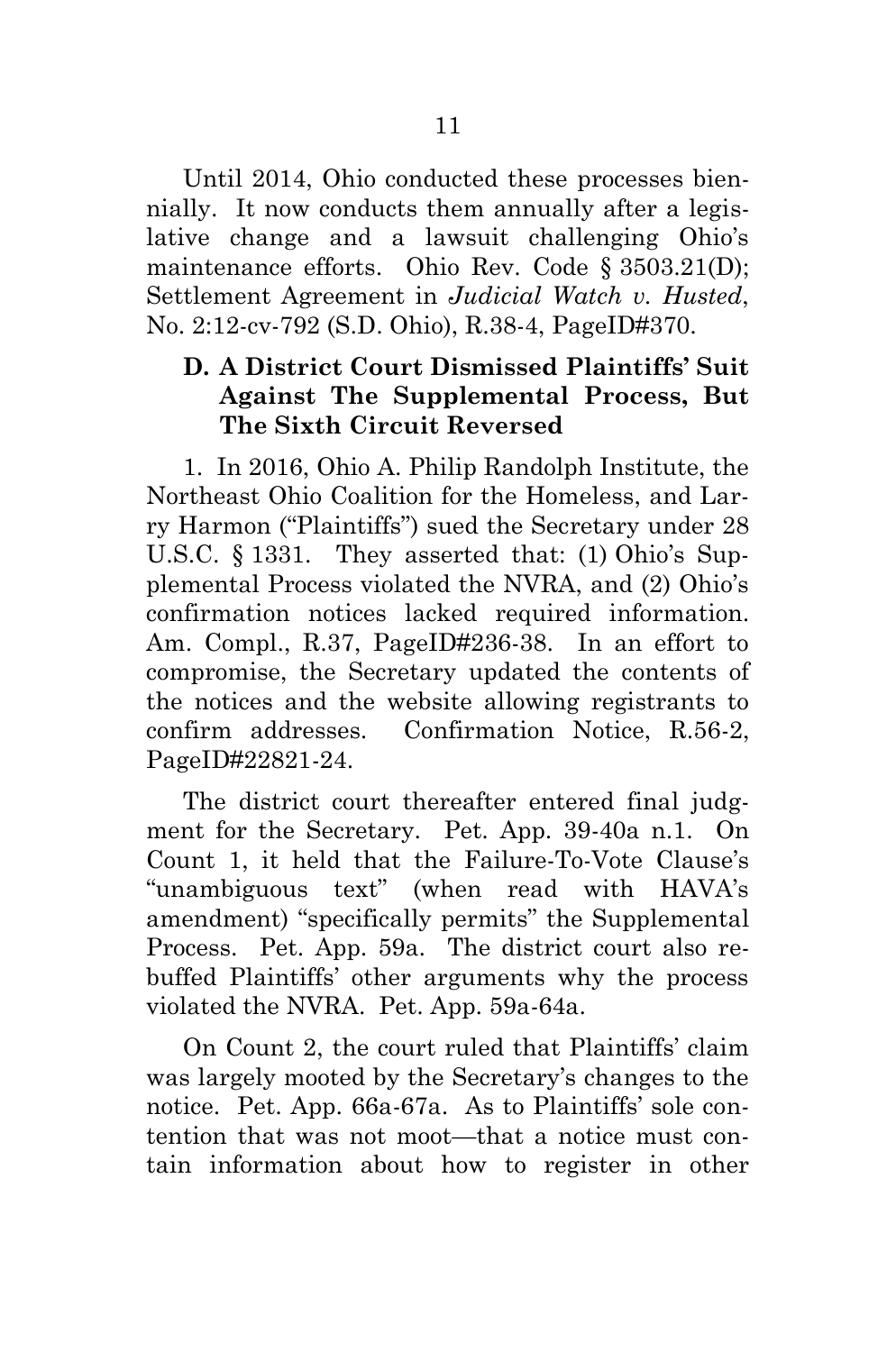States—the court held that the NVRA did not include such a mandate. Pet. App. 68a.

2. A divided Sixth Circuit reversed.

*Supplemental Process*. The majority held that Ohio's Supplemental Process violated the Failure-To-Vote Clause. Pet. App. 10a-24a. It divided its analysis into two questions: Did HAVA's amendment to that clause expressly permit that process? If not, did the clause otherwise prohibit it? Pet. App. 14a.

On the first question, the court ruled that HAVA did not insulate the Supplemental Process. Pet. App. 14a-20a. While HAVA authorized Ohio to remove voters who neither responded to a notice nor voted in two elections, the court reasoned, the Supplemental Process tied the *initial* sending of that notice to failure to vote. Pet. App. 15a. Nothing in HAVA, the court suggested, permitted Ohio to use nonvoting as such a "trigger." Pet. App. 15a-20a. The court also read HAVA strictly based on the principle that "exceptions to a statute's general rules be construed narrowly." Pet. App. 16a.

On the second question, the court held that using voter inactivity as a "trigger" to send notices violated the Failure-To-Vote Clause because it "'*result*[*ed*]' in removal by reason of failure to vote." Pet. App. 21a-24a. "Under the ordinary meaning of 'result,'" the court stated, "the Supplemental Process would violate [this] clause because removal of a voter 'proceed[s] or arise[s] as a consequence' of his or her failure to vote." Pet. App. 21a (citation omitted). And while HAVA clarified that States were barred only from removing voters "solely" for nonvoting, the court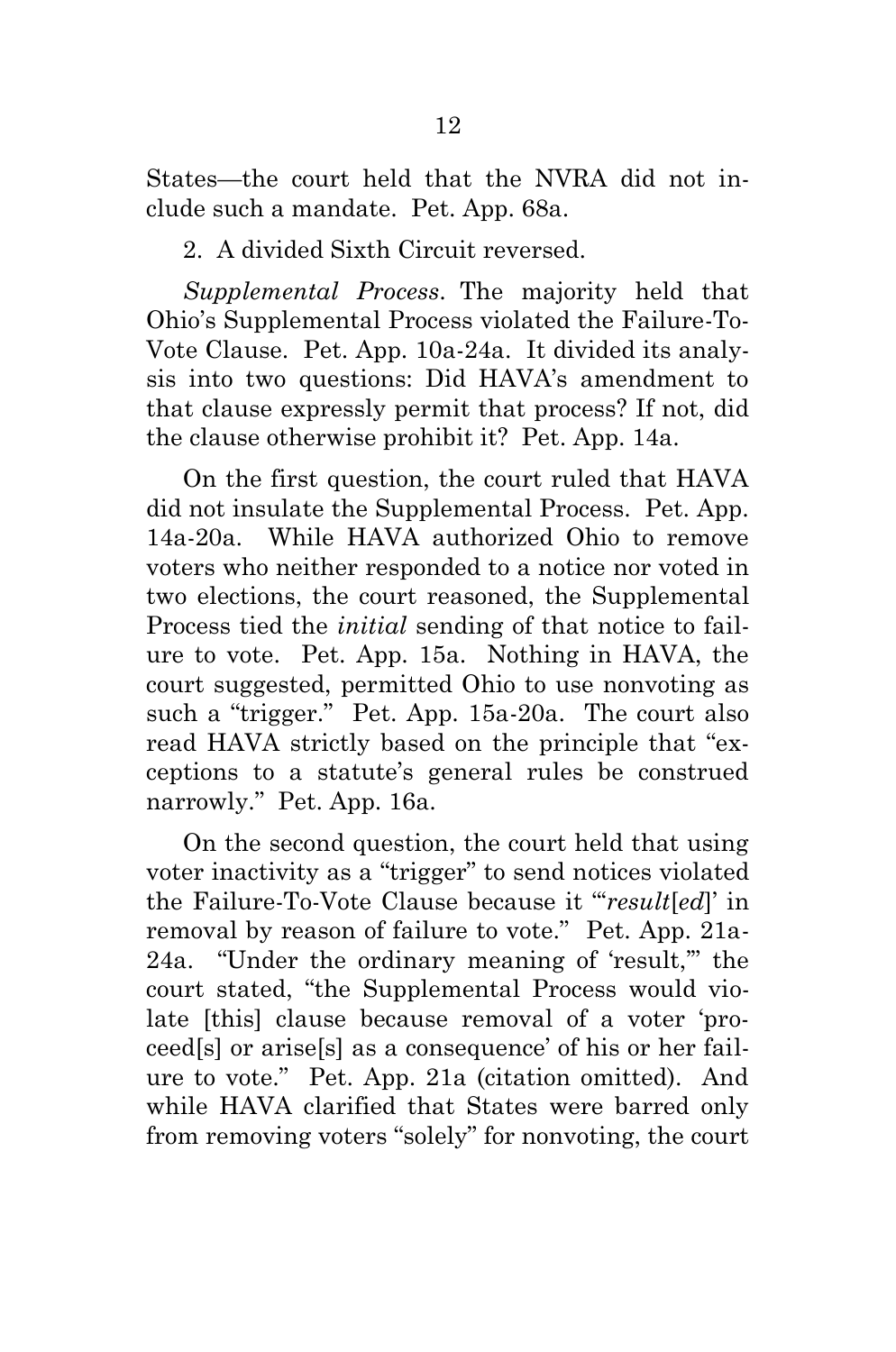held that the Supplemental Process did so. Pet. App. 22a.

*Notice*. The majority next held that the Secretary failed to prove that the challenge to Ohio's old notice was moot. Pet. App. 25a-28a. And it held that Ohio's new notice violated a provision requiring notices to include "information concerning how the registrant can continue to be eligible to vote." 52 U.S.C. § 20507(d)(2)(B). The majority read this provision as requiring a notice to contain some information about out-of-state registration. Pet. App. 29a-31a.

<span id="page-28-0"></span>*Dissent*. Judge Siler determined that "Ohio ha[d] developed a lawful procedure." Pet. App. 32a. But he wrote a "condensed" dissent, which did "not reflect the extent to which [he] disagree[d] with the majority," to give this Court time before the 2016 election to consider this case. *Id.* He concluded that the Supplemental Process comported with the Failure-To-Vote Clause because Ohio did not remove voters *solely* for nonvoting. Pet. App. 32a-35a.

3. Despite Judge Siler's invitation to seek emergency relief, the Secretary believed that, in this case, setting the "rules about the administration of the impending election [was] more important than further emergency litigation." Response Br., 6th Cir. R.41, at 2 (Sept. 30, 2016). The Secretary thus opted not to seek en banc review, *id.*, and agreed to a preliminary injunction for 2016 requiring boards generally to count the provisional ballots of voters whose registrations were cancelled under the Supplemental Process in 2011, 2013, or 2015. Pet. App. 95a.

Before the 2016 election, a Plaintiff suggested that "hundreds of thousands" of voters had been re-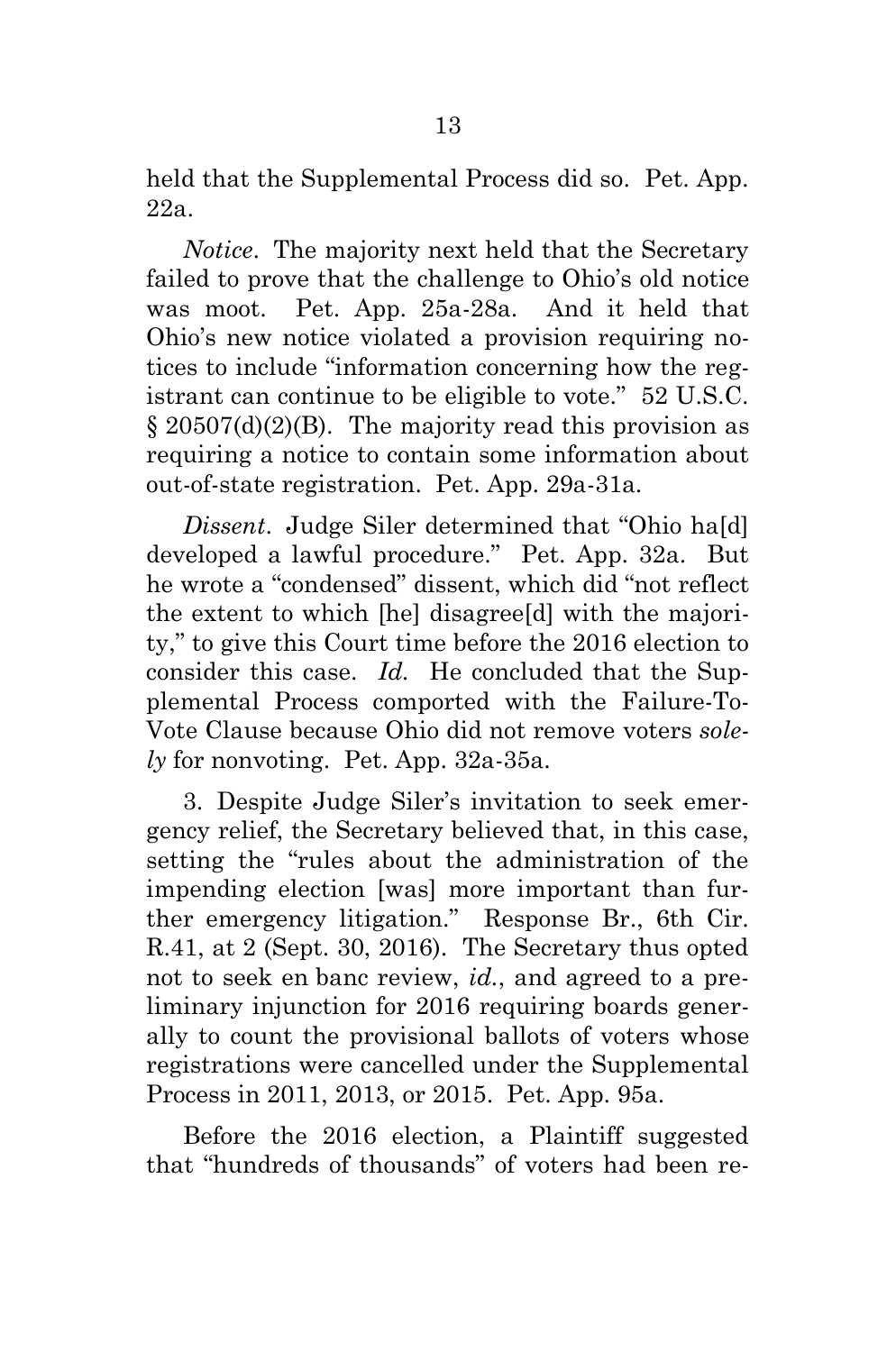moved under the Supplemental Process in 2015 and that "1.2 million" may have been removed since 2011. *Amicus* Br. of Ohio A. Philip Randolph Inst. at 7, *Ne. Ohio Coal. for the Homeless v. Husted*, 137 S. Ct. 14 (2016) (No. 16A405). Yet about 7,515 ballots were cast during this election under the district court's provisional remedy (out of more than 150,000 provisional ballots cast statewide). Ohio Sec'y of State, Provisional Supplemental Report for Nov. 2016 Election, *available at* https://goo.gl/KSZnCS.

## <span id="page-29-1"></span>**REASONS FOR GRANTING THE PETITION**

### **I. THE QUESTION PRESENTED RAISES AN IM-PORTANT ISSUE THAT REQUIRES THE COURT'S IMMEDIATE ATTENTION**

The Court should grant certiorari because the question presented raises an important electionintegrity issue that could affect many States. This petition also gives the Court a good vehicle to answer the question outside the context of emergency litigation before an election.

### **A. The Question Presented Addresses An Important Election-Integrity Matter**

The Sixth Circuit's decision makes it harder for States to conduct what all can agree is a critical activity—removing ineligible voters from registration lists—by eliminating one method for doing so.

<span id="page-29-0"></span>1. States have "important interest[s] in accurate voter lists." *Marston v. Lewis*, 410 U.S. 679, 681 (1973). For over a century, "[t]he requirement that all voters shall be registered prior to the day of the election" has been seen as "one of the most important safeguards of the purity of the ballot box." Harris, *supra*, at 4. Before Philadelphia required registra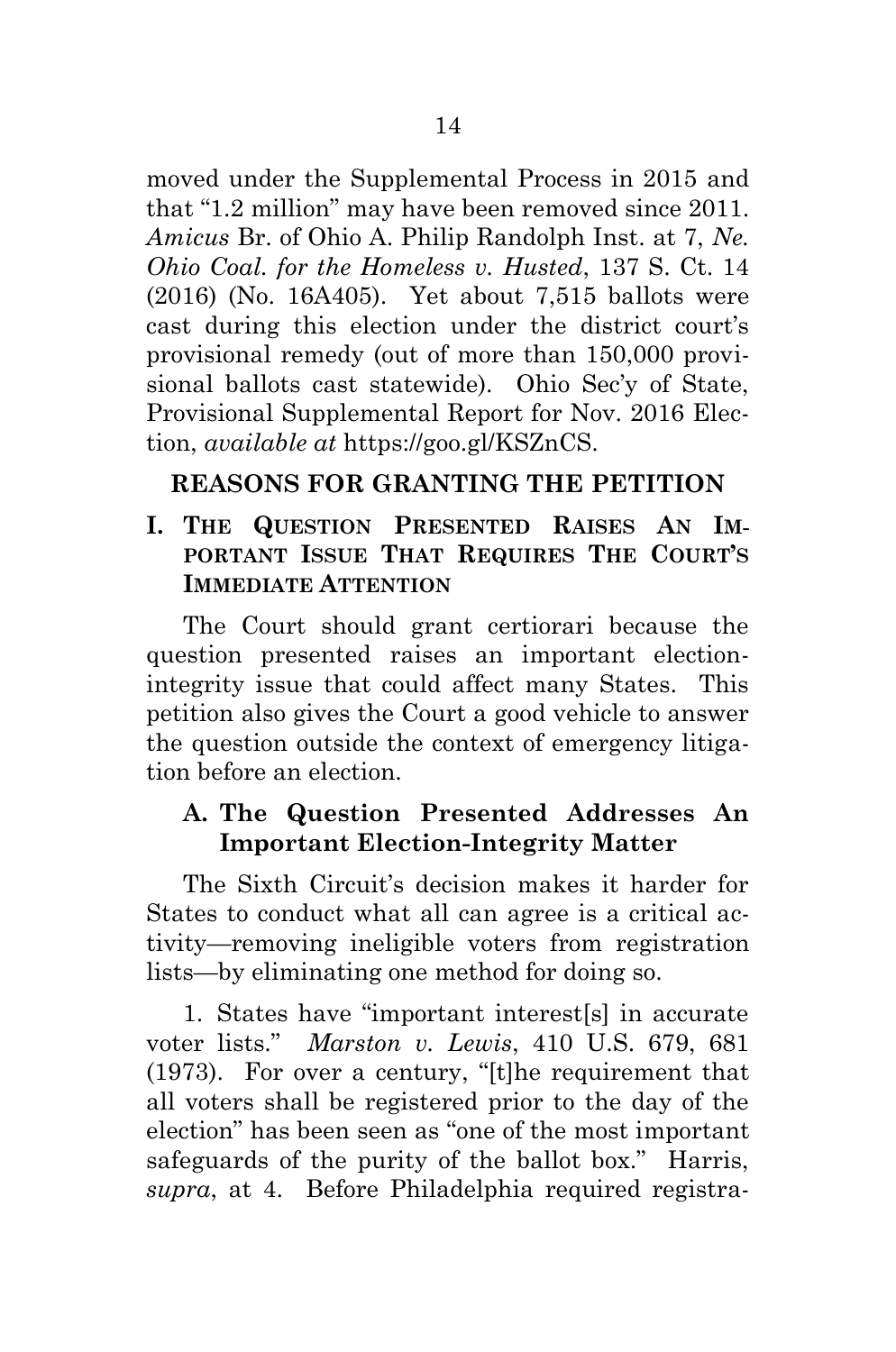tion in 1906, for example, "it was a common saying that all of the signers of the Declaration of Independence . . . still regularly voted in that city." *Id.* at 6. Today, the "maintenance of accurate and up-to-date voter registration lists" remains "the hallmark of a national system seeking to prevent voter fraud." S. Rep. No. 103-6, at 18; Comm'n on Fed. Election Reform, *Building Confidence in U.S. Elections* 10 (Sept. 2005) ("*Building Confidence*"), *available at* https://goo.gl/KFsw1N.

<span id="page-30-5"></span><span id="page-30-4"></span><span id="page-30-3"></span>A commission co-chaired by Presidents Ford and Carter explained the concerns with inaccurate rolls. "[I]naccurate voter lists invite schemes that use 'empty' names on voter lists for ballot box stuffing, ghost voting, or to solicit 'repeaters' to use such available names." Nat'l Comm'n on Fed. Election Reform, *supra*, at 27. "For generations these practices have been among the oldest and most frequently practiced forms of vote fraud." *Id.* When rejecting challenges to laws permitting the removal of voters for nonvoting, courts have likewise found it "well established" that the laws are "a legitimate means by which the State can attempt to prevent voter fraud." *Ortiz v. City of Phila. Office of the City Comm'rs Voter Registration Div.*, 28 F.3d 306, 314 (3d Cir. 1994). "Without removing names, there exists the very real danger that impostors will claim to be someone on the list and vote in their places." *Hoffman v. Maryland*, 928 F.2d 646, 649 (4th Cir. 1991); *Williams v. Osser*, 350 F. Supp. 646, 652-53 (E.D. Pa. 1972).

<span id="page-30-2"></span><span id="page-30-1"></span><span id="page-30-0"></span>Relatedly, bloated rolls filled with ineligible voters undermine public faith in the outcome of elections. "[P]ublic confidence in the integrity of the electoral process has independent significance, be-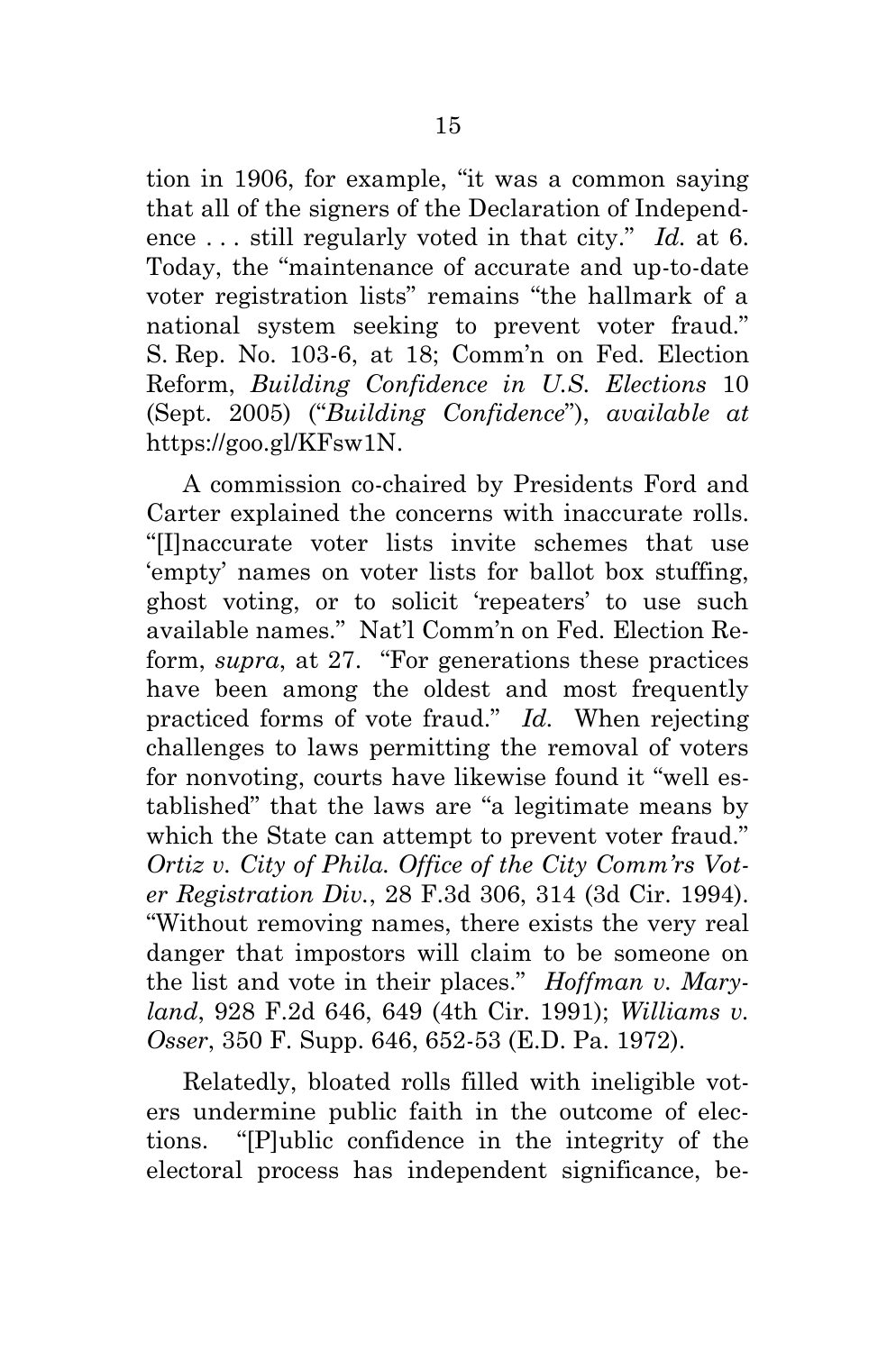<span id="page-31-0"></span>cause it encourages citizen participation in the democratic process." *Crawford v. Marion Cnty. Election Bd.*, 553 U.S. 181, 197 (2008) (Stevens, J., op.). Yet inaccurate lists could breed a *perception* of fraud, and "[v]oters who fear their legitimate votes will be outweighed by fraudulent ones will feel disenfranchised." *Purcell v. Gonzalez*, 549 U.S. 1, 4 (2006). Thus, a State's concerns with voter perception and confidence justify list-maintenance efforts even if fraud is rare.

<span id="page-31-3"></span><span id="page-31-1"></span>2. Despite the importance of maintaining accurate lists, States have long struggled to do so. When permanent lists became common in the 1900s, the National Municipal League recognized that maintenance efforts were "the weakest part of existing systems," so it recommended using nonvoting as one component for removing so-called "dead wood." Nat'l Mun. League, *supra*, at 18, 37-38. By the early 1990s, Congress likewise imposed the Maintenance Duty to cure the ongoing problem of outdated registrations "accumulat[ing] on the rolls." S. Rep. 103-6, at 46; *cf. The Need for Further Federal Action in the Area of Criminal Vote Fraud: Hearing Before the Subcomm. on the Constitution of the S. Comm. on the Judiciary*, 98th Cong. 6 (1983) (Statement of Daniel Webb, U.S. Attorney for the Northern District of Illinois) (estimating, after an investigation of a Chicago election, that voter fraud amounted to about "10 percent or 100,000 [fraudulent] votes").

<span id="page-31-5"></span><span id="page-31-4"></span><span id="page-31-2"></span>If anything, however, the NVRA's strict removal limits exacerbated the difficulties in maintaining the rolls. By 2002, HAVA's authors "found that voter rolls across the country [were] inaccurate or in very poor order." 148 Cong. Rec. 20,834 (2002). "[T]he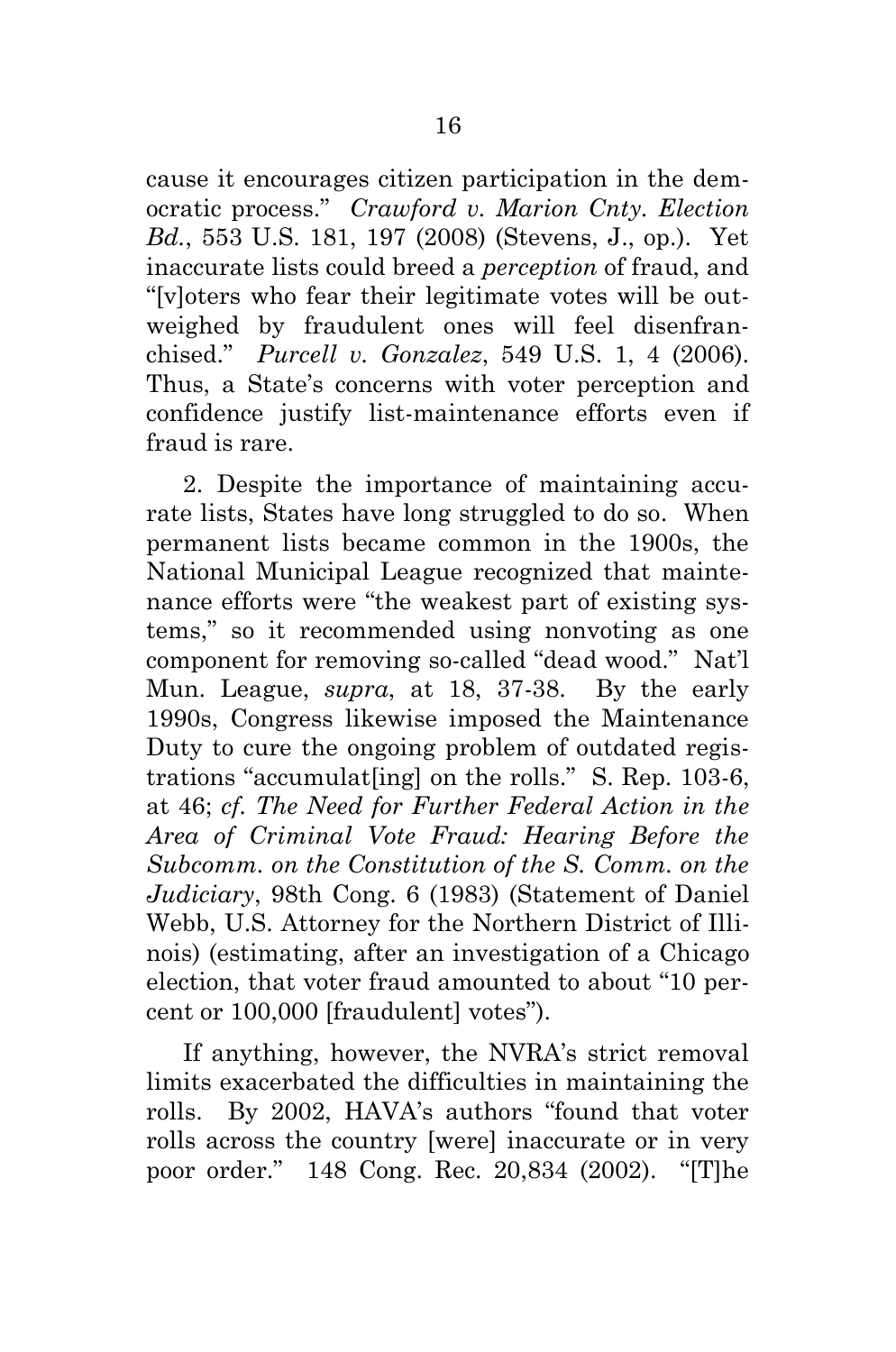condition in many jurisdictions, particularly the large jurisdictions, [was] in a state of crisis. Voter lists [were] swollen with the names of people who [were] no longer eligible to vote in that jurisdiction, [were] deceased or [were] disqualified from voting for another reason." *Id.* Even after HAVA, "the number of registered voters [continued to be] greater than the number of voting-aged citizens" in many places. *Building Confidence*, *supra*, at 22.

<span id="page-32-8"></span><span id="page-32-7"></span><span id="page-32-6"></span>This remains an issue. In 2012, one study estimated that about 24 million registrations were "no longer valid" or "significantly inaccurate." The Pew Center on the States, *Inaccurate, Costly, and Inefficient: Evidence That America's Voter Registration System Needs an Upgrade* (Feb. 2012), R.38-10, PageID#495. The study added that more than 1.8 million deceased voters were registered, and about 2.76 million people had registrations in more than one State. *Id.* Similarly, the United States has sued over inaccurate lists. It sued Missouri, for example, because "the registered voters in numerous Missouri counties exceeded the number of eligible voters." *United States v. Missouri*, 535 F.3d 844, 847 (8th Cir. 2008); *see also Crawford*, 553 U.S. at 196 (Stevens, J., op.) (describing suit against Indiana).

### <span id="page-32-5"></span><span id="page-32-2"></span><span id="page-32-1"></span><span id="page-32-0"></span>**B. The Question Presented Affects Many States**

<span id="page-32-4"></span><span id="page-32-3"></span>As the district court found, Ohio is not alone in using voter inactivity as part of its maintenance program. Pet. App. 58a n.5. Many state laws *expressly* permit or require officials to send notices to voters who have not voted over a certain time. Ga. Code Ann. §§ 21-2-234, 21-2-235; 10 Ill. Comp. Stat. 5/4- 17, 5/5-24, 5/6-58; Iowa Code § 48A.28(2)(b); Mont.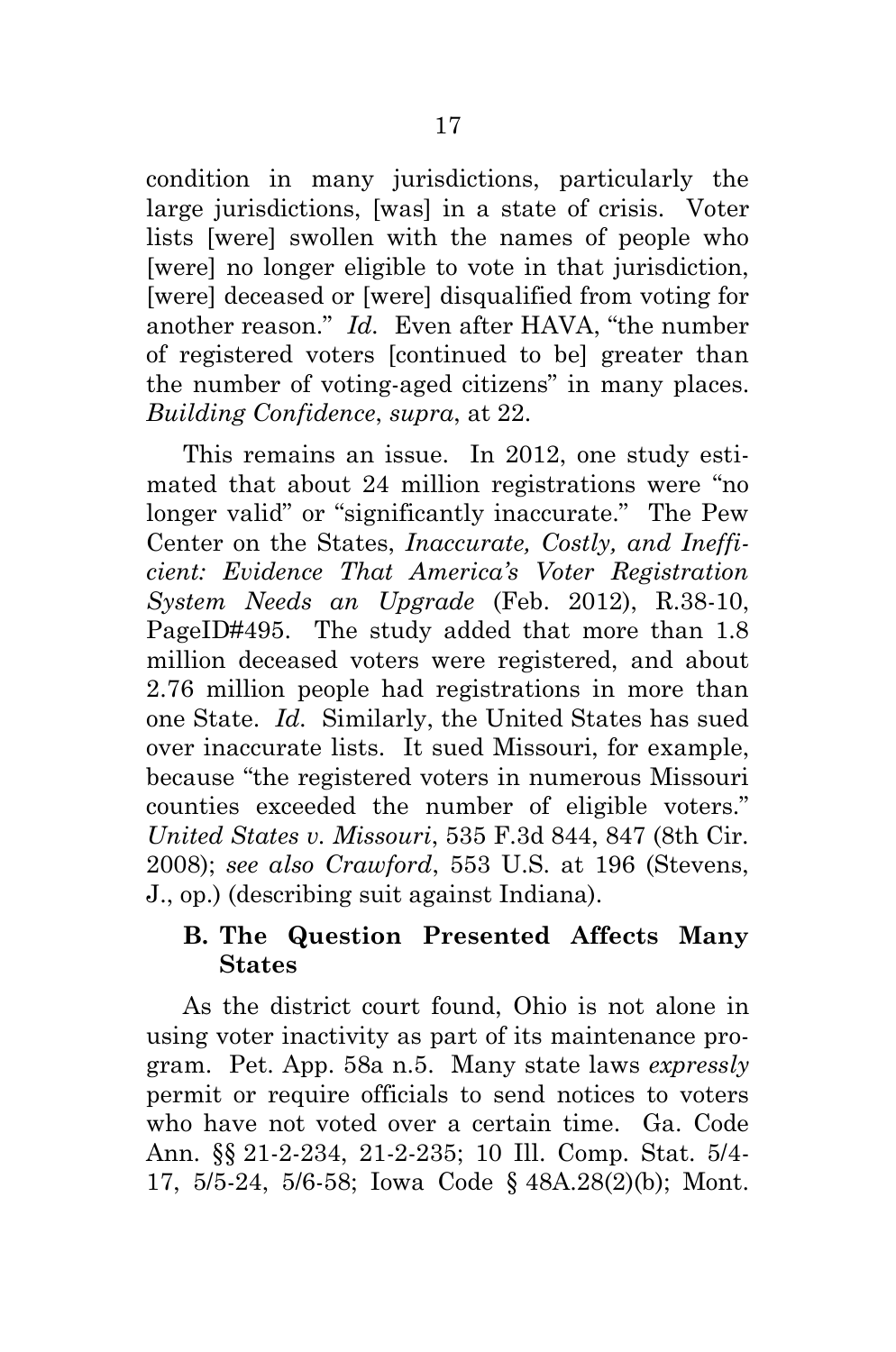<span id="page-33-16"></span><span id="page-33-13"></span><span id="page-33-12"></span>Code Ann. §§ 13-2-220(1)(c)(iii), 13-2-402(7); Okla. Stat. Ann. tit. 26, § 4-120.2(A)(6), (B); 25 Pa. Cons. Stat. Ann. § 1901(b)(3), (d); Tenn. Code Ann. § 2-2- 106(c); W. Va. Code Ann. § 3-2-25(j); *cf.* Cal. Elec. Code §§ 2224-2226; Haw. Rev. Stat. Ann. § 11-17.

<span id="page-33-18"></span><span id="page-33-8"></span><span id="page-33-4"></span><span id="page-33-3"></span><span id="page-33-2"></span><span id="page-33-0"></span>In addition, the Sixth Circuit's logic—which prohibits a voter's failure to vote from being a but-for cause of the voter's removal—implicates States that use voter inactivity in related ways. Under some state laws, officials are allowed or required to send voters who have not voted a *nonforwardable* mailing, and to follow up with a confirmation notice for those voters whose nonforwardable mailing is returned as undeliverable. Alaska Stat. Ann. § 15.07.130(a)-(b); Fla. Stat. Ann. § 98.065(2)(c); Mo. Stat. §§ 115.181(2), 115.193; 17 R.I. Gen. Laws Ann. § 17-9.1-27(b); S.D. Codified Laws § 12-4-19; *cf.* Kan. Stat. Ann. § 25- 2354(a) (permitting targeted mailings). A voter removed through this process would not have received a mailing *but for* the failure to vote, so the voter's removal could be viewed as "'proceed[ing] or [arising] as a consequence'" of nonvoting under the Sixth Circuit's reasoning. Pet. App. 21a (citation omitted).

<span id="page-33-17"></span><span id="page-33-15"></span><span id="page-33-14"></span><span id="page-33-11"></span><span id="page-33-10"></span><span id="page-33-9"></span><span id="page-33-7"></span><span id="page-33-6"></span><span id="page-33-5"></span><span id="page-33-1"></span>Finally, like Ohio Rev. Code § 3501.05(Q), other state laws delegate to officials the task of determining who should receive notices. Some direct officials to determine the list-maintenance "methods." *E.g.*, N.C. Gen. Stat. Ann. § 163-82.14(a); Nev. Rev. Stat. Ann. § 293.530(1). Others allow officials to send notices to those that they have "reason to believe" have moved. *E.g.*, Ark. Const. amend. 51, §§ 10(d)-(e), 11(a)(1); Ky. Stat. § 116.112(3); La. Rev. Stat. 18:193(A); Tex. Elec. Code Ann. § 15.051(a). Still others merely direct officials to follow the Confirma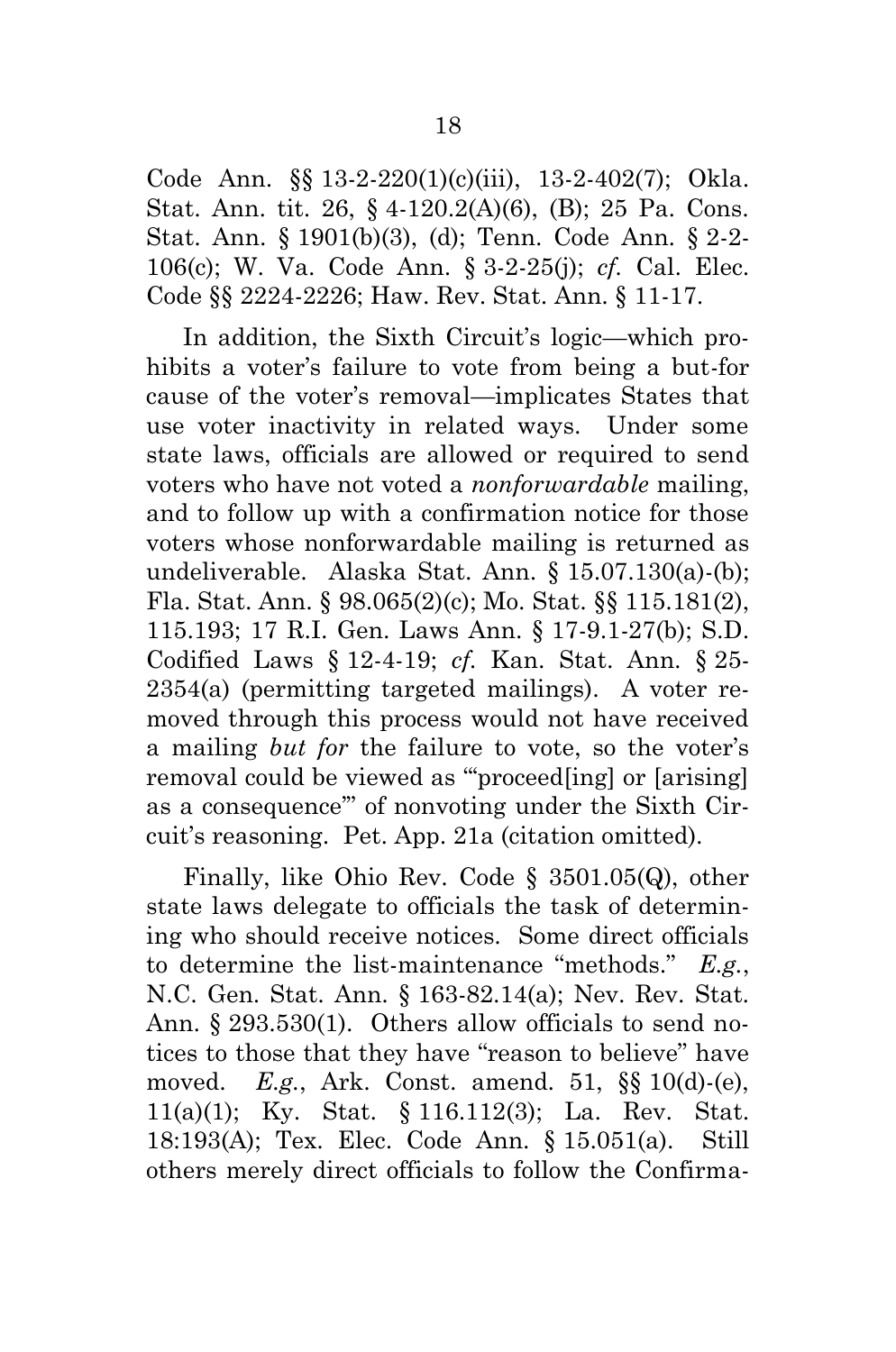<span id="page-34-4"></span><span id="page-34-2"></span><span id="page-34-1"></span>tion Procedure *without* listing any triggers for sending confirmation notices. *E.g.*, Miss. Code Ann. § 23- 15-153(1); S.C. Code Ann. § 7-5-330(F)(1). In some of these States, officials may have previously relied on nonvoting to send notices. *E.g.*, S.C. State Elections Comm'n, *SEC Sends Notice to Inactive Voters* (May 6, 2009), https://www.scvotes.org/node/181; Nev. Sec'y of State, Election Frequently Asked Questions, http://nvsos.gov/sos/elections/election-

<span id="page-34-3"></span>resources/faqs#453. If this Court upholds Ohio's process, these States could do so in the future.

All told, the Sixth Circuit's logic either directly affects or has the potential to affect many States.

### **C. The Question Presented Requires The Court's Attention Now, And This Case Offers A Good Vehicle To Answer It**

<span id="page-34-0"></span>1. The Court should grant certiorari now because conflicting litigation has left the States with little margin for error. The NVRA permits private parties to sue (and seek attorney's fees) for alleged violations. 52 U.S.C. § 20510(b)-(c). Yet the NVRA's dueling purposes have generated contradictory suits tugging the States at both ends. This Court's answer to the question presented would offer important guidance on the steps that States may take to avoid the competing legal pitfalls (and their associated costs).

On one hand, States (or local governments) have been sued by parties claiming that they have violated their Maintenance Duty by insufficiently maintaining registration lists. Another Ohio suit illustrates this point. In 2012, parties challenged Ohio's maintenance efforts by identifying, among other things, three counties in which the number of regis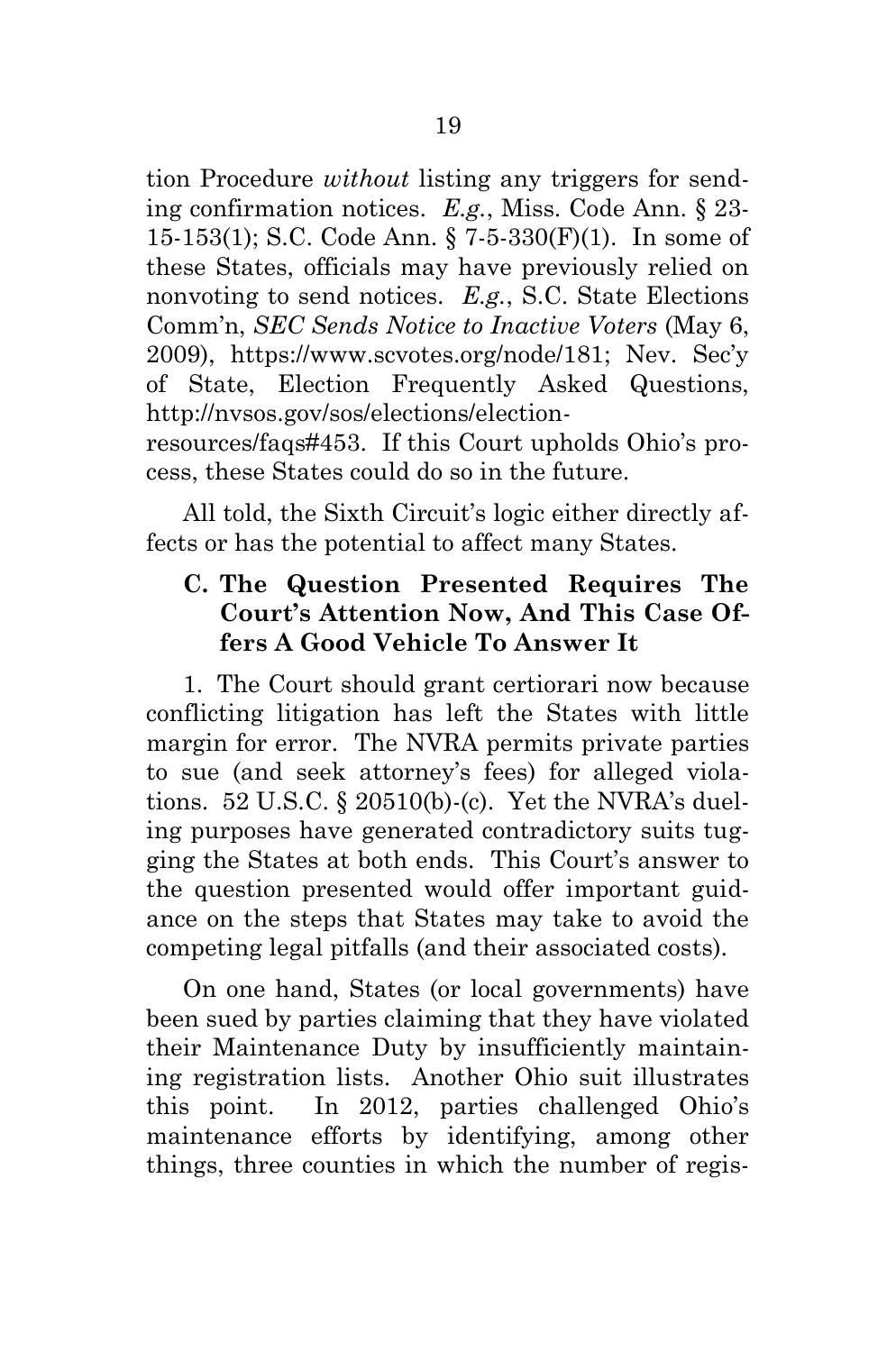tered voters exceeded the voting-age population. Ohio settled that suit by agreeing to conduct its nowchallenged Supplemental Process *annually*. Settlement Agreement in *Judicial Watch v. Husted*, No. 2:12-cv-792 (S.D. Ohio), R.38-4, PageID#370.

Ohio is not alone in this regard. As noted, the United States has sued governments that have insufficiently maintained registration lists. Most relevant here, in 2007, the United States entered into a settlement with Philadelphia that required that city to do what the United States claimed below is illegal: "send a forwardable confirmation notice to any registered elector who has not voted nor appeared to vote during any election, or contacted the Board in any manner . . . ." Settlement Agreement at 10, in *United States v. City of Philadelphia*, No. 2:06-cv-4592 (E.D. Pa.) (available at U.S. Br., 6th Cir. R.29, Attach. 11). Counties in Texas and Mississippi, too, have entered into consent decrees with private parties that required them to send notices based on voter inactivity. One such decree required a county to send notices "[t]o any voter who may be currently classified as inactive by virtue of not voting in two consecutive federal election cycles." Consent Decree at 6, in *ACLU v. McDonald*, No. 2:14-cv-12 (W.D. Tex.) (available at Ex. 4 to *Amicus* Br. of Public Interest Legal Foundation, R.50-5, PageID#22596).

On the other hand, States have been sued by those arguing that these efforts themselves violate the NVRA. This suit is Exhibit A. It claims that the settlement that Ohio entered into to meet its Maintenance Duty itself violates the Failure-To-Vote Clause. Other States have also been sued regarding their use of nonvoting. *E.g.*, *Common Cause v.*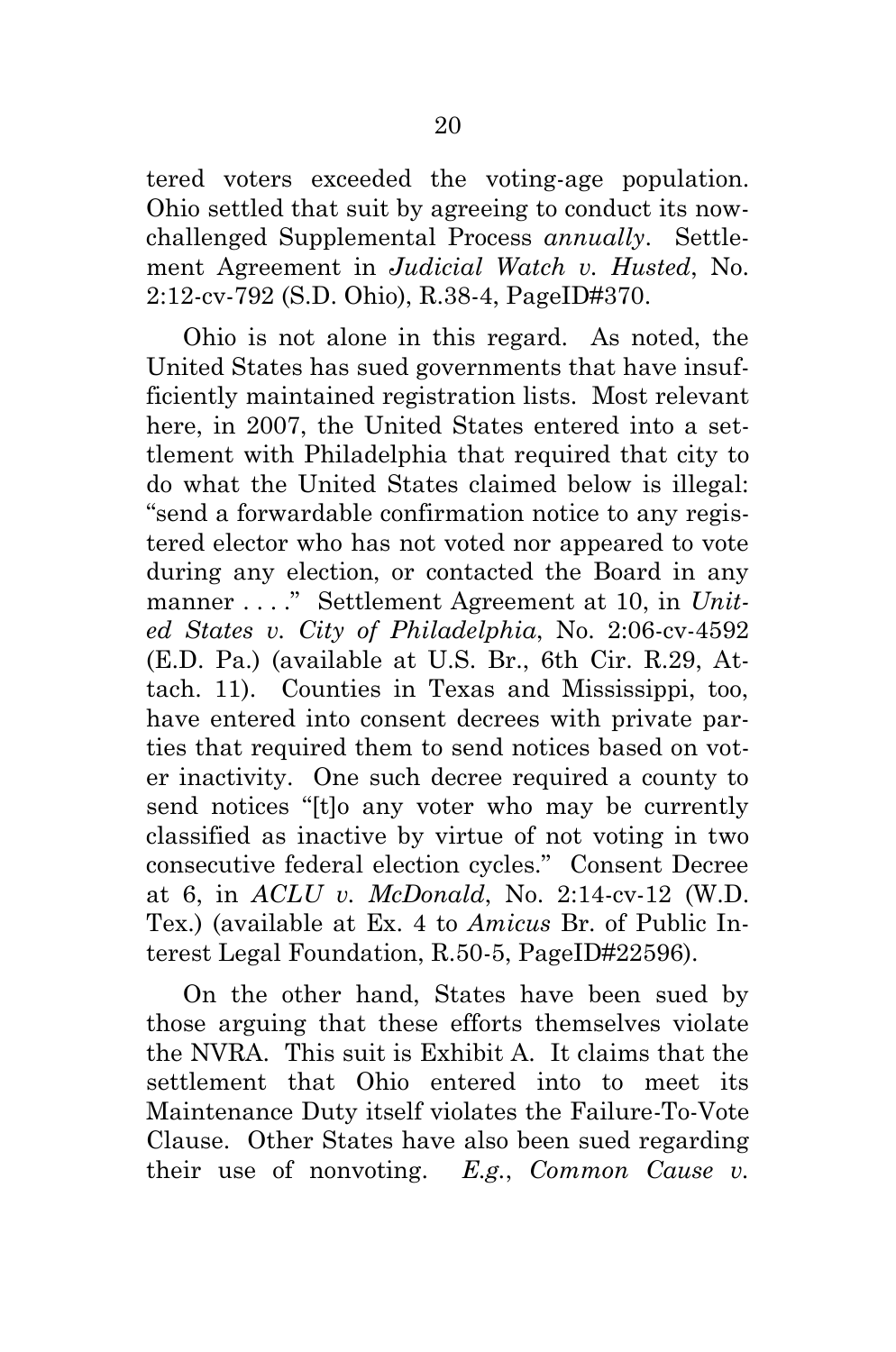<span id="page-36-2"></span><span id="page-36-0"></span>*Kemp*, No. 1:16-cv-452 (N.D. Ga.); *Ass'n of Cmty. Orgs. for Reform Now v. Edgar*, 880 F. Supp. 1215, 1223-24 (N.D. Ill. 1995); Office of Election Admin., *supra*, at 5-22 to 5-23. And similar suits may only increase if the Court allows the decision below to stand. *E.g.*, Letter from Stuart C. Naifeh, Senior Counsel, Demos, to Hon. Tre Hargett, Tenn. Sec'y of State (Oct. 20, 2016), *available at* http://www.demos.org/publication/tn-notice-lettercompliance-nvra-section-8.

In short, suits brought against States (including a suit by the United States) have *required* what the Sixth Circuit (and the United States) said below was *prohibited*. The Court should not leave the States with this diametrically conflicting guidance.

<span id="page-36-1"></span>2. This case provides a good vehicle to resolve the question. All too many elections cases arise in an emergency posture that requires quick decisionmaking ill-suited for general guidance. *Purcell*, 549 U.S. at 4-5. Here, however, Ohio purposely declined to seek emergency relief before the 2016 election. As a result, the Court may decide this important question outside the shadow of an election. That timing is ideal. On an election's eve, by contrast, "orders affecting elections, especially conflicting orders, can themselves result in voter confusion and consequent incentive to remain away from the polls." *Id.*

If anything, timing is more important for this question than it is for others given the complicated remedy. The district court's order on remand illustrates as much. Finding "itself in a difficult position," the court recognized the conundrum of crafting a remedy that registers as many individuals as possible "without placing an undue burden on election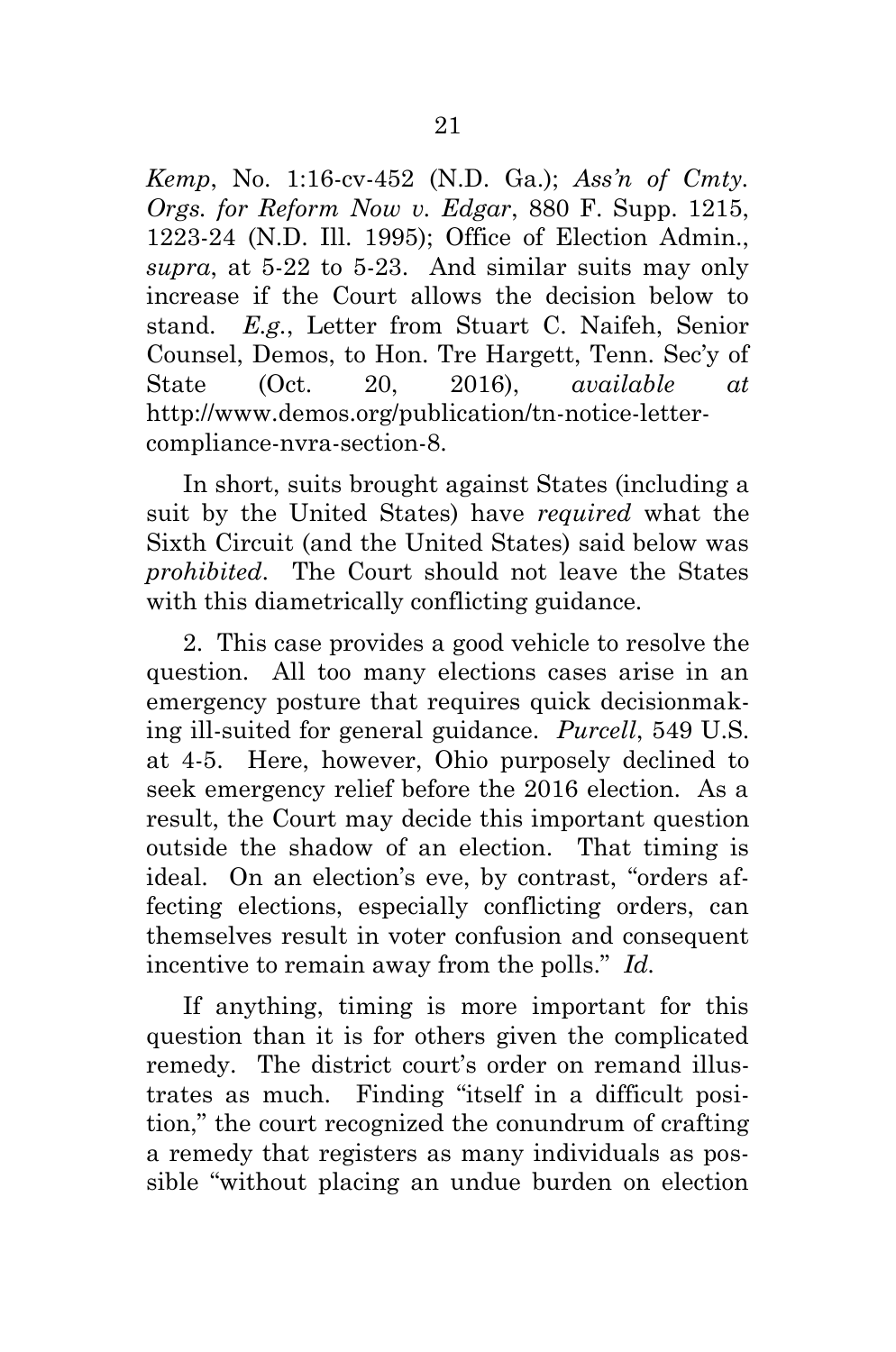officials, fundamentally changing the State's voting processes, or making room for abuse of those same processes." Pet. App. 75a. All are better off with an answer now, so other States do not find themselves in the same predicament near an election.

#### **II. THE SIXTH CIRCUIT'S DECISION CONFLICTS WITH THIS COURT'S CASES**

The Court should grant certiorari because the decision below conflicts with this Court's cases.

### **A. The Sixth Circuit's Textual Analysis Violated Two Interpretive Principles**

The Sixth Circuit reasoned that the word "result" in the Failure-To-Vote Clause means "'to proceed or arise as a consequence, effect, or conclusion.'" Pet. App. 21a (citation omitted). Under that definition, it continued, "the Supplemental Process would violate [this] clause because removal of a voter 'proceed[s] or arise[s] as a consequence' of his or her failure to vote." *Id.* (citation omitted). This reading conflicts with the Court's cases in two ways: (1) it interprets the clause as adopting a boundless causation test, and (2) it renders HAVA's amendments meaningless.

<span id="page-37-1"></span><span id="page-37-0"></span>1. The Court has held that "by reason of" or similar statutory phrases delineating a causal relationship create two requirements. They initially require *but-for* or *factual* causation—"an ordinary, matter-offact inquiry into the existence . . . of a causal relation as laypeople would view it.'" *Paroline v. United States*, 134 S. Ct. 1710, 1719 (2014) (citation omitted). Yet "[l]ife is too short to pursue every event to its most remote, 'but-for,' consequences." *Pac. Operators Offshore, LLP v. Valladolid*, 565 U.S. 207, 223 (2012) (Scalia, J., concurring in judgment). So these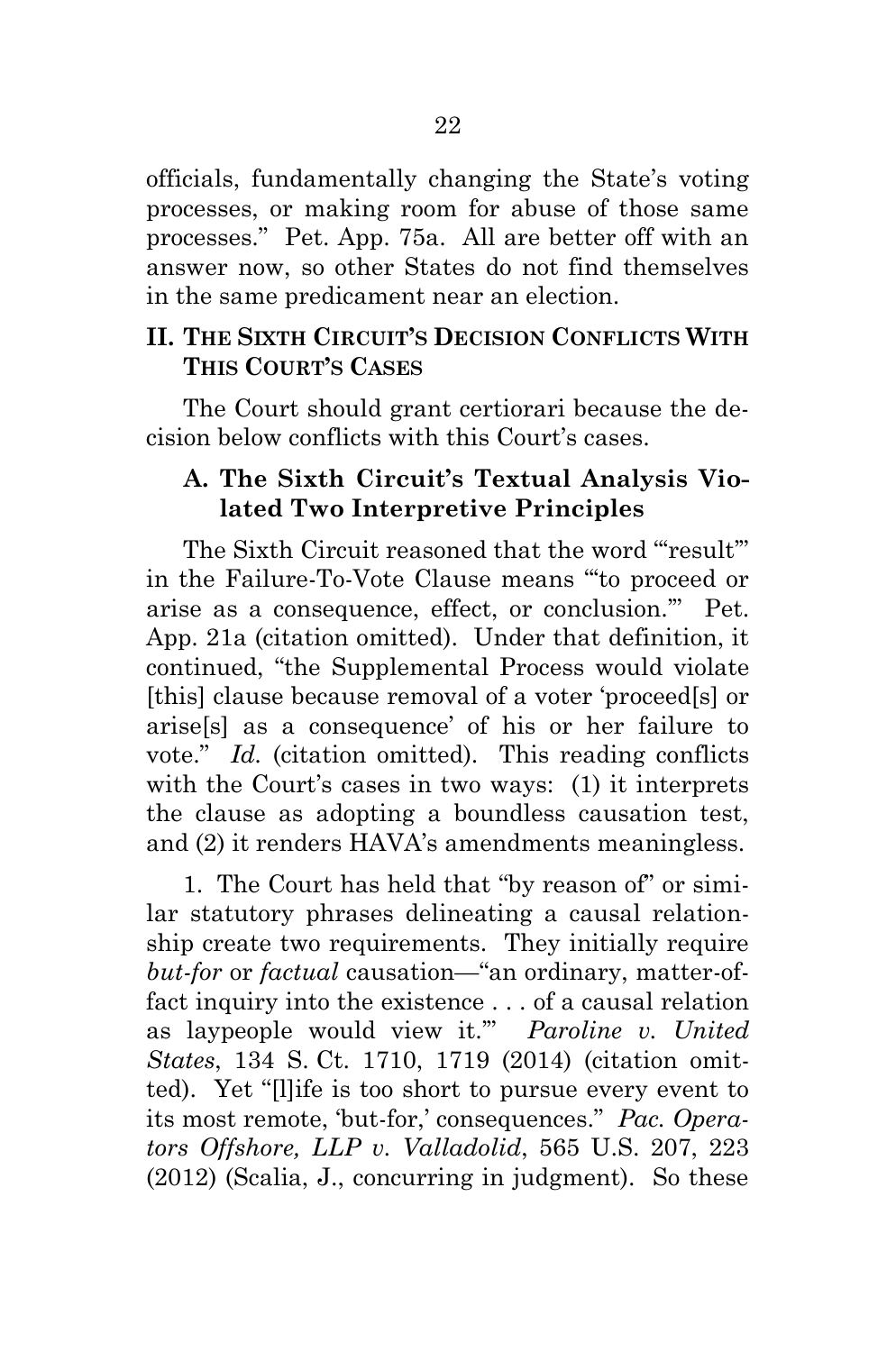<span id="page-38-3"></span><span id="page-38-1"></span><span id="page-38-0"></span>statutes incorporate *proximate* causation as well. *Paroline*, 134 S. Ct. at 1719-21; *Hemi Grp., LLC v. City of New York*, 559 U.S. 1, 10 (2010); *Associated Gen. Contractors of Cal., Inc. v. Cal. State Council of Carpenters*, 459 U.S. 519, 529-35 (1983). And proximate causation includes "generically the judicial tools used to limit a person's responsibility for the consequences of that person's own acts." *Holmes v. Sec. Investor Prot. Corp.*, 503 U.S. 258, 268 (1992).

<span id="page-38-2"></span>*Holmes* offers a good example. The Racketeer Influenced and Corrupt Organizations Act (RICO) allows parties to sue for injuries arising *by reason of* RICO violations. *Id.* at 265. The year before the NVRA was enacted, this Court read "by reason of" to incorporate proximate causation. *Id.* at 266-67. The Court added that a "direct relation" must exist between the "injury asserted" and the "conduct" alleged. *Id.* at 268. "A link that is 'too remote,' 'purely contingent,' or 'indirec[t]'" does not suffice. *Hemi*, 559 U.S. at 9 (citation omitted).

The Sixth Circuit disregarded these principles. It asked *only* whether failure to vote was a *factual*  cause of removal. Pet. App. 21a. The court nowhere placed other limits on the connection between failure to vote and removal. Yet it should have incorporated proximate-causation principles. Congress "used the same words, and we can only assume it intended them to have the same meaning that courts had already given them." *Holmes*, 503 U.S. at 268.

Under the Supplemental Process, moreover, no "direct relation" exists between nonvoting and removal because of an intermediate step—a voter's own failure to respond to a notice. That makes any link between failure to vote and removal "indirect,"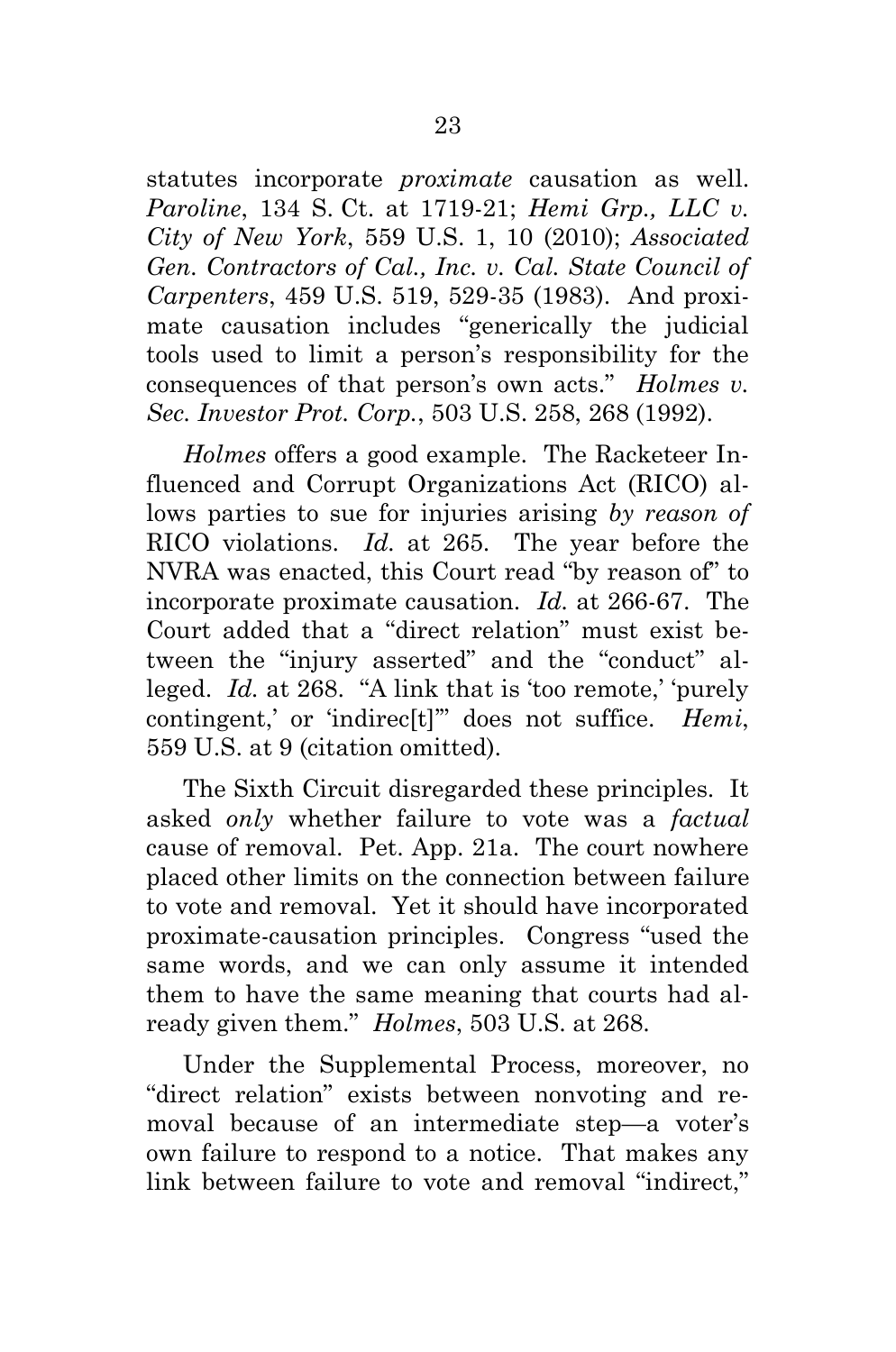as it is "purely contingent" on the voter's inaction. Put another way, the Supplemental Process does not remove voters "by reason of" their *failure to vote*; it removes voters "by reason of" their *failure to respond to a notice*.

<span id="page-39-2"></span>The Confirmation Procedure compels this reading. It *requires* States to use failure to vote. If a voter does not respond to a notice, the State may remove the voter only if the voter does not vote in the next two elections. 52 U.S.C.  $\S 20507(d)(1)(B)(ii)$ . Thus, a voter's removal will—by definition—always "'proceed[] or arise[] as a consequence' of his or her failure to vote." Pet. App. 21a (citation omitted). If the Sixth Circuit correctly interpreted the Failure-To-Vote Clause, that clause *bars* what the Confirmation Procedure *allows*.

<span id="page-39-0"></span>2. When "'Congress acts to amend a statute,'" this Court also "'presume[s] it intends its amendment to have real and substantial effect.'" *Husky Int'l Elecs., Inc. v. Ritz*, 136 S. Ct. 1581, 1586 (2016) (citation omitted). That is, the Court will not read amendments in a way that renders them "a largely meaningless exercise." *Rumsfeld v. Forum for Academic & Inst'l Rights, Inc.*, 547 U.S. 47, 57-58 (2006).

<span id="page-39-1"></span>The Sixth Circuit disregarded these principles by rendering HAVA's amendments meaningless. In the 1990s, the United States claimed that the Failure-To-Vote Clause barred States from sending notices for nonvoting, but conceded that the issue "remain[ed] a question of the legal interpretation of NVRA provisions." Office of Election Admin., *supra*, at 5-22. In 2002, HAVA clarified the NVRA by siding with *the States* in that then-existing legal debate.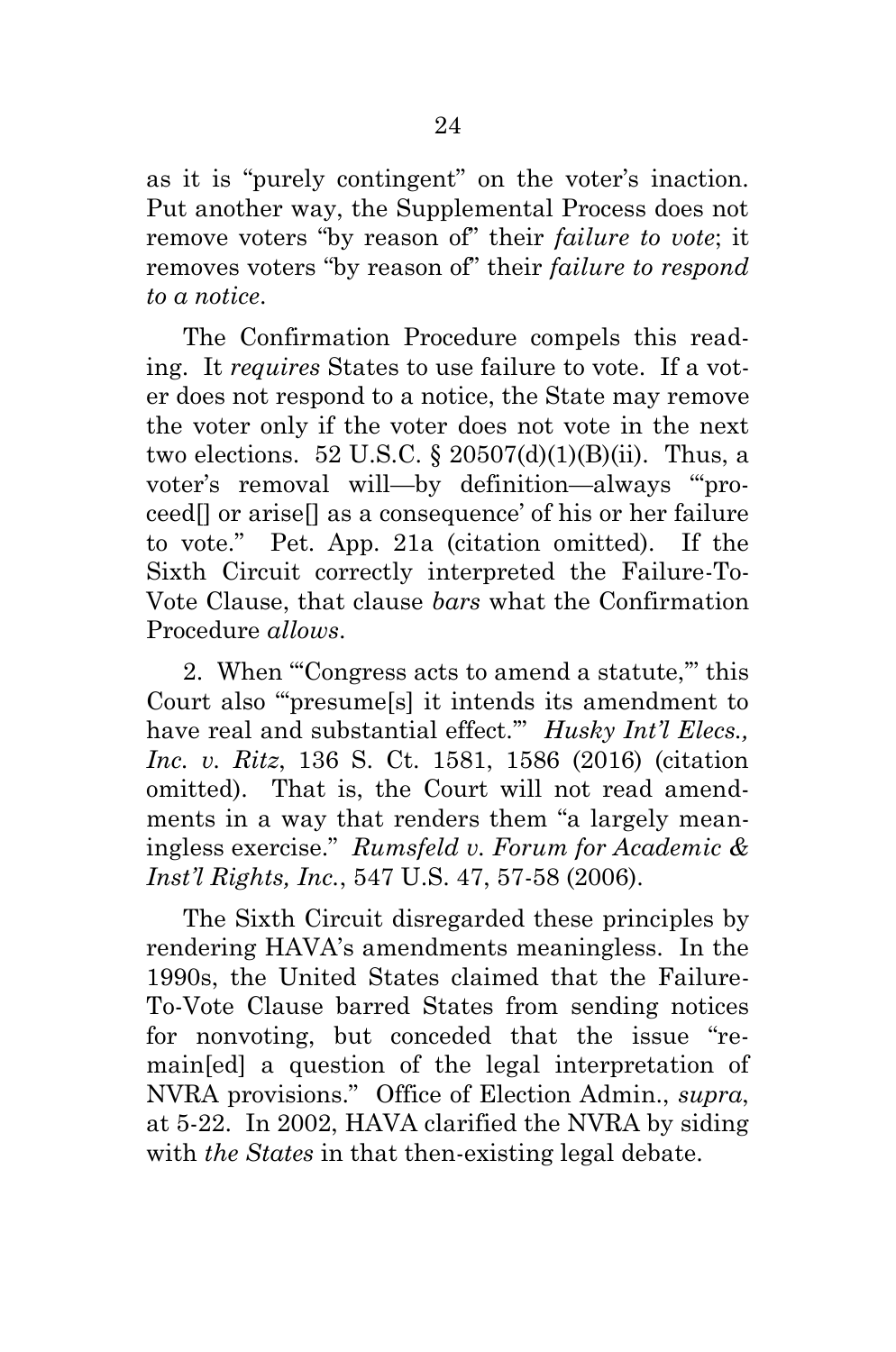<span id="page-40-0"></span>To begin with, HAVA amended the Failure-To-Vote Clause by inserting a rule of construction: "nothing in this paragraph may be construed to prohibit a State from using the" Confirmation Procedure to remove individuals.  $52 \text{ U.S.C.}$  §  $20507(b)(2)$ . This change "clarif[ied] the ability of election officials to remove from the voter registration list the name of an individual who has not responded to a notice from the registrar of voters and who has not voted in two or more consecutive general elections for Federal office." H.R. Rep. No. 107-730, pt. 1, at 81 (2002). But the Sixth Circuit interpreted this amendment to serve no purpose whatsoever.

<span id="page-40-2"></span><span id="page-40-1"></span>In addition, HAVA *commanded* States to remove "registrants who have not responded to a notice *and* who have not voted in 2 consecutive general elections." 52 U.S.C.  $\S 21083(a)(4)(A)$  (emphasis added). But HAVA added that States could not remove voters "*solely* by reason of a failure to vote." *Id.* (emphasis added). The Sixth Circuit's holding cannot be squared with this "solely" text. When a State removes a voter *both* because the voter has failed to respond to a notice *and* because the voter has failed to vote, that State has not removed the voter *solely* because the voter has failed to vote.

In response to that point, the Sixth Circuit suggested that the Supplemental Process is illegal because it makes nonvoting the *sole* "trigger" for sending notices. Pet. App. 22a. This rewrites the Failure-To-Vote Clause. It bars *removing* voters for nonvoting; it says nothing about *sending notices* to voters for nonvoting. The Sixth Circuit also asserted that the Failure-To-Vote Clause must require States to do more than follow the Confirmation Procedure be-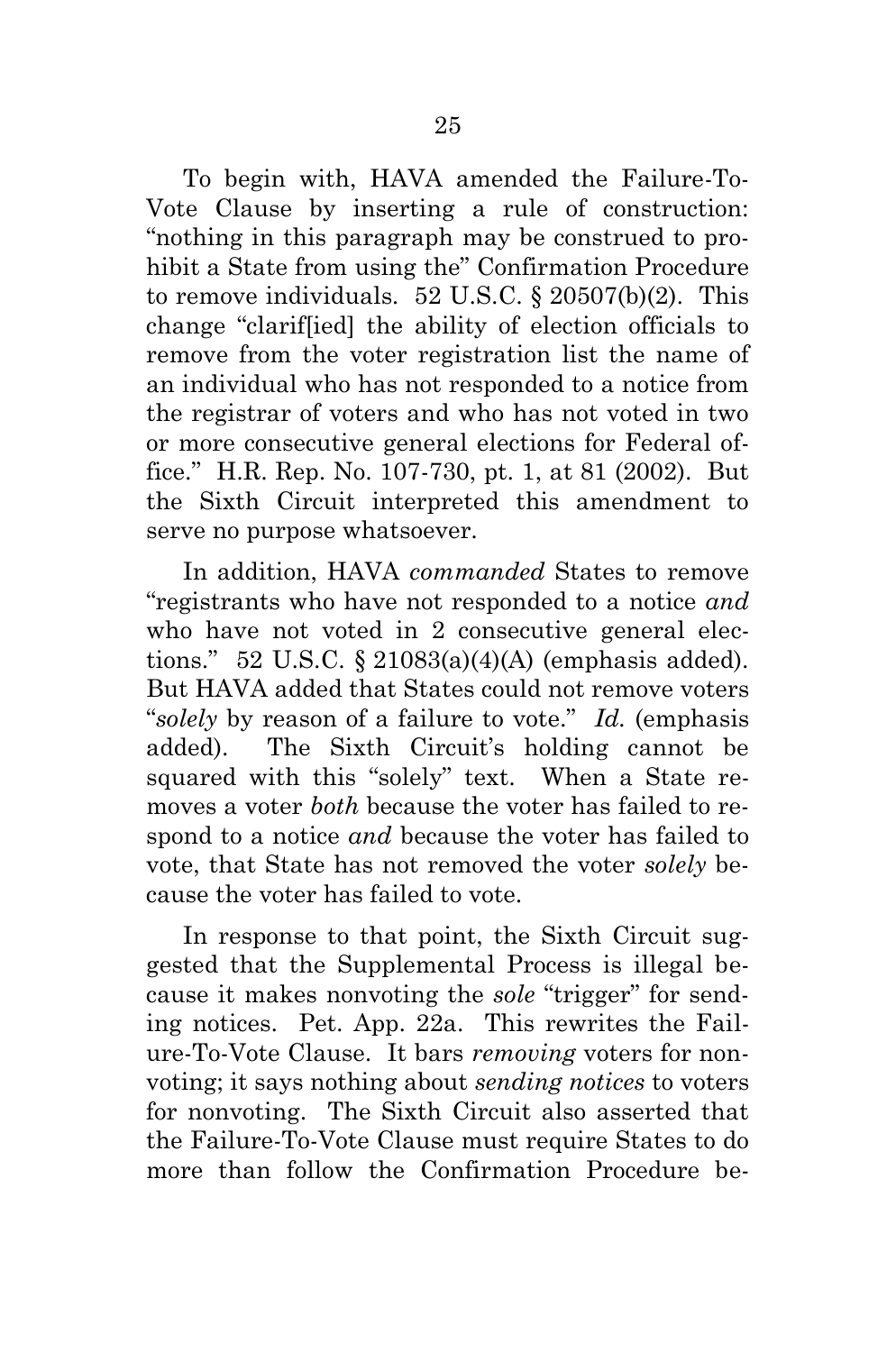<span id="page-41-1"></span>cause otherwise the clause "would serve no purpose." Pet. App. 17a. That is so, according to the Sixth Circuit, because § 20507(d)(1) also requires States to follow the Confirmation Procedure to remove voters. *Id.* Yet § 20507(d)(1) requires States to follow the Confirmation Procedure *only* if they are removing voters for moving. Without the Failure-To-Vote Clause, States could use nonvoting alone to conclude that voters had become ineligible for other reasons (e.g., because they have died).

## **B. The Sixth Circuit Wrongly Favored An Oft-Criticized Canon Over The Canon Of Constitutional Avoidance**

The Sixth Circuit read the Failure-To-Vote Clause to bar Ohio's Supplemental Process by expanding a rarely invoked canon at the expense of a commonly invoked one. Pet. App. 16a. This, too, warrants review.

1. *Narrow Reading Of Exemptions*. The Sixth Circuit strictly interpreted HAVA's amendment to the Failure-To-Vote Clause based on the canon that courts construe "exceptions to a statute's general rules" narrowly. *Id.* This canon does not apply here, and is of dubious validity in any event.

<span id="page-41-0"></span>The canon does not apply for two reasons. For one, HAVA did not add an *exception* to the Failure-To-Vote Clause; it added an *explanation* to it. The amendment clarifies that "nothing in this paragraph may be *construed* to prohibit a State from" removing voters through the Confirmation Procedure. 52 U.S.C. § 20507(b)(2) (emphasis added). The Court has never applied this canon to such a clarification; the canon applies when a statute sets a general rule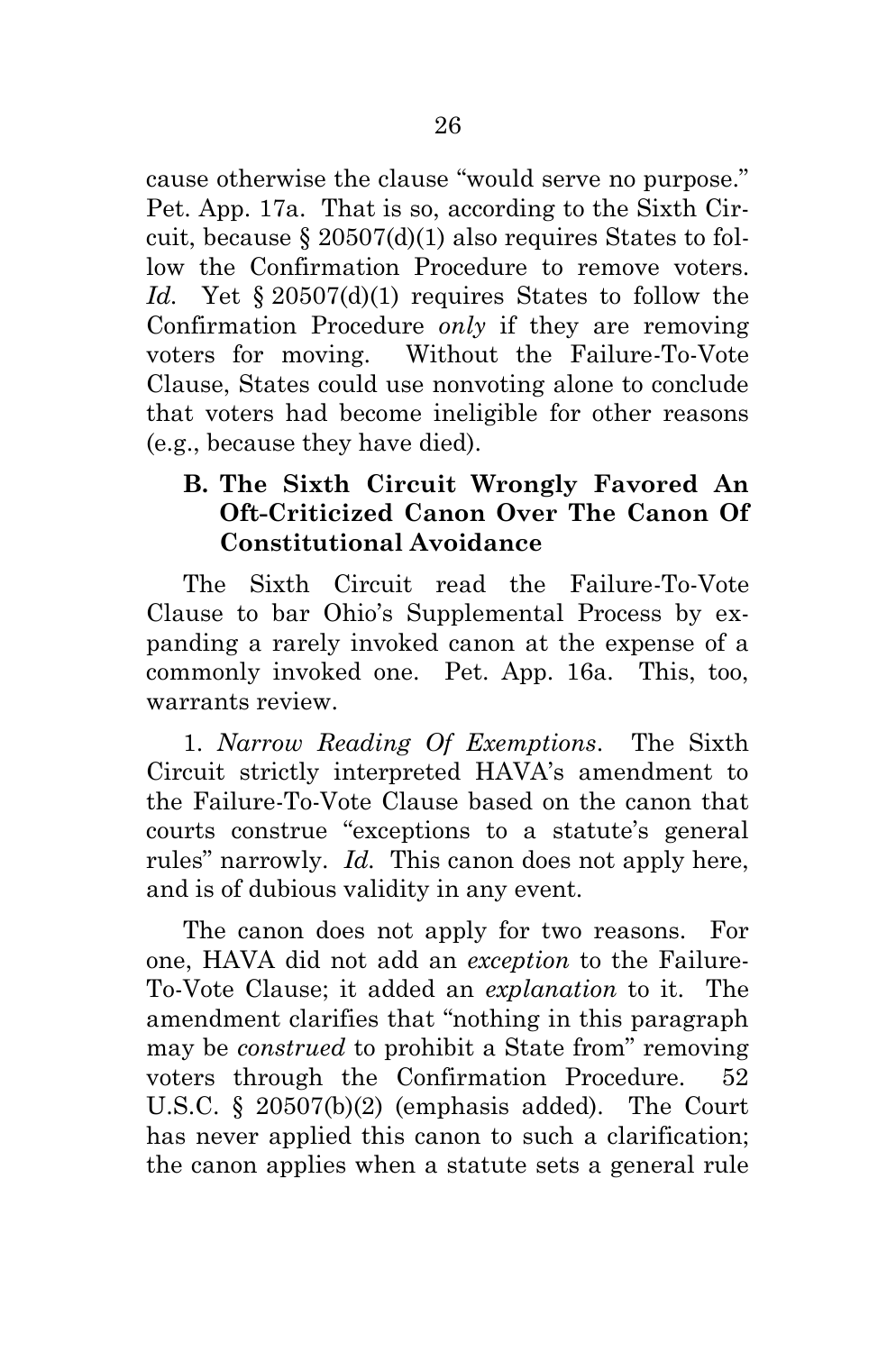<span id="page-42-2"></span>(such as a ban on disclosing personal information) and then lists exceptions to that rule (such as circumstances when disclosure is allowed). *Maracich v. Spears*, 133 S. Ct. 2191, 2200 (2013).

<span id="page-42-3"></span>For another, the Court has never applied this canon to statutes that *expressly* serve competing purposes. Instead, the canon applies when a statute's general rule (like the Freedom of Information Act's disclosure requirement) furthers a central purpose, and an exception cuts against that purpose. *Milner v. Dep't of Navy*, 562 U.S. 562, 571-72 (2011). The NVRA, however, serves *dueling* purposes—to increase the rolls and to remove ineligible voters. 52 U.S.C. § 20501(b). To put a judicial thumb on the scale in favor of a provision serving one purpose at the expense of a provision serving the other upends the compromise that Congress reached.

<span id="page-42-5"></span><span id="page-42-4"></span>Even if the canon did apply, the Court should consider this case to reassess it. The canon all too often stems from "inappropriate judicial antagonism to limitations on favored legislation." Antonin Scalia and Bryan A. Garner, *Reading Law: The Interpretation of Legal Texts* 363 (2012). "Without some textual indication, there is no reason to give statutory exceptions anything other than a fair (rather than a 'narrow') interpretation." *Id.* Perhaps for that reason, the Court has "declined to apply [the] canon on two recent occasions." *Encino Motorcars, LLC v. Navarro*, 136 S. Ct. 2117, 2131 (2016) (Thomas, J., dissenting).

<span id="page-42-1"></span><span id="page-42-0"></span>Indeed, this canon rose into prominence with, and shares all the defects of, the Court's now-entombed practice of implying private rights of action. *Compare Arnold v. Ben Kanowsky, Inc.*, 361 U.S. 388, 392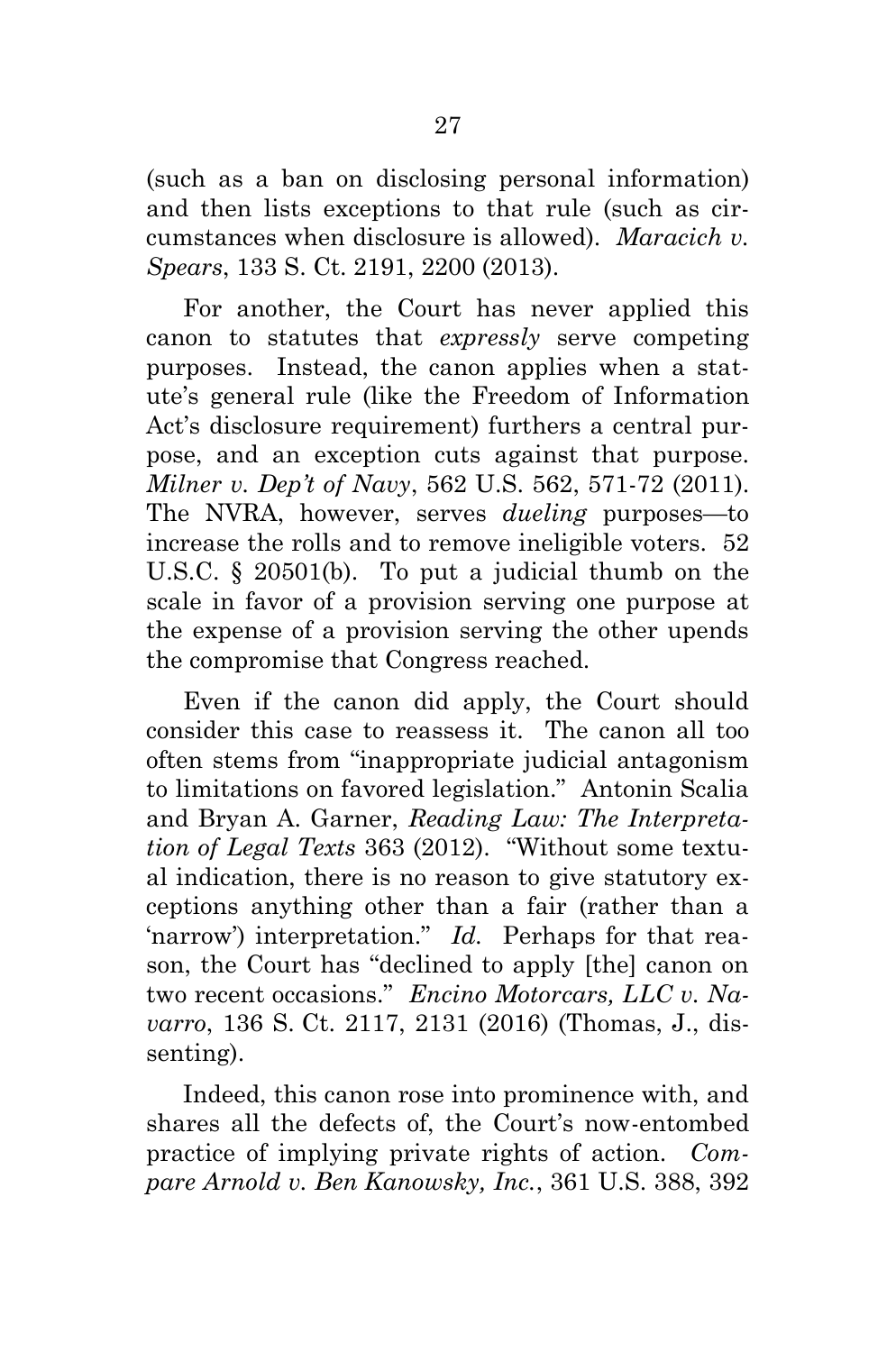<span id="page-43-3"></span><span id="page-43-0"></span>(1960), *with J.I. Case Co. v. Borak*, 377 U.S. 426, 433 (1964). "'Raising up causes of action where a statute has not created them may be a proper function for common-law courts, but not for federal tribunals.'" *Alexander v. Sandoval*, 532 U.S. 275, 287 (2001) (citation omitted). The same can be said for reading exceptions narrowly to further what courts believe to be good policy. Courts should not liberally construe remedies or strictly construe exceptions—"no matter how desirable that might be as a policy matter." *Id.* And having "sworn off the habit of venturing beyond Congress's intent" in the former context, the Court should reject the Sixth Circuit's attempt "to have one last drink" in the latter one. *Id.*

<span id="page-43-1"></span>2. *Canon Of Constitutional Avoidance*. The Sixth Circuit also ignored a venerable canon—the canon of constitutional avoidance. "[I]t is 'a well-established principle governing the prudent exercise of this Court's jurisdiction that normally the Court will not decide a constitutional question if there is some other ground upon which to dispose of the case.'" *Bond v. United States*, 134 S. Ct. 2077, 2087 (2014) (citation omitted). The canon of constitutional avoidance thus instructs that, "when deciding which of two plausible statutory constructions to adopt, a court must consider the necessary consequences of its choice." *Clark v. Martinez*, 543 U.S. 371, 380 (2005). If one reading "give[s] rise to serious constitutional questions," the Court chooses the other. *NLRB v. Catholic Bishops of Chicago*, 440 U.S. 490, 501 (1979).

<span id="page-43-4"></span><span id="page-43-2"></span>The Sixth Circuit failed to heed this warning, even though its reading raised serious constitutional questions under the Elections Clause. That clause, while authorizing Congress to regulate the *manner* of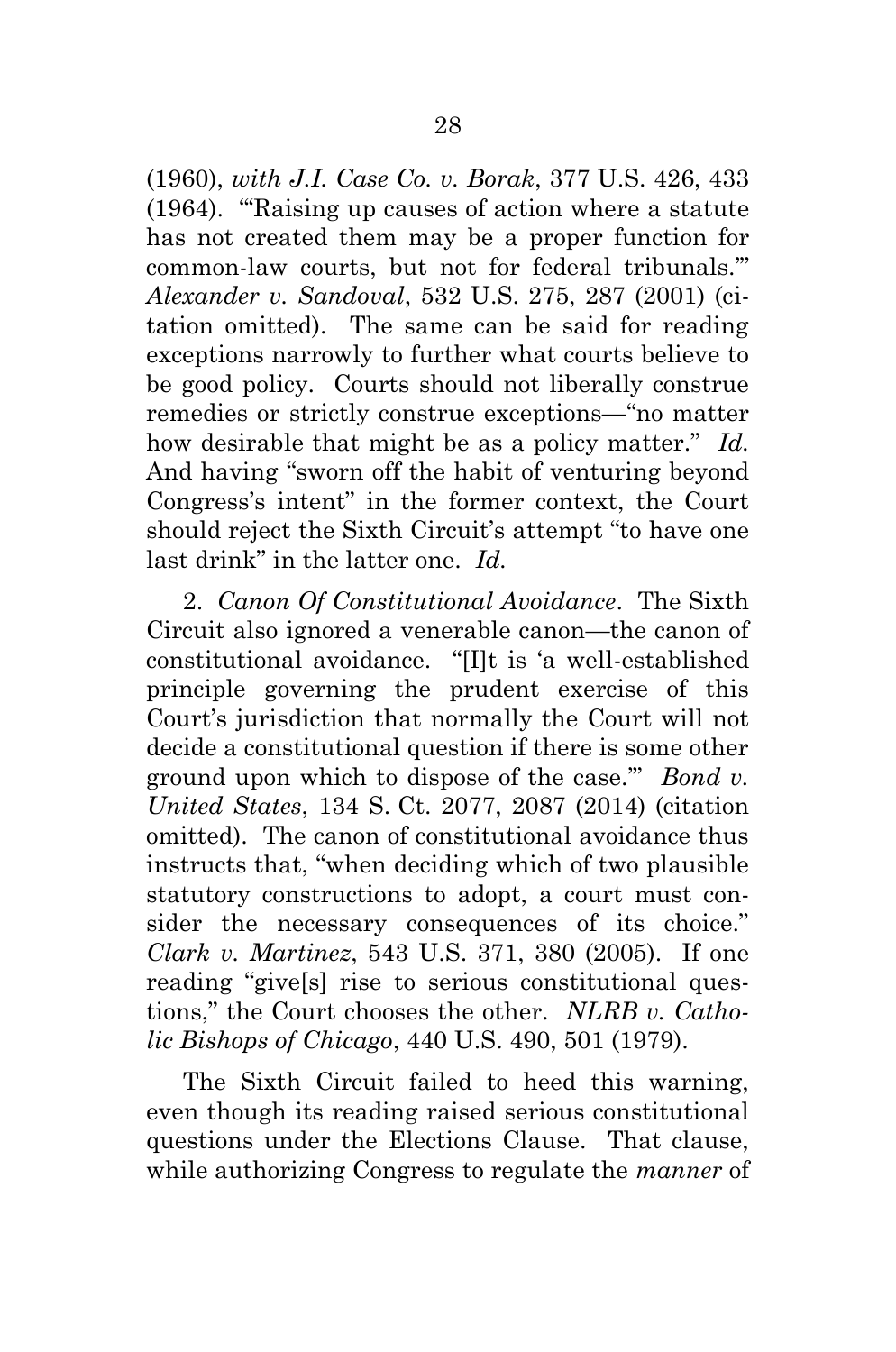holding federal elections, leaves the States with the exclusive authority to determine voting *qualifications*. "Prescribing voting qualifications . . . 'forms no part of the power to be conferred upon the national government' by the Elections Clause, which is 'expressly restricted to the regulation of the times, the places, and the manner of elections.'" *Inter Tribal*, 133 S. Ct. at 2258 (quoting The Federalist No. 60, at 371 (A. Hamilton)).

<span id="page-44-4"></span><span id="page-44-1"></span>At the same time, a murky line often divides a constitutional "manner" regulation from an unconstitutional "qualification" regulation. Take registration. State courts initially debated whether it imposed an unlawful "qualification" that was in conflict with what could be seen as a state constitution's exclusive list of qualifications. *Morris*, 25 N.E. at 223- 24 ("[S]ome courts hold[] registration to be a mere regulation as to the mode of exercising the right of suffrage, while other courts, and we think the better reasoned opinions, hold it to be adding a qualification."); *Inter Tribal*, 133 S. Ct. at 2259 n.9 (reserving question). State courts likewise split over whether failure-to-vote laws established additional qualifications. *Compare Duprey*, 518 P.2d at 808-09, *with Md. Green Party*, 832 A.2d at 222-23.

<span id="page-44-3"></span><span id="page-44-2"></span><span id="page-44-0"></span>Heightening the seriousness of this constitutional question, the Court's guidance suggests that it will resolve ambiguities in the Elections Clause in favor of the States. *See Ariz. State Legislature v. Ariz. Indep. Redistricting Comm'n*, 135 S. Ct. 2652, 2673-74 (2015). It "is characteristic of our federal system that States retain autonomy to establish their own governmental processes." *Id.* at 2673. Thus, the Court interpreted the word "Legislature" in the Elections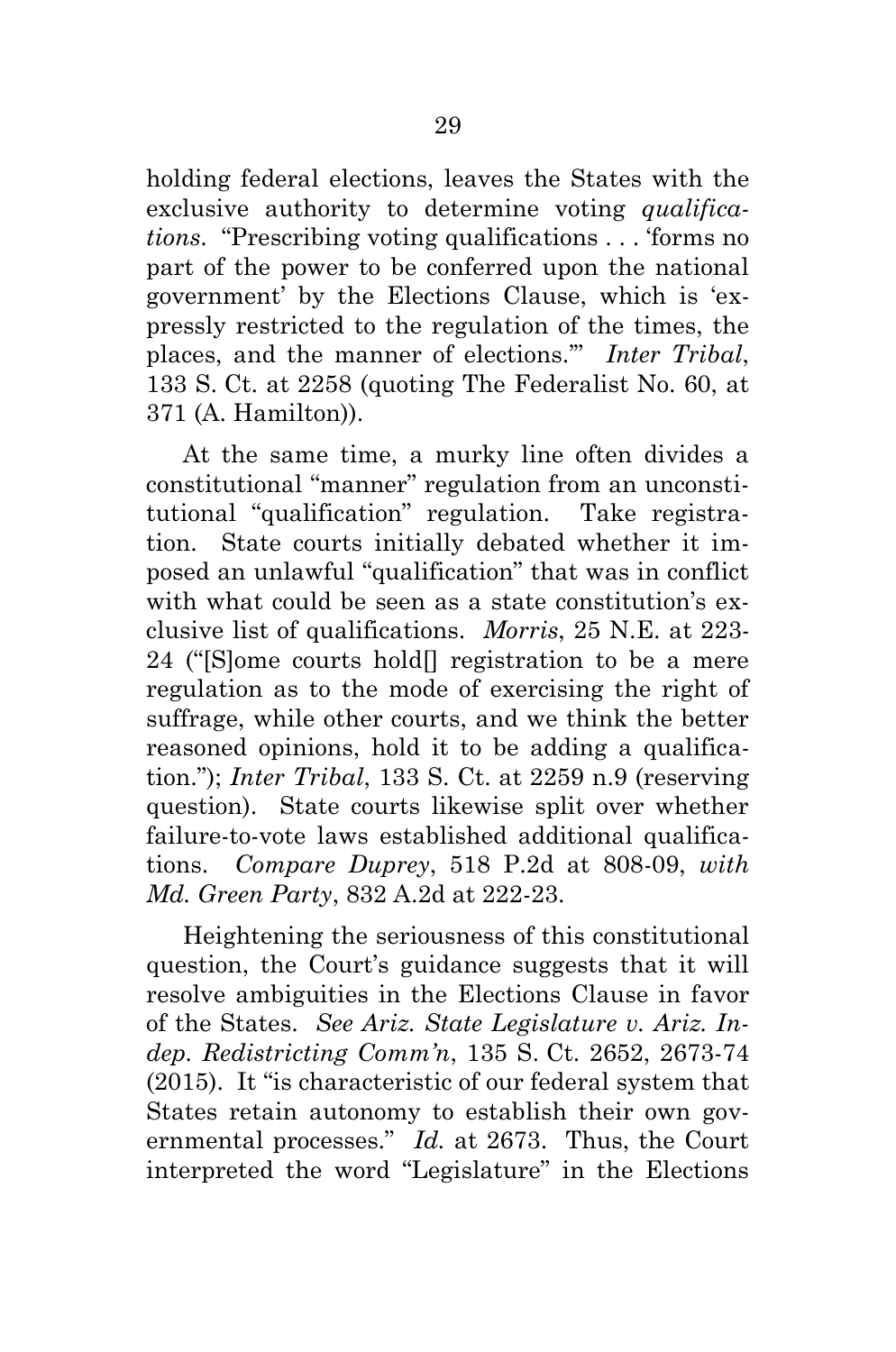<span id="page-45-1"></span>Clause expansively—allowing election regulations to be passed not just by a State's *legislative body* but also by its *citizens* acting through an initiative. *Id.* at 2673-74. Just as the word "Legislature" can be broadly read to protect state processes, *id.*, so too the word "Manner" can be narrowly read to do the same. Indeed, the founders adopted the clause for a narrow purpose—so that States could not destroy the federal government by refusing to hold elections. *Inter Tribal*, 133 S. Ct. at 2267 (Thomas, J., dissenting).

<span id="page-45-2"></span>The Sixth Circuit's interpretation, however, charges headlong into this thorny constitutional issue. If registration and failure-to-vote provisions are *qualification* regulations (rather than *manner* regulations), the NVRA exceeds Congress's power under the Elections Clause. *Cf. id.* at 2263-69 (Thomas, J., dissenting). Thankfully, the canon allows the Court "to *avoid* [a] decision [on this] constitutional question[]." *Clark*, 543 U.S. at 381. The Court need only read the Failure-To-Vote Clause as permitting Ohio's Supplemental Process. *Cf. Arcia v. Fla. Sec'y of State*, 772 F.3d 1335, 1346 (11th Cir. 2014). At the least, unlike the Sixth Circuit, the Court should not ignore this canon.

### <span id="page-45-3"></span><span id="page-45-0"></span>**C. The Sixth Circuit's Reading Conflicts With The Presumption That Congress Does Not "Hide Elephants In Mouseholes"**

The Sixth Circuit interpreted the Failure-To-Vote Clause with blinders on as to the background against which Congress passed the NVRA. This oversight, too, conflicts with this Court's cases.

1. "[R]easonable statutory interpretation must account for . . . 'the broader context of the statute as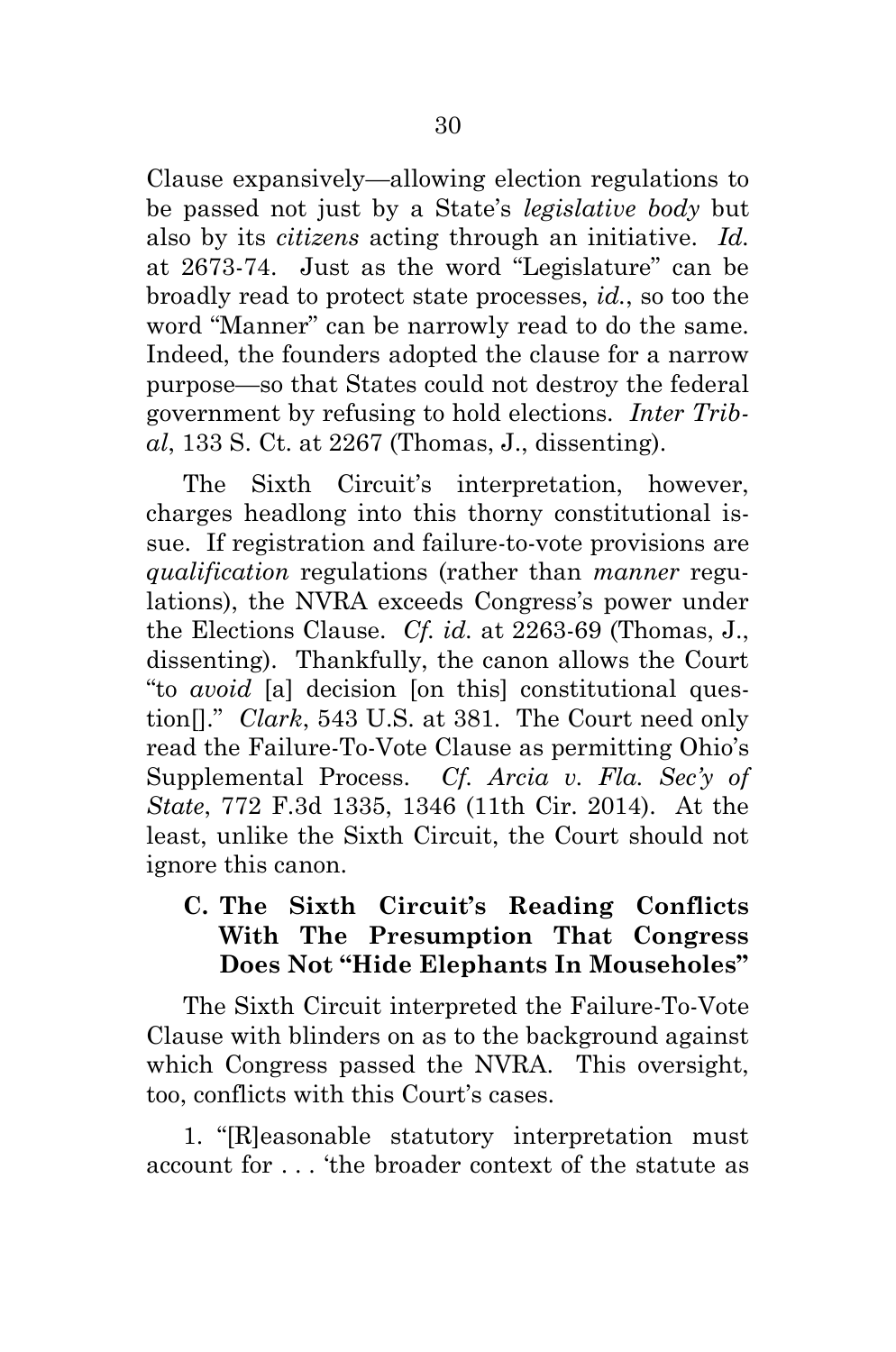<span id="page-46-1"></span><span id="page-46-0"></span>a whole.'" *Util. Air Regulatory Grp. v. EPA*, 134 S. Ct. 2427, 2442 (2014) (citation omitted). In that respect, this Court presumes that Congress does not conceal far-reaching changes in vague phrases. *Gonzalez v. Oregon*, 546 U.S. 243, 267-68 (2006). Congress, that is, does not "hide elephants in mouseholes." *Whitman v. Am. Trucking Ass'ns*, 531 U.S. 457, 468 (2001).

<span id="page-46-4"></span><span id="page-46-2"></span>The Sixth Circuit's decision conflicts with this presumption because it interpreted the Failure-To-Vote Clause as enacting sweeping national reform. In 1993, most States used voter inactivity *in some way* when deciding whether to remove individuals from the rolls. *Supra*, at 3-4 & n.1. Of that large group, only a "handful" removed voters *solely* for failing to vote. S. Rep. No. 103-6, at 46. In the 30 or so other States, officials also sent voters a notice that provided them "with a way to update or prevent removal from the registration list." 138 Cong. Rec. 11,689 (1992) (Congressional Budget Office report on earlier bill). Under the Sixth Circuit's view, Congress meant to drastically depart from a common state practice, rather than narrowly bring a few States into line with their neighbors. Yet if Congress intended such a "broad" change, it would have *expressly* indicated that States could not send notices based on voter inactivity. *Gonzalez*, 546 U.S. at 267.

<span id="page-46-3"></span>The NVRA did not do so. Instead, its Failure-To-Vote Clause and Confirmation Procedure struck a compromise. The Failure-To-Vote Clause meant that the "handful" of States that removed voters solely for inactivity "could not continue this practice." S. Rep. No. 103-6, at 46; 138 Cong. Rec. at 11,689. Most other States needed only to adjust their existing notice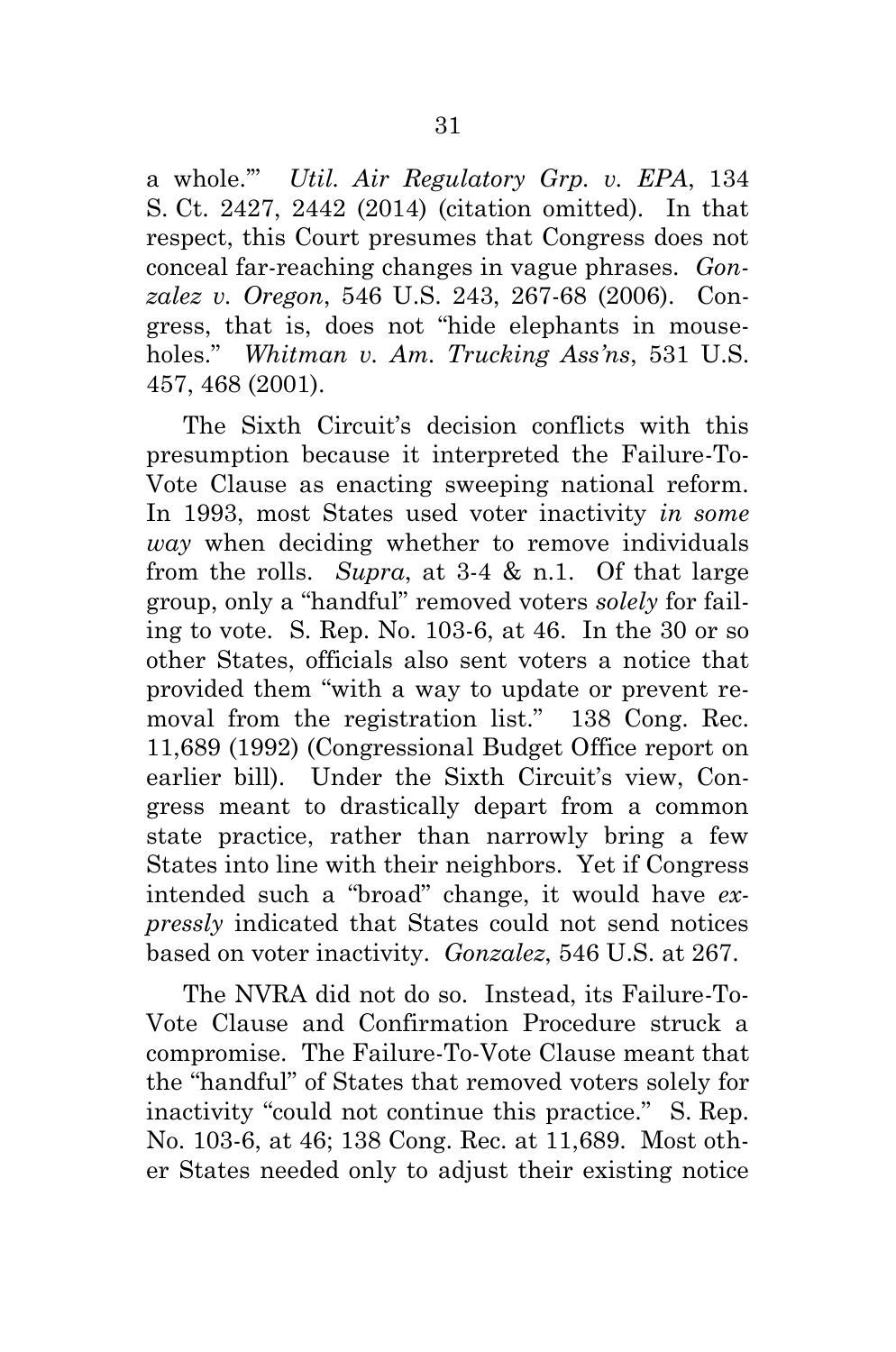practices to meet the Confirmation Procedure. Indeed, some States suggested this very compromise. When criticizing States that *automatically* removed nonvoters, Florida's Secretary of State praised Florida's procedures: sending a notice to voters who had not voted for two years, and removing them only if they failed to respond or vote for several more years. *Voter Registration: Hearing Before the Subcomm. on Elections of the H. Comm. on H. Admin.*, 103d Cong. 173 (Jan. 26, 1993) (Statement of Jim Smith, Fla. Sec'y of State); Fla. Stat. Ann. § 98.081 (Westlaw through 1992 Special "H" Sess.).

<span id="page-47-4"></span><span id="page-47-3"></span>2. This presumption has even more force here, given the context in which it arises. "As every schoolchild learns, our Constitution establishes a system of dual sovereignty between the States and the Federal Government." *Gregory v. Ashcroft,* 501 U.S. 452, 457 (1991). The Sixth Circuit's logic undercuts two aspects of that system.

<span id="page-47-2"></span><span id="page-47-1"></span><span id="page-47-0"></span>*Government Structure*. "Among [its] background principles" of interpretation, the Court has recognized many that are "grounded in the relationship between the Federal Government and the States under our Constitution." *Bond*, 134 S. Ct. at 2088. The Court, for example, has established a rule against the abrogation of a State's sovereign immunity, a requirement that conditions imposed on States under the federal spending power be clear, and a presumption against preemption. *Id.* at 2088-89. "Closely related" to these principles is a clear-statement rule requiring the Court to resolve ambiguities in favor of the States when legislation affects the federal-state balance. *Id.* at 2089; *see, e.g.*, *Sheriff v. Gillie*, 136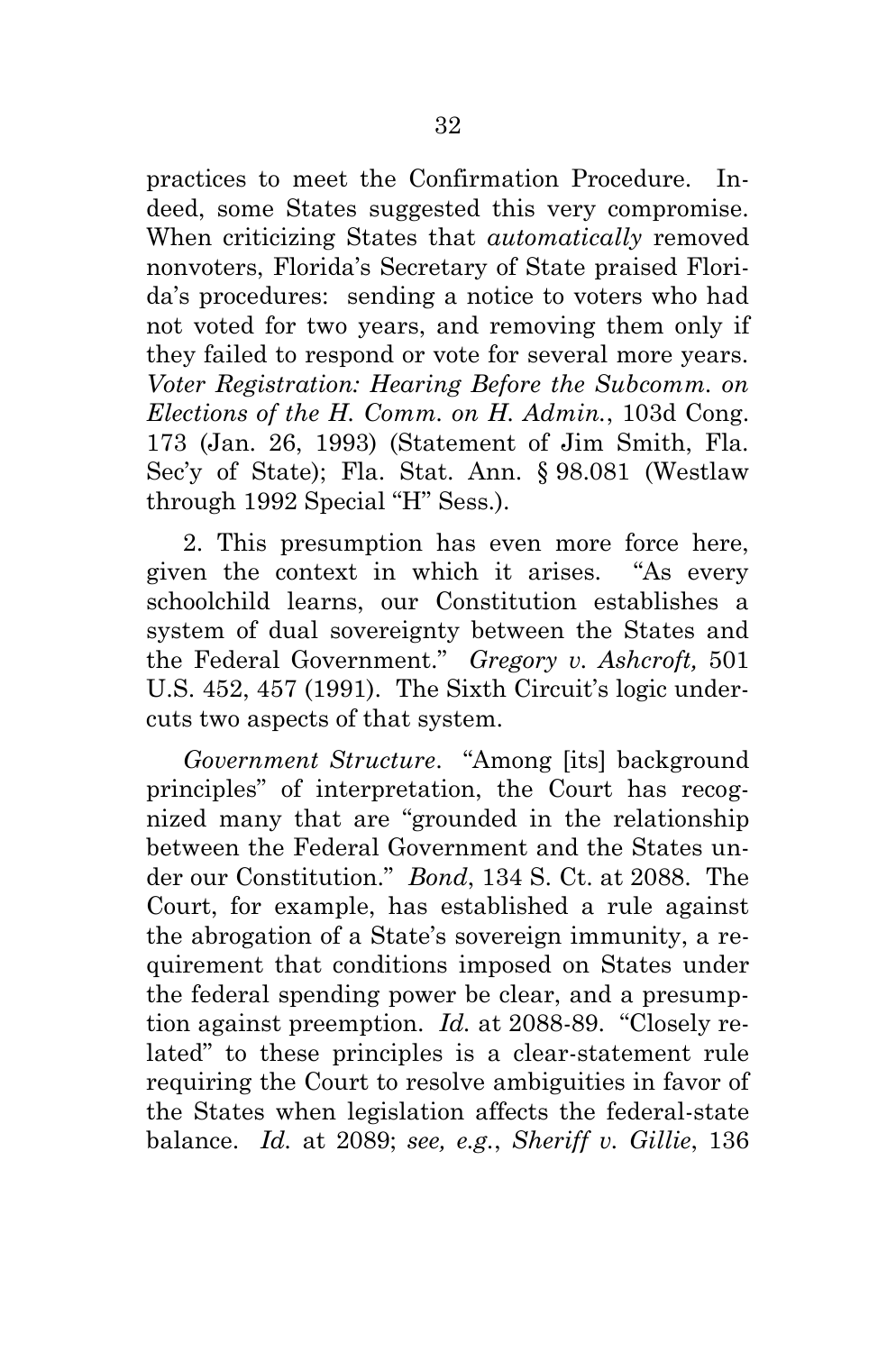S. Ct. 1594, 1602 (2016). The Sixth Circuit's reading of the Failure-To-Vote Clause ignored this rule.

<span id="page-48-1"></span>To be sure, this Court has stated that no "presumption against pre-emption" exists for federal laws passed under the Elections Clause. *Inter Tribal*, 133 S. Ct. at 2256. As a result, the Court will not protect state interests by choosing a *plausible* reading of those laws at the expense of the "*fairest* reading." *Id.* (emphasis added). The Sixth Circuit's decision, however, significantly expands on these statements by leaving no room for federalism whatsoever. Yet when a reading in favor of state authority is just as plausible as a reading against it, the clear-statement rule points to the former interpretation. If the clearstatement rule is broad enough to reach the Court's interpretation of the Elections Clause *itself*, *Ariz. State Legislature*, 135 S. Ct. at 2673-74, it is broad enough to reach the Court's interpretation of *federal legislation* passed under that clause.

<span id="page-48-3"></span><span id="page-48-2"></span><span id="page-48-0"></span>*Laboratories of Democracy*. "This Court has 'long recognized the role of the States as laboratories for devising solutions to difficult legal problems.'" *Ariz. State Legislature*, 135 S. Ct. at 2673 (citation omitted). Election regulations provide a case in point, because it is "far from clear" which of the combinations of programs for maintaining the rolls best balances accuracy against cost. *United States v. Lopez*, 514 U.S. 549, 581 (1995) (Kennedy, J., concurring). Infinite tradeoffs exist. To save money, States might rely solely on the Safe-Harbor Provision and change-ofaddress data. *Cf.* N.J. Stat. Ann. § 19:31-15(b). But that could miss many ineligible voters. In 2006, a study found that "40 percent" of "undeliverable as addressed" mail was caused by "customers [who did]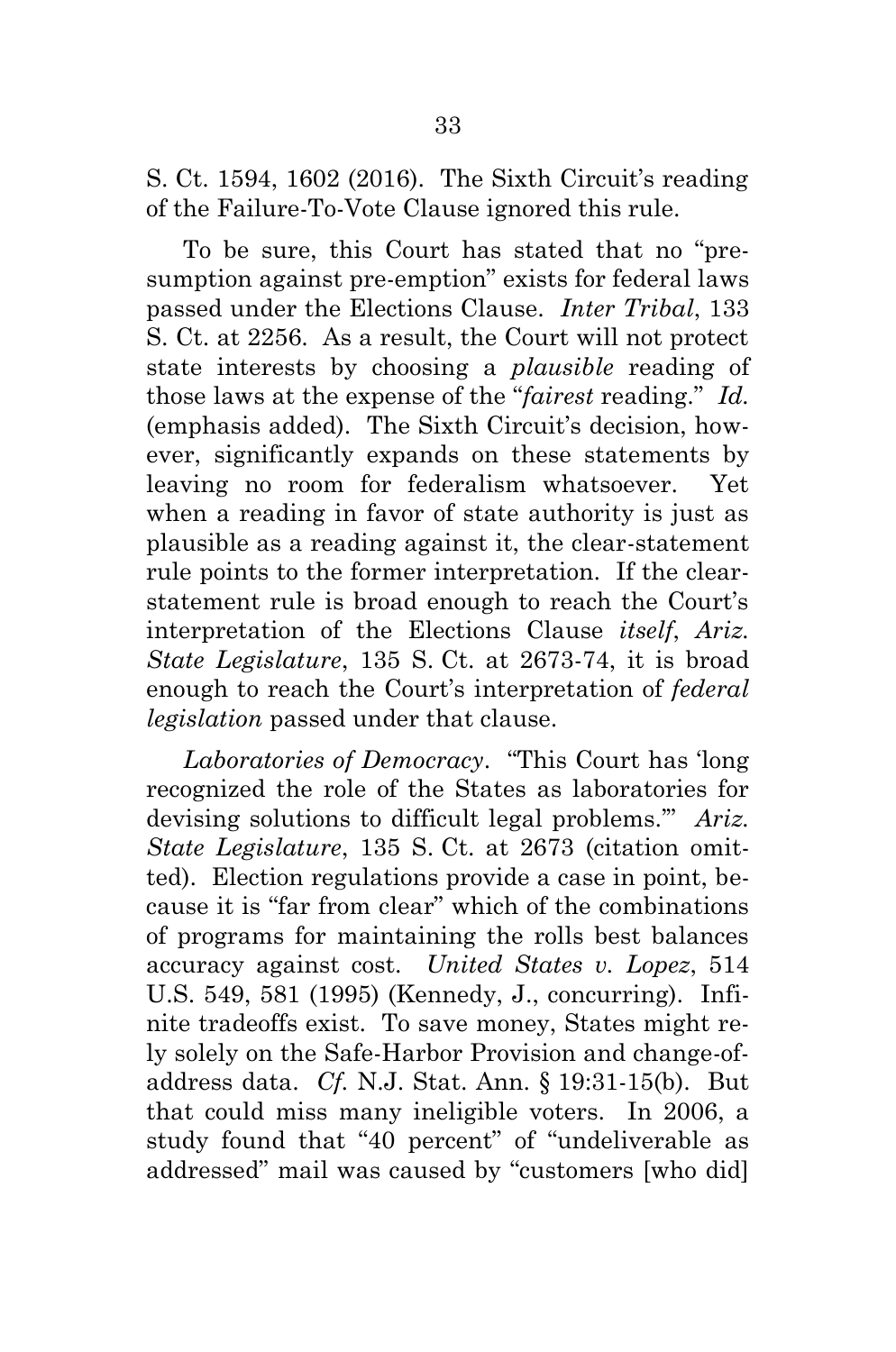not notify the Postal Service of address changes." U.S. Postal Serv., Office of the Inspector Gen., *Strategies for Reducing Undeliverable as Addressed Mail* 1 (2015), R.38-6, PageID#381.

<span id="page-49-0"></span>To remedy that problem, States might send *mass* mailings to *all* voters, and follow up with notices for voters whose mailings are returned as undeliverable. *E.g.*, Ala. Code  $\S 17-4-30(a)$ . But that might entail significant costs, costs that States might believe are better spent elsewhere. In 2016, for example, Ohio spent roughly \$1.25 million to mail absentee-ballot applications to most registered voters. Damschroder Decl., R.38-2, PageID#296. It also paid to join the Electronic Registration Information Center ("ERIC"), a non-profit corporation that requires members to send unregistered individuals information about registering. Electronic Registration Information Center, Inc., *ERIC: Summary of Membership Guidelines and Procedures*, R.49-11, PageID#22546.Ohio sent those notices to over 1.5-million eligible, yet unregistered, Ohioans before the 2016 registration deadline.

Further, the best maintenance programs for a particular State might turn on the ease with which individuals can register in that State. In that respect, registration has only gotten easier since the NVRA. Ohio, for instance, recently approved *online* registration. Ohio Rev. Code § 3503.20. Laws making it easier to register enhance the need for maintaining accurate lists (as the NVRA itself did).

<span id="page-49-1"></span>In short, the Sixth Circuit's view—that Congress hid far-reaching, one-size-fits-all reform in what is, at the least, an ambiguous clause—ignored basic federalism principles.